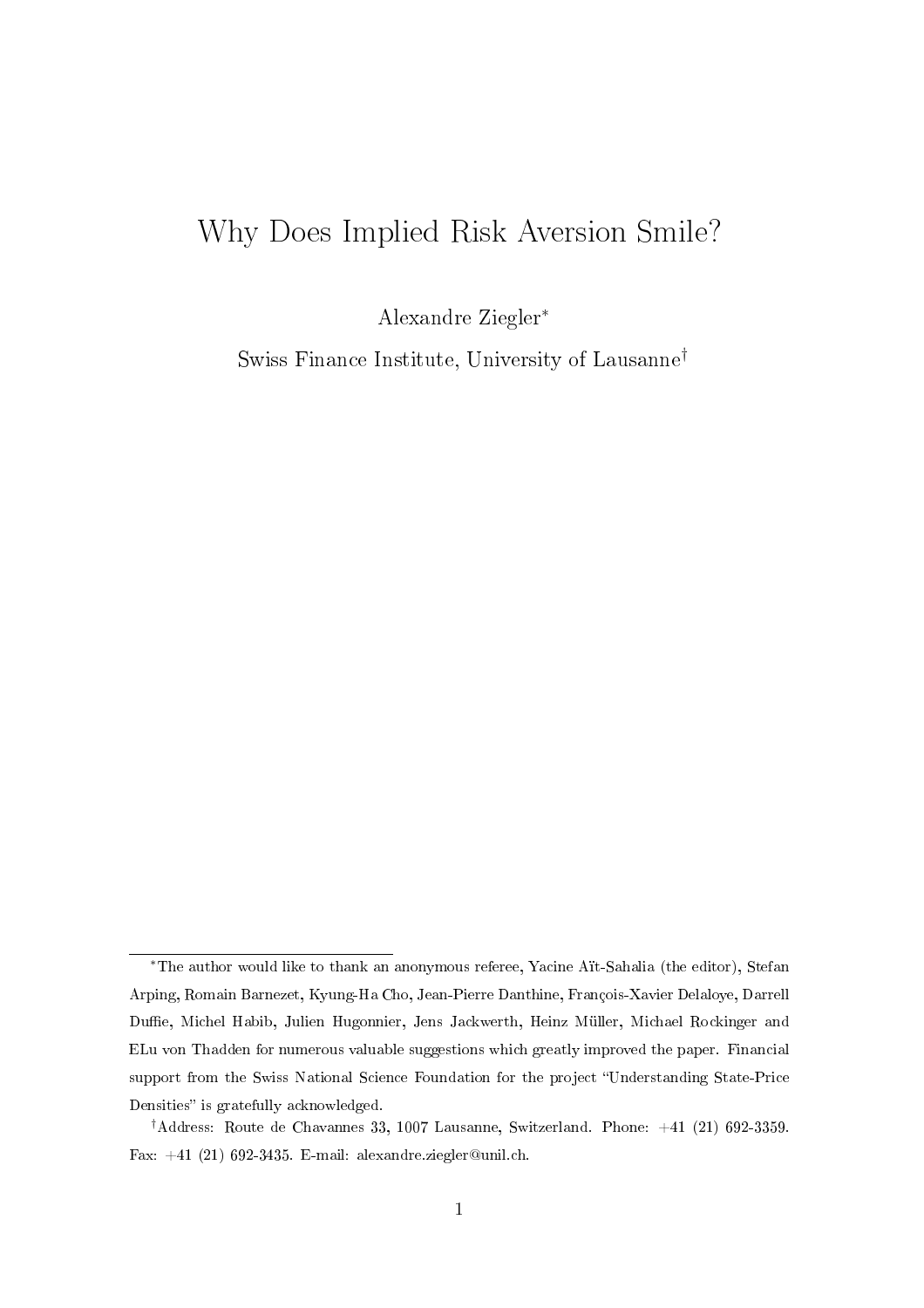# Why Does Implied Risk Aversion Smile?

#### Abstract

Implied risk aversion estimates reported in the literature are strongly Ushaped. This paper explores different potential explanations for these "smile" patterns: (i) preference aggregation, both with and without stochastic volatility and jumps in returns, (ii) misestimation of investors' beliefs caused by stochastic volatility, jumps or a Peso problem, and (iii) heterogeneous beliefs. The results reveal that preference aggregation and misestimation of investors' beliefs caused by stochastic volatility and jumps are unlikely to be the explanation for the smile. Although a Peso problem can account for the smile, the required probability of a market crash is unrealistically large. Heterogeneous beliefs cause sizable distortions in implied risk aversion, but the degree of heterogeneity required to explain the smile is implausibly large.

#### JEL Classification: G12, G13

Keywords: asset pricing, state-price density, heterogeneous preferences, heterogeneous beliefs, implied risk aversion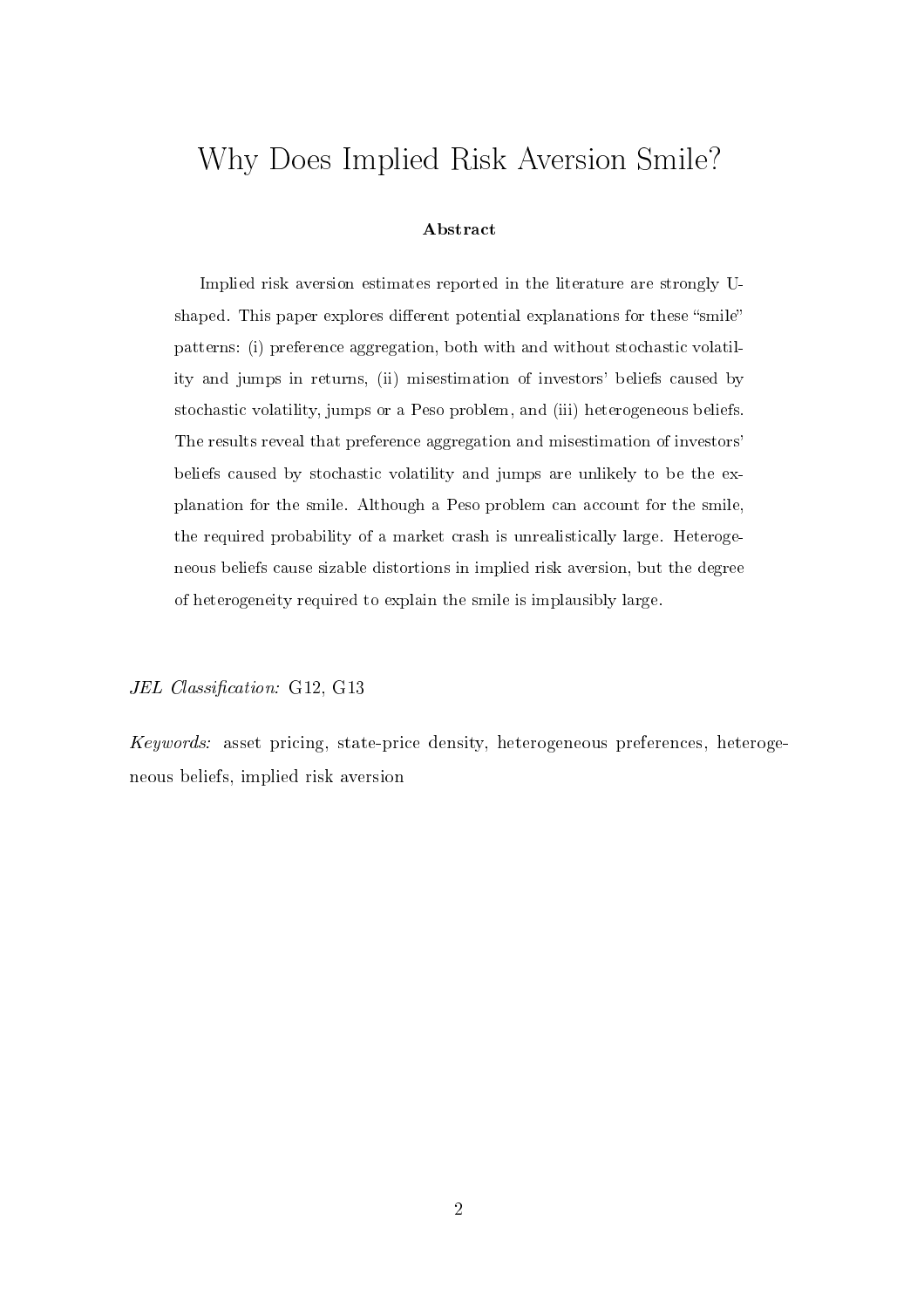In a representative agent economy, equilibrium asset prices reflect the agent's preferences and beliefs. Rubinstein (1994) shows that any two of the following imply the third: (i) the representative agent's preferences, (ii) his subjective probability assessments, and (iii) the state-price density. Therefore, essentially any state-price density can be reconciled with the distribution of asset prices by using an appropriate set of preferences for the representative agent. Building on this insight, a number of papers have derived estimates of the representative agent's risk aversion from the state-price density and the subjective probability density.

Aït-Sahalia and Lo (2000), Jackwerth (2000), and Rosenberg and Engle (2002) report implied risk aversion estimates that have similar shapes, with some differences. They all find that implied risk aversion varies strongly across  $S\&P$  500 index values and is U-shaped around the futures price. Jackwerth (2000) and Rosenberg and Engle (2002) even obtain negative risk aversion estimates for a range of index values centered around the futures price.

The aim of this paper is to explore different potential explanations for the implied risk aversion smile by investigating the properties of implied risk aversion estimators in different settings within the standard consumption-based framework commonly used in the implied risk aversion literature. Before going into the details of these potential explanations, it is worth reflecting on the advantages and limitations of this framework. Its limitations are well-known: in addition to the assumptions of standard consumption-based asset pricing models  $-$  an exchange economy with complete, frictionless markets and a single consumption good  $-$  this framework assumes that the stock index is a good proxy for the aggregate endowment. These assumptions are restrictive. For instance, the stochastic processes driving index returns and aggregate consumption are different: stock indices exhibit stochastic volatility, while aggregate consumption is almost homoscedastic [Lochstoer (2004)]. In addition, numerous papers argue that it is necessary to relax the assumptions of complete, frictionless markets and a single consumption good in order to reconcile the stochastic processes driving aggregate consumption and asset prices.  $1$  It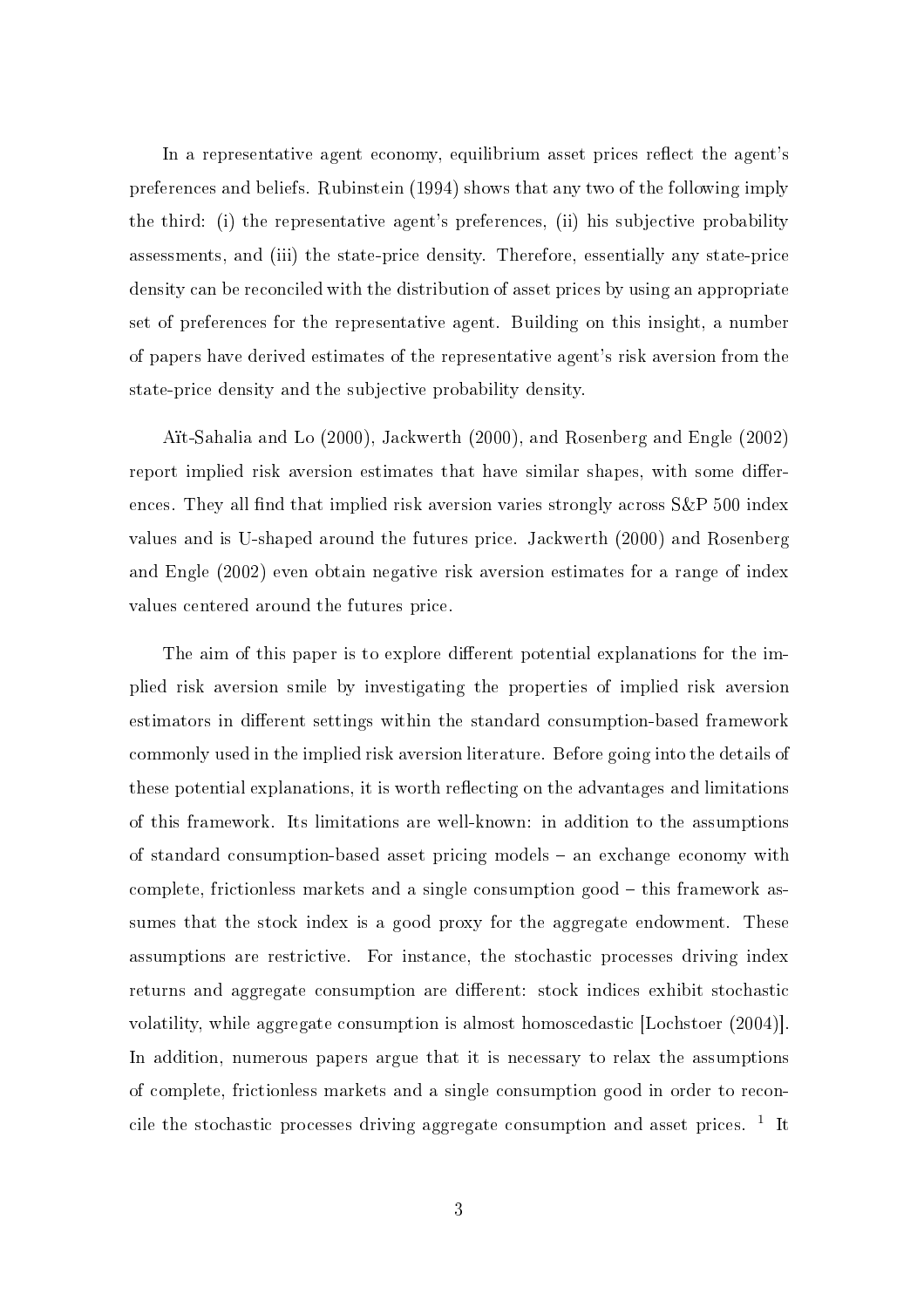is therefore important to keep in mind that the conclusions drawn below are valid only within the framework considered, and that the limitations of the standard consumption-based framework constitute alternative potential explanations for the implied risk aversion smile. For example, if the stock index is not a good proxy for the aggregate endowment, then preferences inferred on the basis of stock indices will be distorted. Similarly, market incompleteness - such as the existence of nontradable background risk, borrowing and/or short-selling constraints  $-$  may affect individual agents' behavior in such a way that market prices suggest oddly-behaved preferences unless the precise nature of incompleteness is modeled explicitly and its effect on individual behavior accounted for.  $2$ 

In spite of its limitations, the standard consumption-based framework is appealing to explore potential explanations for the implied risk aversion smile. Its main advantage is that the link between the representative agent's preferences, his beliefs and the state-price density naturally suggests a number of potential explanations. The first possibility is that the *aggregation of investors' heterogeneous preferences* could lead to an oddly-behaved economy-wide risk aversion function. This aggregation problem could be compounded by the presence of stochastic volatility and jumps in returns.

Second, misestimation of investors' beliefs could distort implied risk aversion estimates. Since agents' beliefs are unobservable, a long tradition has emerged in financial economics of estimating them using historical return distributions. As noted by Brown and Jackwerth (2004), the problem with this approach is that such estimates are backward-looking, while investor beliefs are by definition forwardlooking. Accordingly, such estimates are inaccurate whenever the return process is time-varying  $-$  for instance, because of stochastic volatility and jumps  $-$  and whenever agents expect return realizations that are absent from historical return realizations, i.e., in the presence of a Peso problem. In addition, beliefs estimates based on historical returns typically ignore the possibility of heterogeneous beliefs, whose existence could distort implied risk aversion estimates.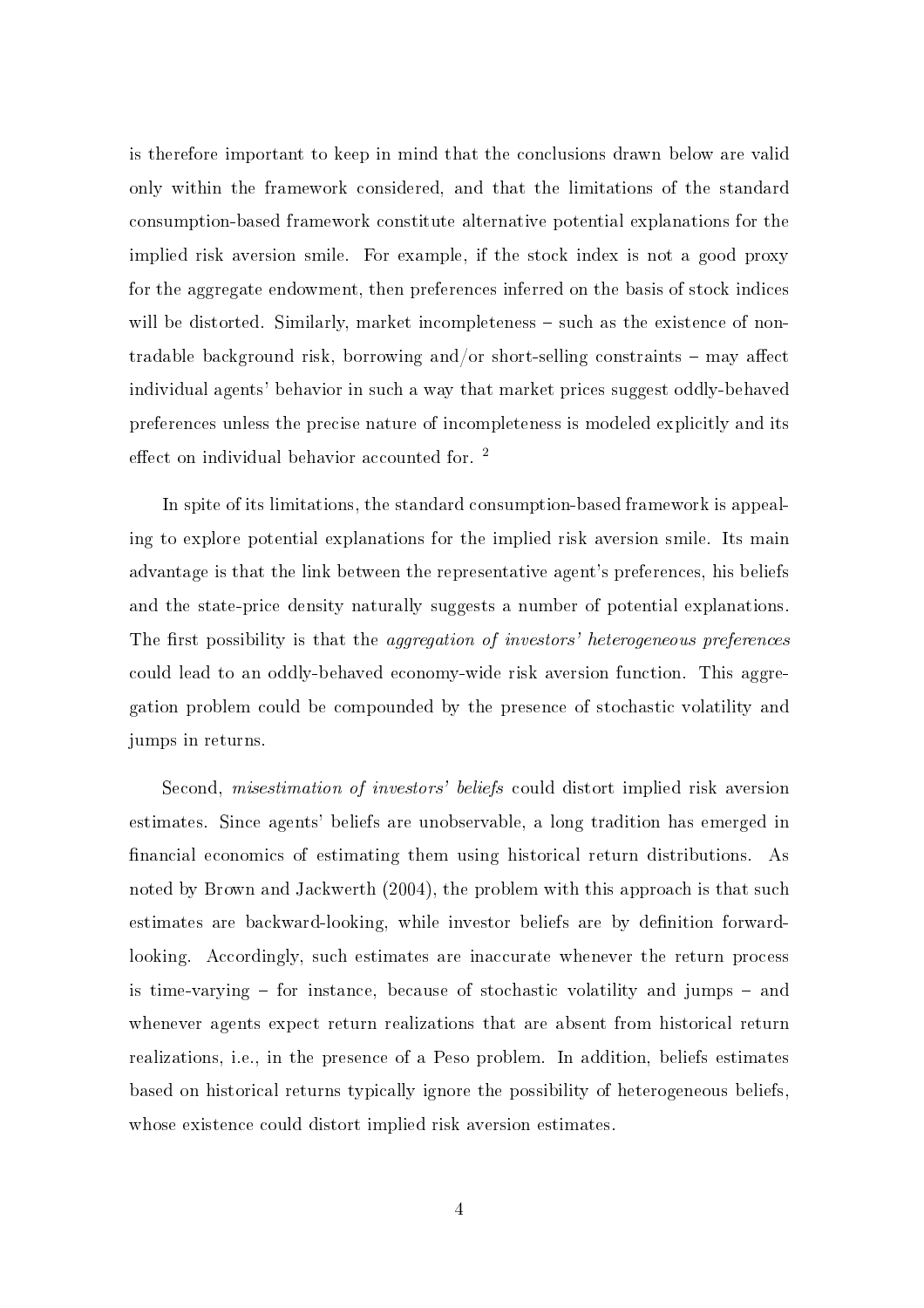Third, *misestimation of the state-price density* could distort implied risk aversion estimates. However, the estimation of state-price densities does not suffer from the same pitfalls as the estimation of beliefs because state-price densities are forwardlooking estimates obtained from observed forward-looking variables, namely traded option prices. <sup>3</sup> Moreover, they are unique market prices, irrespective of whether investors have homogeneous or heterogeneous beliefs or preferences.

Although the accuracy of non-parametric estimators is sometimes criticized, especially in regions with few observations [Aït-Sahalia and Duarte (2003)], the stateprice density estimation methodology seems unlikely to be the cause of the implied risk aversion smile, for three reasons. First, although they each use a somewhat different methodology, Aït-Sahalia and Lo (2000), Jackwerth (2000), and Rosenberg and Engle (2002) all obtain similar results. Second, the most puzzling part of the implied risk aversion patterns  $-$  the negative risk aversion estimates  $-$  arises in the range of index values centered around the futures price, i.e., in the region where options are most liquid and the largest number of observations is available. Third, although the reliability of nonparametric estimators has been questioned in the literature, Bliss and Panigirtzoglou (2000) show that the smoothed implied volatility smile method  $-$  which is used in Aït-Sahalia and Lo  $(2000)$   $-$  is actually quite stable.

Since state-price density estimates are quite reliable, this paper focuses on preference aggregation and beliefs as potential explanations for the implied risk aversion smile. More specifically, it investigates to what extent the following factors can account for the smile within the standard consumption-based framework:

- 1. The aggregation of heterogeneous preferences among agents, both with and without stochastic volatility and jumps;
- 2. Misestimation of agents' beliefs due to stochastic volatility, jumps or a Peso problem; and
- 3. Heterogeneous beliefs among agents.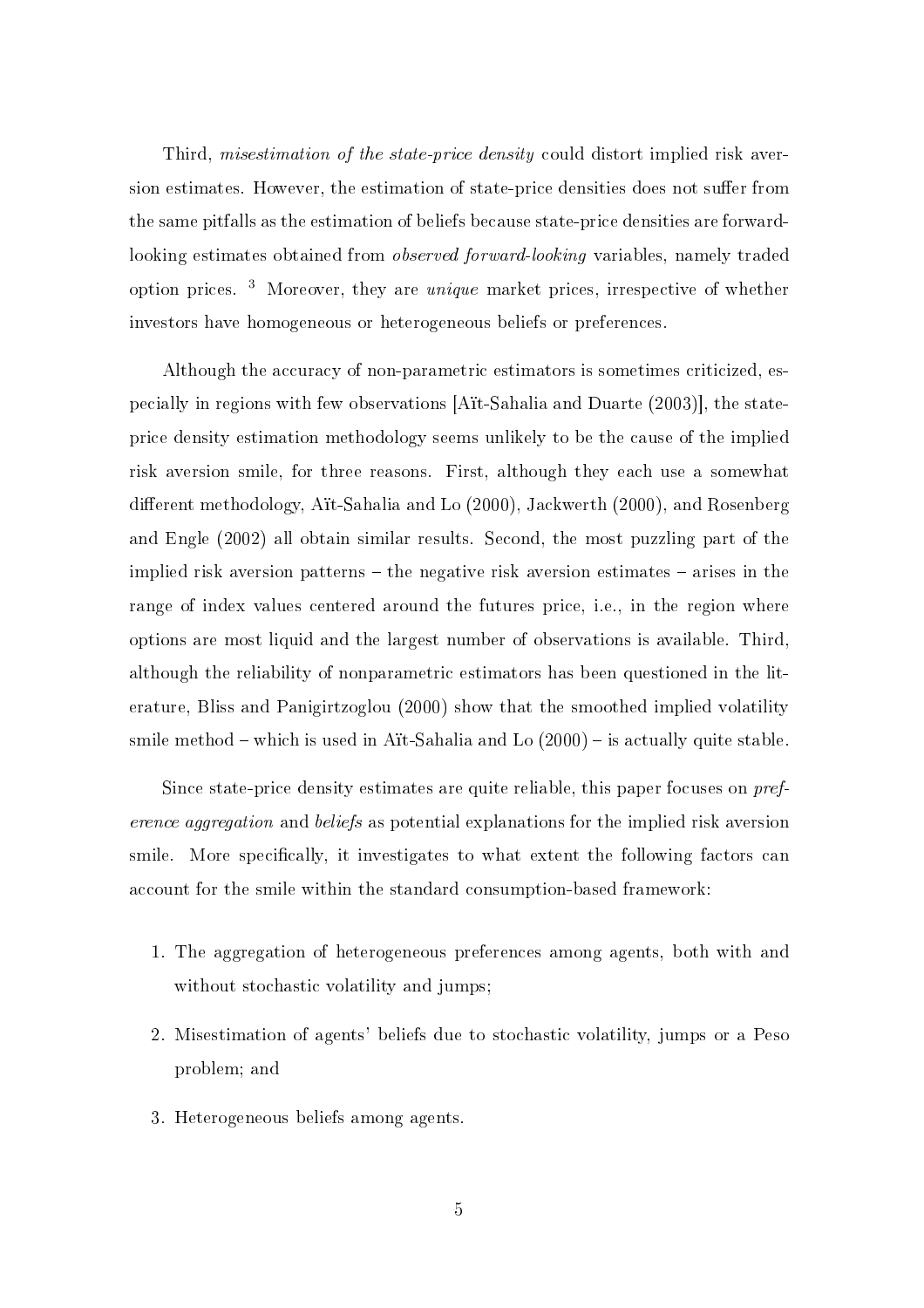The results reveal that most of the properties of individual agents' risk aversion functions carry over to implied risk aversion. Preference aggregation therefore seems unlikely to be the explanation for the implied risk aversion smile. This result also holds true in the presence of stochastic volatility and jumps in returns.

Implied risk aversion estimates are found to be very sensitive to beliefs estimates, warranting a detailed investigation of the potential causes of beliefs estimation errors. In order to assess whether beliefs estimation errors caused by stochastic volatility and jumps can explain the smile, the risk aversion function implicit in the Pan (2002) stochastic volatility and jumps model is computed. Although it does not smile, the resulting risk aversion function varies strongly with the stock index level and is negative in high return states, suggesting that misestimation of beliefs caused by stochastic volatility and jumps as captured in the Pan (2002) model is unlikely to be the explanation for the smile. The beliefs misestimation pattern implied by the formal link between beliefs estimation errors and risk aversion estimation errors indicates that beliefs estimates based on historical returns overestimate the probability of very high return realizations and underestimate the probability of very low return realizations  $-$  a pattern that would typically arise in the presence of a Peso problem. However, in order to reproduce the semi-parametric state-price density of Aït-Sahalia and Lo (2000), the perceived probability of a market crash must be unrealistically large. Thus, although a Peso problem can contribute to explaining the smile, it appears unlikely to be its only cause.

The presence of heterogeneous beliefs is shown to cause significant distortions in implied risk aversion estimates if heterogeneity is not accounted for explicitly in the estimation process. This result holds *even if* implied risk aversion is estimated using the weighted average of investors' beliefs. However, tting a heterogeneous-beliefs state-price density with three groups of investors to the semi-parametric state-price density of Aït-Sahalia and Lo (2000) reveals that two groups of pessimistic investors with an implausibly large degree of pessimism are required to generate the fat left tail of the empirical state-price density and explain the implied risk aversion smile.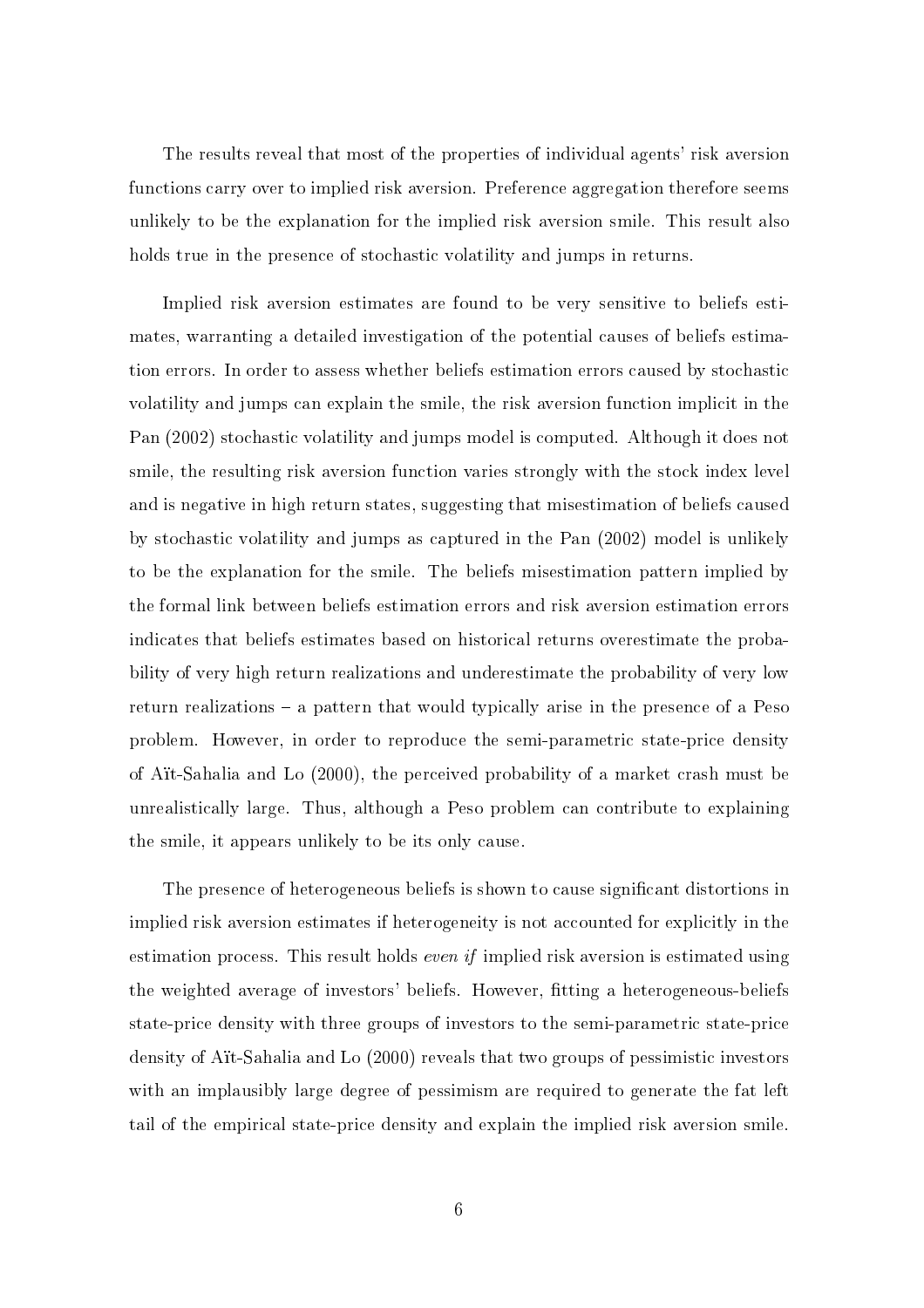Thus, for plausible parameter values, none of the three potential explanations considered in this paper is able to account for the implied risk aversion smile within the standard consumption-based framework commonly used in the implied risk aversion literature. In order to explain the smile, it therefore seems necessary to go beyond the standard consumption-based framework and analyze the impact of factors such as market incompleteness, market frictions, and the fact that the stock index may not be a good proxy for the aggregate endowment.

The paper is organized as follows. Section 1 presents the heterogeneous-beliefs model used in the analysis. Section 2 characterizes the properties of implied risk aversion in different settings in order to explore the three potential explanations for the implied risk aversion smile. Section 3 concludes.

# 1 The Model

In order to study the properties of implied risk aversion estimates in a setting with heterogeneous preferences and beliefs, we consider a continuous-time incomplete information exchange economy with a finite horizon  $[0, T]$ . Our economy is similar to that used by Basak (2005) in his analysis of asset pricing with heterogeneous beliefs, and the following description is therefore similar to the one in his paper. There is a single consumption good, and markets are complete. There is a large number of price-taking risk-averse agents indexed by  $i = 1, \ldots, I$ . These investors may have heterogeneous beliefs, preferences, and endowments. This setting generalizes the representative agent setting commonly used in the implied risk aversion literature by explicitly allowing for heterogeneity among agents.

## 1.1 Information structure and investor beliefs

The information structure is similar to that in Basak (2005), except that the possibility of jumps in the aggregate endowment is allowed for. The uncertainty in the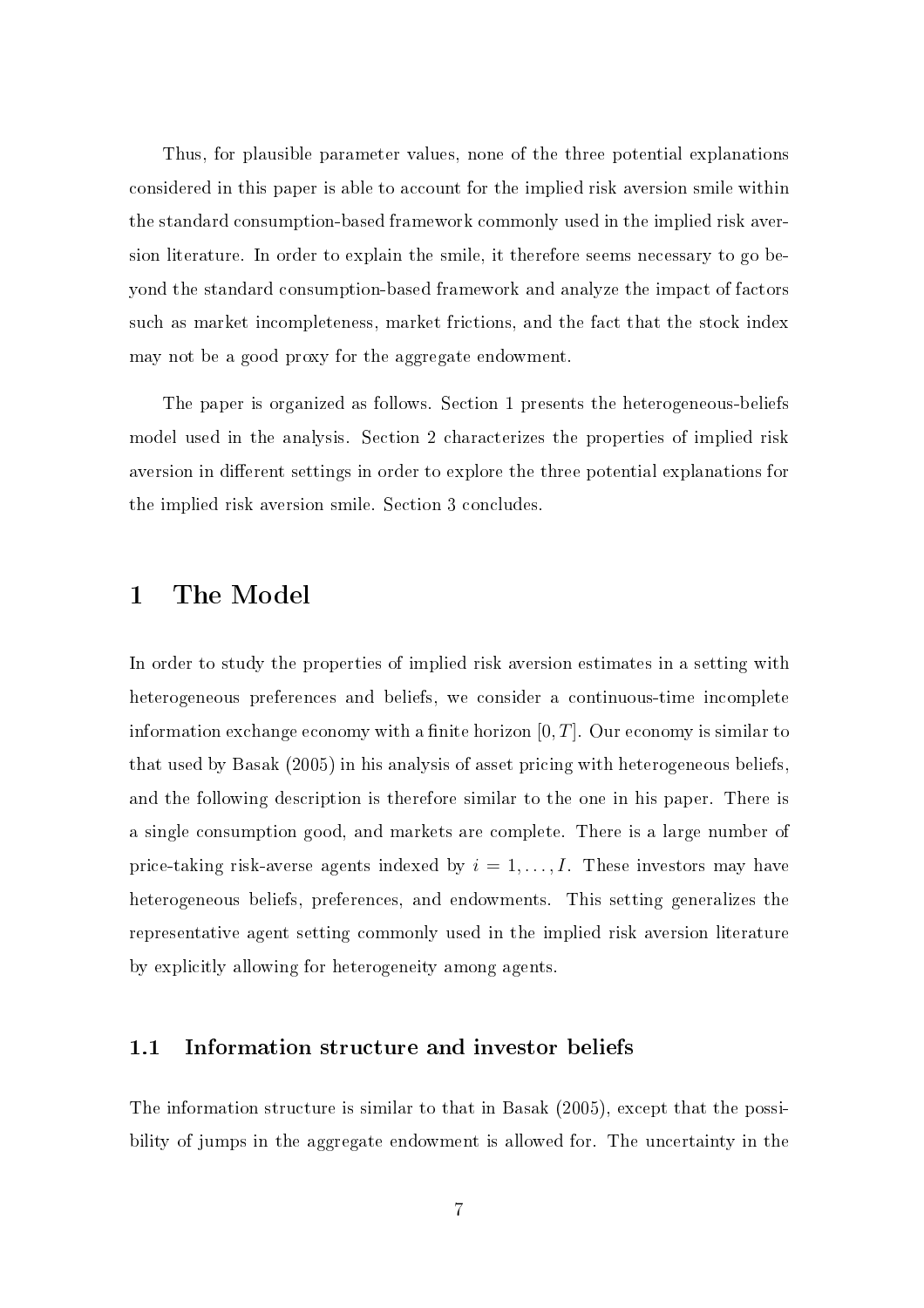economy is represented by a probability space  $(\Omega, \mathcal{F}, \mathcal{P})$ . The complete information filtration is denoted  $\{\mathcal{F}_t\} = \sigma(B, N)$  where B is a standard Brownian motion and N a Poisson counter. Investors commonly observe the aggregate endowment  $c_t$ , which is exogenous and bounded away from zero. However, they have incomplete (but symmetric) information on its dynamics. The aggregate endowment  $c_t \gg 0$  follows

$$
dc_t = \mu_t dt + \sigma_t dB_t + dJ_t \tag{1}
$$

where  $B_t$  is an  $\{\mathcal{F}_t\}$ -standard Brownian motion and  $J_t$  a  $\{\mathcal{F}_t\}$ -pure jump process. Jumps have probability distribution  $\nu_t$  and arrival intensity  $\eta_t$ . <sup>4</sup> The coefficients  $\mu_t$ ,  $\sigma_t$ ,  $\nu_t$  and  $\eta_t$  can be random, and are assumed to satisfy appropriate regularity conditions so that all processes and expectations considered below are well-defined. The mean growth  $\mu_t$ , the volatility  $\sigma_t$ , the jump arrival intensity  $\eta_t$  and the jump size distribution  $\nu_t$  are all assumed to be  $\{\mathcal{F}_t\}$ -adapted.

Investors observe  $c_t$  continuously. They have the incomplete information filtration  $\mathcal{F}_t^c \subset \mathcal{F}_t$ ,  $t \in [0,T]$ , where  $\{\mathcal{F}_t^c\}$  denotes the filtration generated by  $c_t$ ,  $\mathcal{F}^c_t = \sigma(c_u : u \leq t)$ . Because of continuous observation, they know the time and magnitude of jump realizations. They are thus able to deduce  $\sigma_t$  from the quadratic variation of  $c_t$ . However, they can only draw inferences about  $\mu_t$ ,  $\eta_t$  and  $\nu_t$ . Investors have equivalent probability measures  $\mathcal{P}^i,$  which are also equivalent to the complete information measure  $P$ , and may have heterogeneous prior beliefs about  $\mu_0$ ,  $\eta_0$  and  $\nu_0$ . As they observe realizations of the aggregate endowment  $c_t$ , investors learn. They update their beliefs in a Bayesian fashion, via  $\mu_t^i = E^i(\mu_t|\mathcal{F}_t^c), \, \eta_t^i = E^i(\eta_t|\mathcal{F}_t^c)$ and  $\nu_t^i = E^i(\nu_t|\mathcal{F}_t^c)$ . Due to their different priors, investors may draw different inferences about these parameters at all times. Thus, our setting is quite general, allowing for disagreement among investors about  $\mu_t$ ,  $\eta_t$  and  $\nu_t$ . As is common in incomplete information models, disagreement among investors arises because of different prior beliefs. In these models, although investors learn and their perceived processes typically become more similar as time passes, different priors are generally sufficient to guarantee disagreement among investors at all times.<sup>5</sup>

We shall not provide a detailed exposition of investors' inference process, as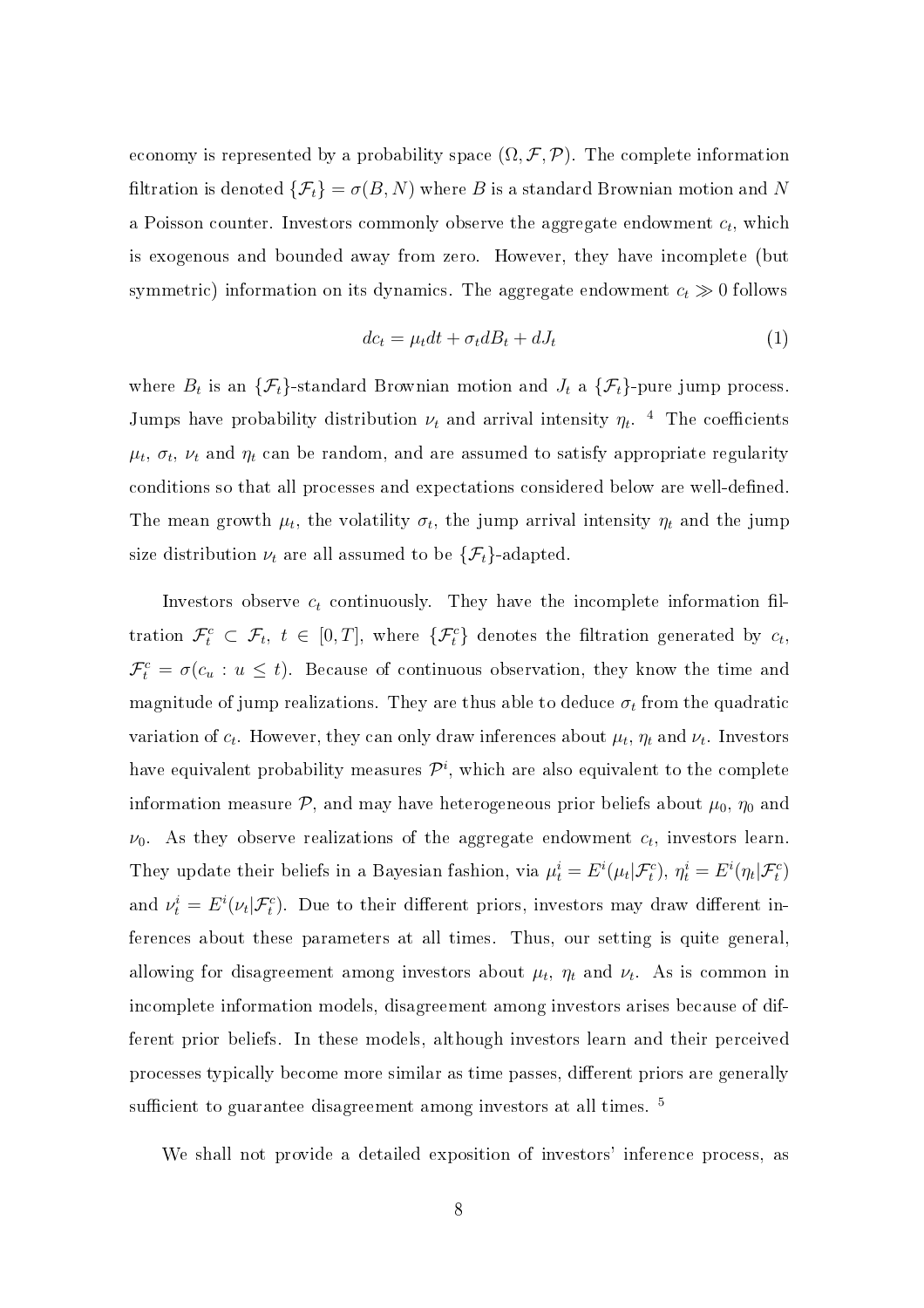it is not necessary to derive the properties of equilibrium prices and implied risk aversion.  $6$  For our purposes, it is sufficient to recognize that given his initial beliefs and the inference he performs, each investor  $i$  perceives  $c_t$  to follow a process of the form

$$
dc_t = \mu_t^i dt + \sigma_t dB_t^i + dJ_t^i \tag{2}
$$

where  $\mu_t^i$  denotes the investor-specific drift estimate, the (known) diffusion parameter  $\sigma_t$  is common across investors,  $dB_t^i = dB_t + \frac{\mu_t - \mu_t^i}{\sigma_t} dt$  denotes the investor-specific Brownian innovation and  $dJ_t^i$  a jump component. Although jump realizations are common across investors, we use the superscript  $i$  to emphasize that investors may disagree as to the arrival rate of jumps,  $\eta_t^i$ , and the distribution of their size,  $\nu_t^i$ . Effectively, each investor is endowed with the probability space  $(\Omega, \mathcal{F}^i, \mathcal{P}^i)$  and the filtration  $\{\mathcal{F}_t^i\} = \{\mathcal{F}_t^c\}$ . Different investors i and j's innovations are related by

$$
dB_t^j = dB_t^i + \frac{\mu_t^i - \mu_t^j}{\sigma_t} dt \tag{3}
$$

In our setting, at any given time  $t$ , investors thus have individual probability measures about the realizations of  $\omega \in \Omega$  at each future time s,  $\mathcal{P}^i(\omega, s)$ . In what follows, we will be particularly interested in investors' beliefs about the distribution of the aggregate endowment  $c$  at some future time  $s$ , given its value at current time t. We will capture these beliefs through the conditional density function  $p_{t,s}^i(c_s)$ . We use the subscripts  $t$  and  $s$  to emphasize that at any current time  $t$ , there is one such conditional density for each future point in time s considered.

### 1.2 Securities markets

Trading can take place continuously, and we assume that a sufficient number of securities is available so that the market is dynamically complete. Hence, there exists a (unique) state-price density process for each investor,  $\xi_t^i = \xi^i(\omega, t)$ , which represents the Arrow-Debreu price per unit probability as perceived by investor  $i$ ,  $\mathcal{P}^i$ , of a unit of consumption in state  $\omega \in \Omega$  at time t, with the obvious property that  $\xi_0^i = 1$ .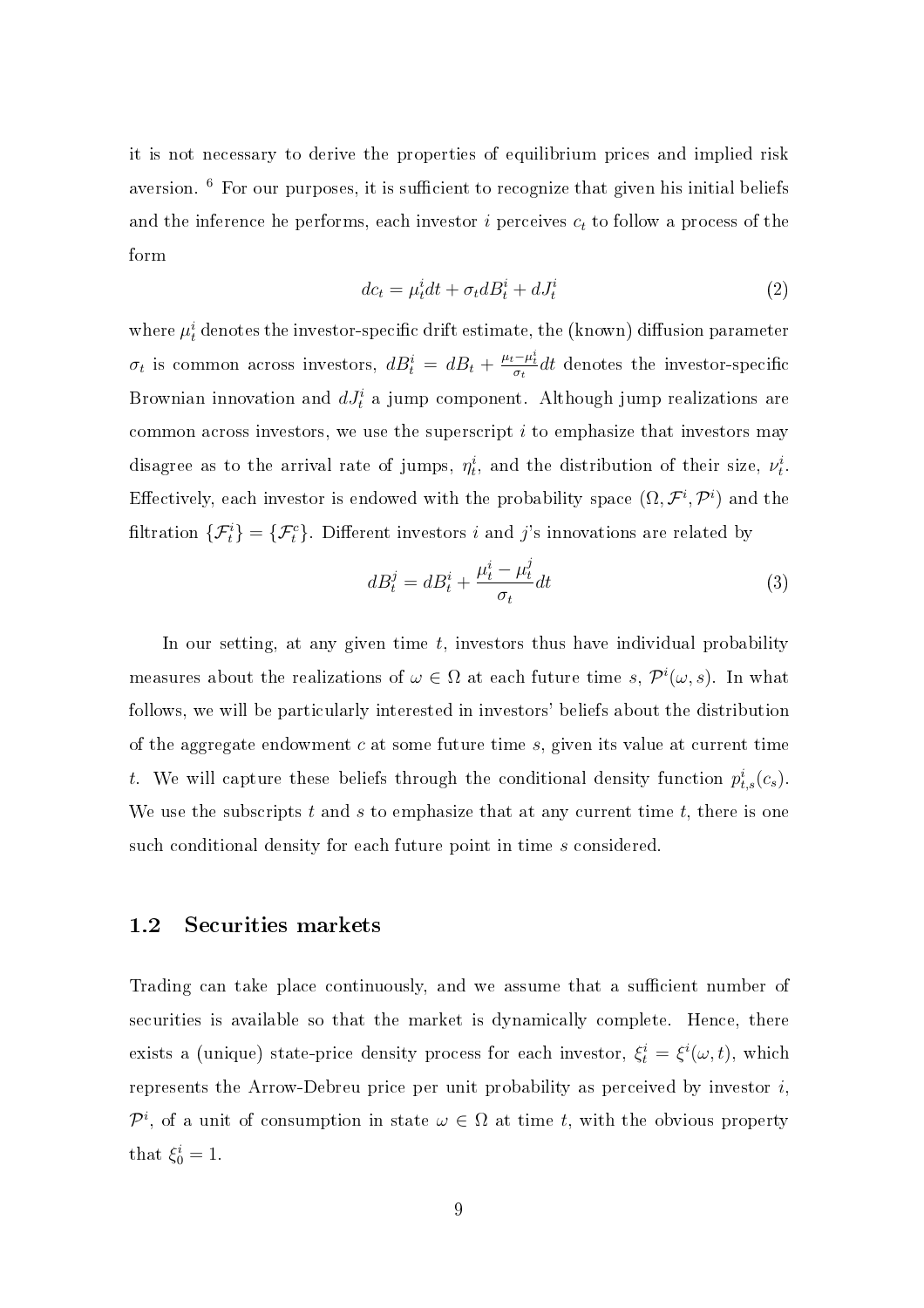### 1.3 Investor endowments, preferences and optimization

Each investor *i* lives until time T and is endowed with an endowment stream  $e_t^i$ , with  $\sum_{i=1}^{I} e_t^i = c_t$  for all t. Since markets are complete, this endowment stream is equivalent to an initial wealth of  $W_0^i = E^i \left( \int_0^T$  $\int_0^T \xi^i_t e^i_t dt \bigg), \text{ where } E^i \text{ denotes expectation} \bigg.$ taken with respect to investor *i*'s beliefs  $\mathcal{P}^i$ . Each investor seeks to maximize his smooth-additive lifetime utility of consumption conditional on his beliefs  $\mathcal{P}^i,$ 

$$
U^{i}(c^{i}) = E^{i} \left( \int_{0}^{T} u^{i}(c_{t}^{i}, t)dt \right)
$$
\n
$$
(4)
$$

where the utility function  $u^i(c_t^i, t)$  is assumed to be twice continuously differentiable, strictly increasing and strictly concave. This maximization is subject to the constraint of budget feasibility,

$$
E^i \left( \int_0^T \xi_t^i c_t^i dt \right) \le W_0^i \tag{5}
$$

Using the Lagrange multiplier  $\lambda_i > 0$  that ensures that the above budget constraint holds at the optimum, this maximization problem can be rewritten as the unconstrained problem

$$
\max_{\{c^i\}} E^i \left( \int_0^T \left( u^i(c_t^i, t) - \lambda_i \xi_t^i c_t^i \right) dt \right) \tag{6}
$$

Maximizing time by time and state by state yields the first-order condition

$$
u_c^i(c_t^i, t) = \lambda_i \xi_t^i \tag{7}
$$

which uniquely identifies the investor's optimal consumption  $c_t^i$  as a function of his individual state-price deflator  $\xi_t^i = \xi^i(\omega, t)$ .

### 1.4 Equilibrium

Under market completeness, one can view each investor as purchasing  $c_t^i(\xi_t^i)$  units of the consumption good given the realized value of his individual state-price deflator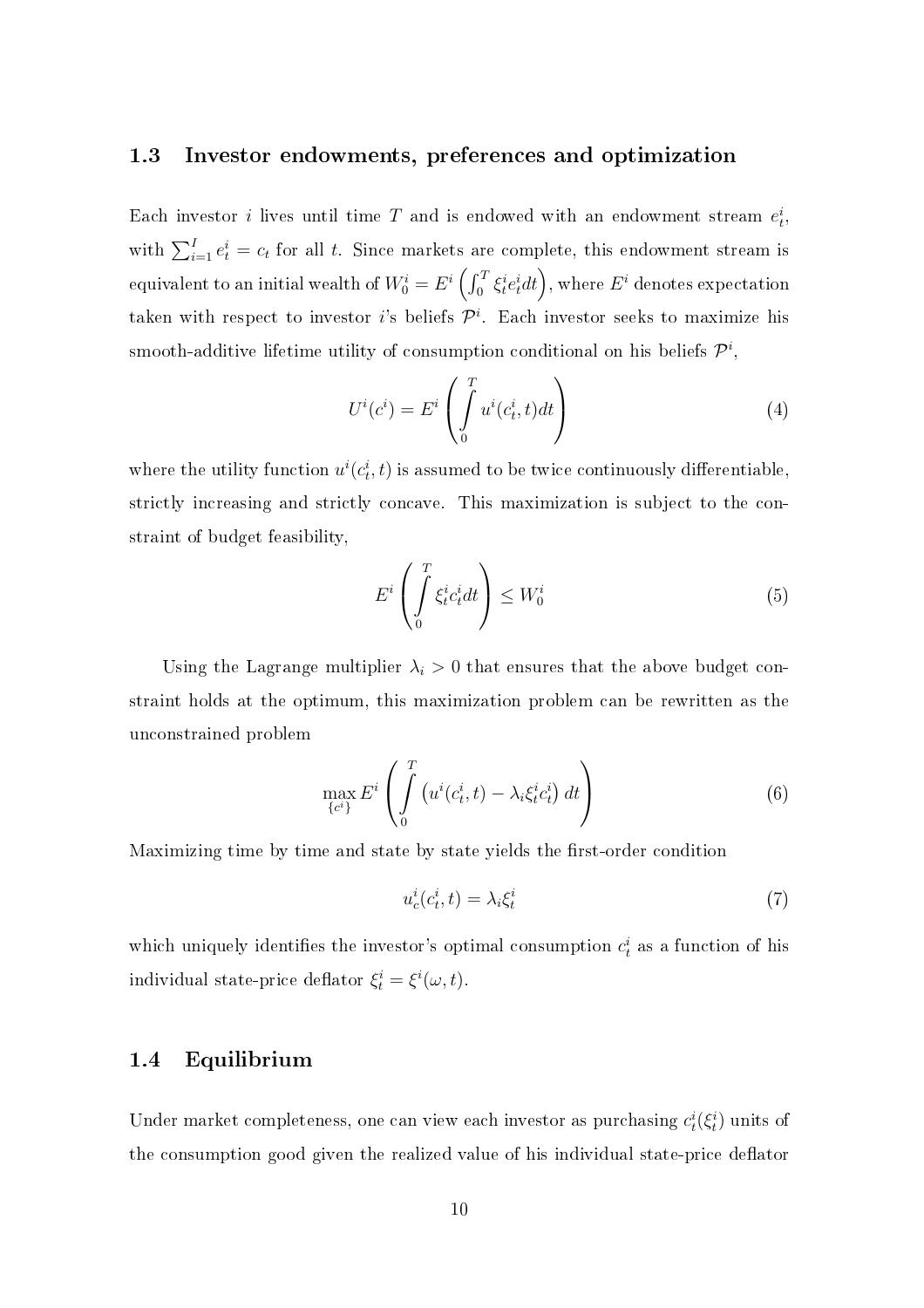$\xi_t^i$  at time t. We therefore define equilibrium in this economy as a collection of consumption processes  $\{c^i\}$  and state-price deflator processes  $\{\xi^i\}$  such that (1) individual investors' consumption processes are optimal given their individual stateprice deflators  $\xi^i_t$  (which themselves depend on their beliefs  $\mathcal{P}^i$  and state prices, both of which are exogenous from each investor's perspective), and (2) markets clear, i.e.,  $\overline{\nabla}$  $\sum_{i=1}^{I} c_t^i = c_t$  at all times. In our complete markets setting, securities market clearing is implied by goods market clearing and need therefore not be considered separately.

As noted in Basak (2005), who uses a similar equilibrium definition, equilibrium in our setting requires that the price system perceived by investors to clear the market at a given time and state does actually clear the market if that state is realized at that time, i.e., investors' expectations are rational and self-fullled in equilibrium.

### 1.5 Equilibrium allocations and prices

With complete markets, any equilibrium allocation  $\{c^i\}$ ,  $i = 1, \ldots, I$ , must solve the central planning problem

$$
\max_{\{c^i\}} \sum_{i=1}^I \kappa_i E^i \left( \int_0^T u^i(c_t^i, t) dt \right) \quad \text{s.t.} \quad \sum_{i=1}^I c_t^i \le c_t \ \forall t \tag{8}
$$

for some appropriate set of weights  $\{\kappa_i\}$ . This expression can be rewritten as

$$
\max_{\{c^i\}} E^1 \left( \sum_{i=1}^I \kappa_i \int_0^T u^i(c_t^i, t) \zeta_t^i dt \right) \quad \text{s.t.} \quad \sum_{i=1}^I c_t^i \le c_t \ \forall t \tag{9}
$$

where the random variable  $\zeta_t^i = d{\cal P}^i/d{\cal P}^1$ ,  $\zeta_0^i = 1$ , is the Radon-Nikodym derivative of investor i's beliefs with respect to investor 1's beliefs, which is used as reference without loss of generality. The first-order conditions for a maximum are

$$
\kappa_i \zeta_t^i u_c^i(c_t^i, t) = \lambda_t \tag{10}
$$

for all agents i, where  $\lambda_t$  is the multiplier that ensures that the aggregate budget constraint is met in the realized state  $\omega$  at time t. Note from (10) that each agent's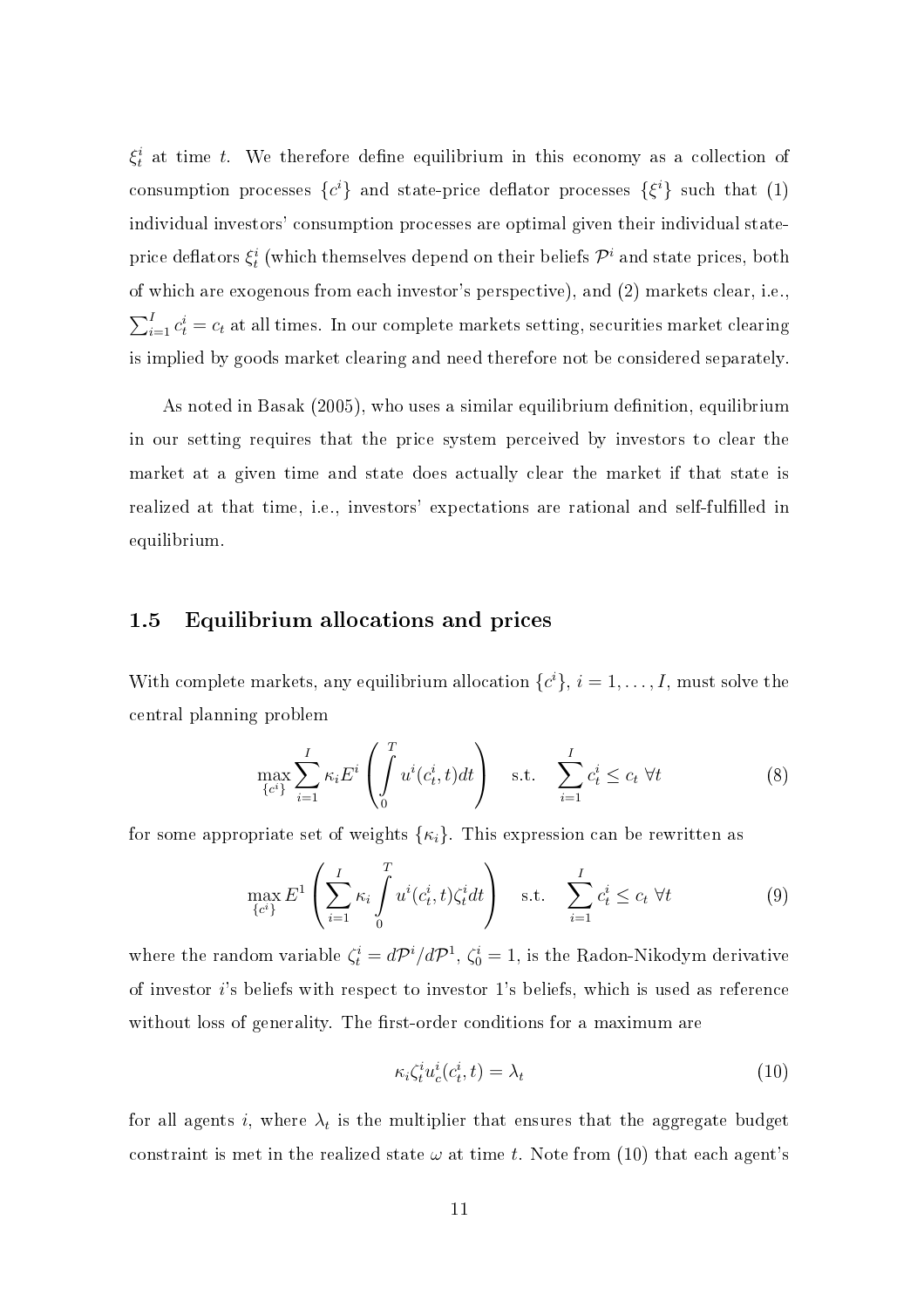consumption is a function of aggregate consumption  $c_t$ , of  $\zeta_t^i$ , and of  $\lambda_t$ . Hence,  $\lambda_t$ itself will be a function of  $c_t$  and the  $\zeta_t^i s$ ,  $\lambda_t = \lambda_t(c_t, \zeta_t^2, \dots, \zeta_t^I)$ , and each agent's optimal consumption can be written as

$$
c_t^i = c_t^i(c_t, \zeta_t^i, \lambda_t(c_t, \zeta_t^2, \dots, \zeta_t^I)) = c_t^i(c_t, \zeta_t^2, \dots, \zeta_t^I)
$$
\n(11)

Thus, individual optimal consumption depends not only on the aggregate endowment  $c_t$ , but also on the Radon-Nikodym derivatives of the different agents' beliefs  $d{\cal P}^i$  with respect to agent 1's beliefs  $d{\cal P}^1.$  Since  $\zeta^i_t$  is in general path-dependent, i.e., a function of  $\omega$ , so will be individual agents' consumption,  $c_t^i = c_t^i(\omega)$ . Using the first-order condition from the individual agent optimization,  $u_c^i(c_t^i, t) = \lambda_i \xi_t^i$ , agent  $i$ 's state-price deflator can be expressed as a function of the aggregate endowment and the  $\zeta_t^i$ s,  $\xi_t^i = \xi_t^i(c_t, \zeta_t^2, \dots, \zeta_t^I)$ . Therefore,  $\xi_t^i$  is a function of  $\omega$ , not just of  $c_t$ . This is intuitive:  $\xi_t^i$  represents the price of a unit of consumption in state  $\omega$  per unit of probability as perceived by agent i,  $\mathcal{P}^i$ . That price itself, however, reflects the beliefs of all agents in the economy.

For our upcoming analysis of implied risk aversion, it is useful to consider the price at time t of a claim that pays one unit of consumption if the aggregate endowment  $c_s$  falls in some interval  $A$  at some future time s, irrespective of the remainder of the state of the economy (in other words, that claim is not a "pure" state-contingent claim). For the agent's consumption plan to be optimal, that price, denoted  $\mathcal{Q}_{t,s}(\mathcal{A})$ , must be given by

$$
\mathcal{Q}_{t,s}(\mathcal{A}) = \frac{1}{u_c^i(c_t^i, t)} \mathcal{P}^i(c_s \in \mathcal{A}) E^i(u_c^i(c_s^i(c_s, \zeta_s^2, \dots, \zeta_s^I), s) | c_s \in \mathcal{A}) \tag{12}
$$

In words, the equilibrium price of the claim must be proportional to the agent's perceived probability that  $c_s$  falls in the interval A considered,  $\mathcal{P}^i(c_s \in \mathcal{A})$ , times his expected marginal utility if this happens,  $E^i(u_c^i(c_s^i(\cdot),s)|c_s \in \mathcal{A})$ . The relationship is cast in terms of expected marginal utility because the agent's optimal consumption depends not only on the aggregate endowment  $c_s$ , but also on the Radon-Nikodym derivatives  $\{\zeta_s^i\}.$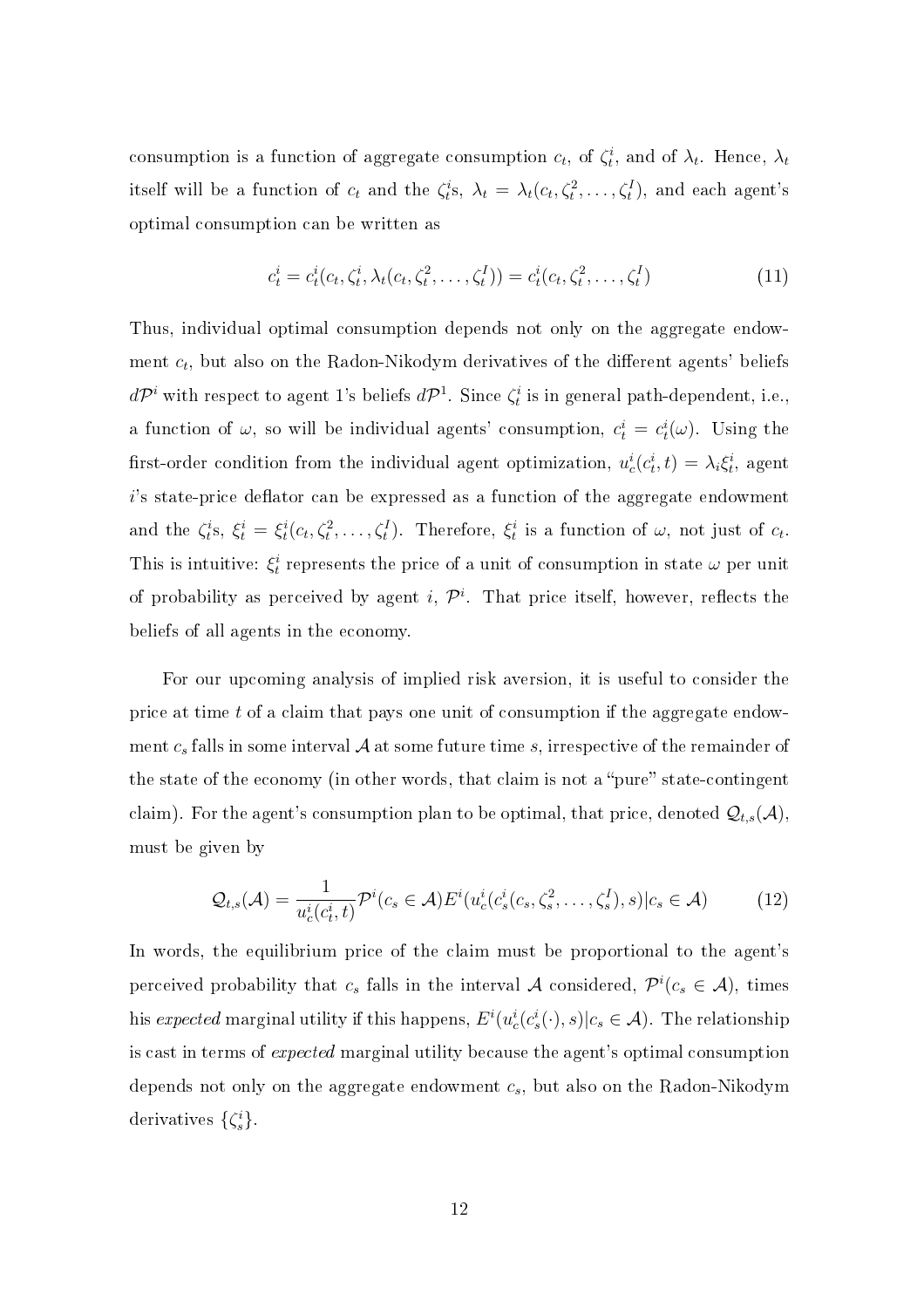In formal computations, we will use the state-price density

$$
q_{t,s}(c_s) = \frac{1}{u_c^i(c_t^i, t)} p_{t,s}^i(c_s) E^i(u_c^i(c_s^i(c_s, \zeta_s^2, \dots, \zeta_s^I), s) | c_s)
$$
(13)

where  $p_{t,s}^i(c_s)$  denotes the density of  $c_s$  as perceived by agent  $i$  at time  $t$ . Taking the logarithmic derivative of this expression with respect to  $c_s$  yields

$$
\frac{q'_{t,s}(c_s)}{q_{t,s}(c_s)} = \frac{p^{i'}_{t,s}(c_s)}{p^{i}_{t,s}(c_s)} + \frac{\frac{d}{dc_s}E^i\left(u^i_c(c^i_s(\cdot), s)\big|c_s\right)}{E^i(u^i_c(c^i_s(\cdot), s)\big|c_s)}
$$
(14)

This expression provides a link between state prices  $q_{t,s}$ , the agent's beliefs  $p_{t,s}^i$ , and the rate of change of his expected marginal utility with respect to shifts in the aggregate endowment  $c_s$ . Again, the expectation is required because under heterogeneous beliefs, there is no one-to-one correspondence between individual consumption and the aggregate endowment.

### 1.6 Implied risk aversion

Having described equilibrium prices in this economy, we can investigate the properties of implied risk aversion estimates. In doing so, we maintain the assumption, conventional in the implied risk aversion literature, that the stock index, whose price is denoted S, is a good proxy for the aggregate endowment, and therefore let  $c_s = S$ . To simplify notation, we drop time subscripts and let  $P_i(S)$  denote agent i's perceived distribution at time t of S at some future time s, and  $Q(S)$  be the price at time t of a claim that pays one unit of the consumption good if the index achieves a certain value  $S$  at time  $s$ .

For the reasons discussed in the introduction, assume that although the stateprice density  $Q$  can be estimated accurately, individual agents' beliefs  $P_i$  cannot. Rather, suppose that it is only possible to obtain a single beliefs estimate  $\hat{P}(S)$ . The implied absolute risk aversion estimator  $\alpha(S)$  is given by

$$
\alpha(S) = \frac{\hat{P}'(S)}{\hat{P}(S)} - \frac{Q'(S)}{Q(S)}
$$
(15)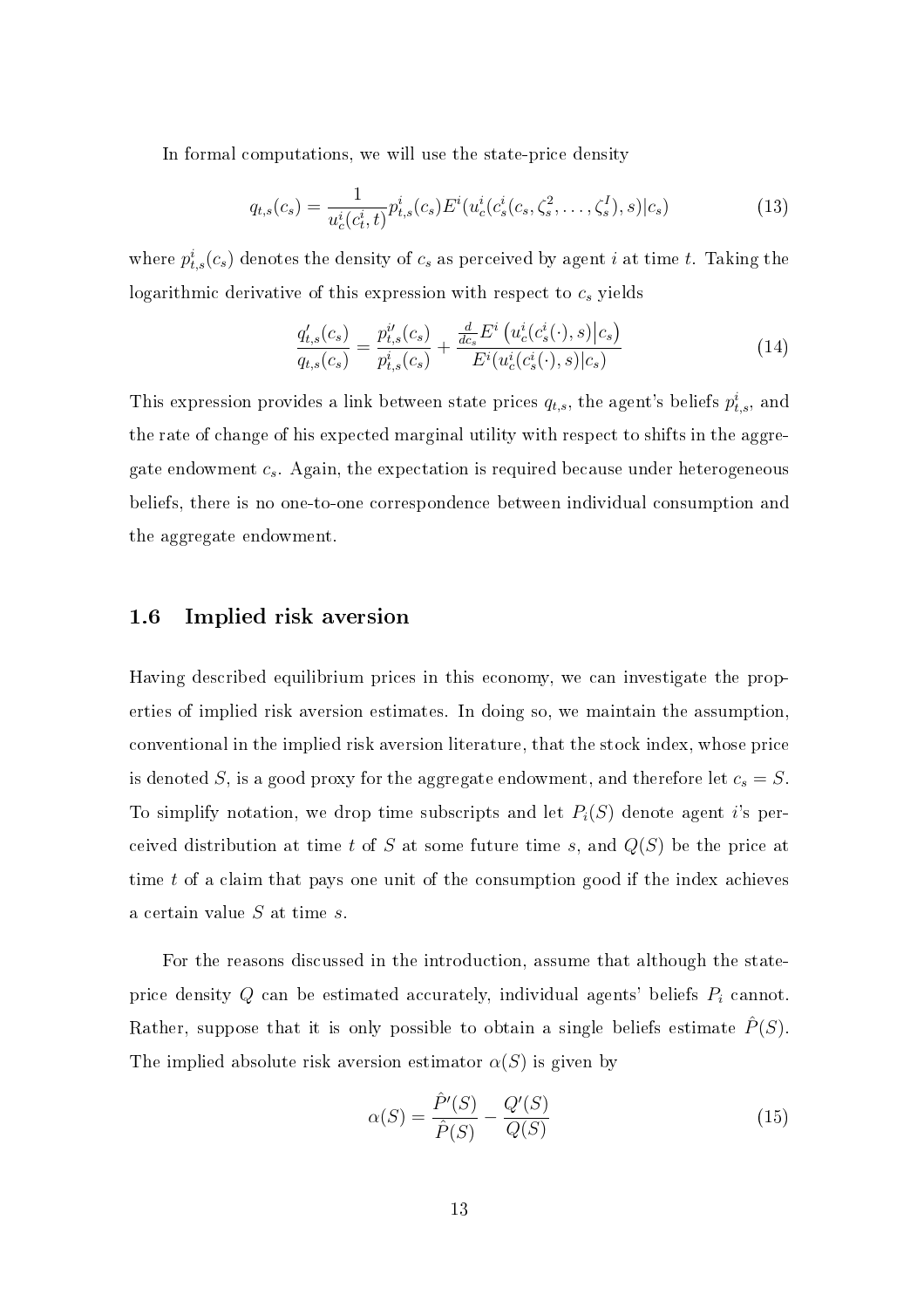Substituting (14) with  $c_s = S$  into (15) yields

$$
\alpha(S) = -\frac{\frac{d}{dS}E^i\left(u_c^i(c_s^i(\cdot), s)|S\right)}{E^i(u_c^i(c_s^i(\cdot), s)|S)} + \left(\frac{\hat{P}'(S)}{\hat{P}(S)} - \frac{P'_i(S)}{P_i(S)}\right)
$$
(16)

Thus, the implied risk aversion estimate  $\alpha(S)$  equals minus the rate of change in each agent's expected marginal utility with respect to shifts in the aggregate endowment S, plus an estimation error arising from the fact that his beliefs cannot be estimated perfectly. Note that in our heterogeneous-beliefs setting, there is no direct correspondence between the agent's risk aversion and the implied risk aversion estimate. This suggests that implied risk aversion estimates may deviate significantly from agents' true preferences in the presence of heterogeneous beliefs. The properties of the implied risk aversion error will be investigated in detail in Section 2.3.

### 1.7 The special case of homogeneous beliefs

It is important to note that the absence of a direct correspondence between agents' preferences and implied risk aversion is solely driven by heterogeneity in beliefs, and not by the nature of the stochastic process followed by the aggregate endowment (such as the presence of stochastic volatility or jumps), nor by the fact that investors have incomplete information. This section characterizes the link between agents' preferences and implied risk aversion estimates under homogeneous beliefs. This relationship will be useful for the investigation of the properties of implied risk aversion in the different homogeneous-beliefs settings considered in Section 2.

Under homogeneous beliefs,  $\zeta_t^i = 1$  for all i, and the equilibrium allocations and prices can be determined from the simpler central planning problem

$$
\max_{\{c^i\}} E\left(\sum_{i=1}^I \kappa_i \int_0^T u^i(c_t^i, t)dt\right) \quad \text{s.t.} \quad \sum_{i=1}^I c_t^i \le c_t \ \forall t \tag{17}
$$

where  $E$  denotes expectation with respect to investors' common beliefs. The firstorder conditions for a maximum read

$$
\kappa_i u_c^i(c_t^i, t) = \lambda_t \tag{18}
$$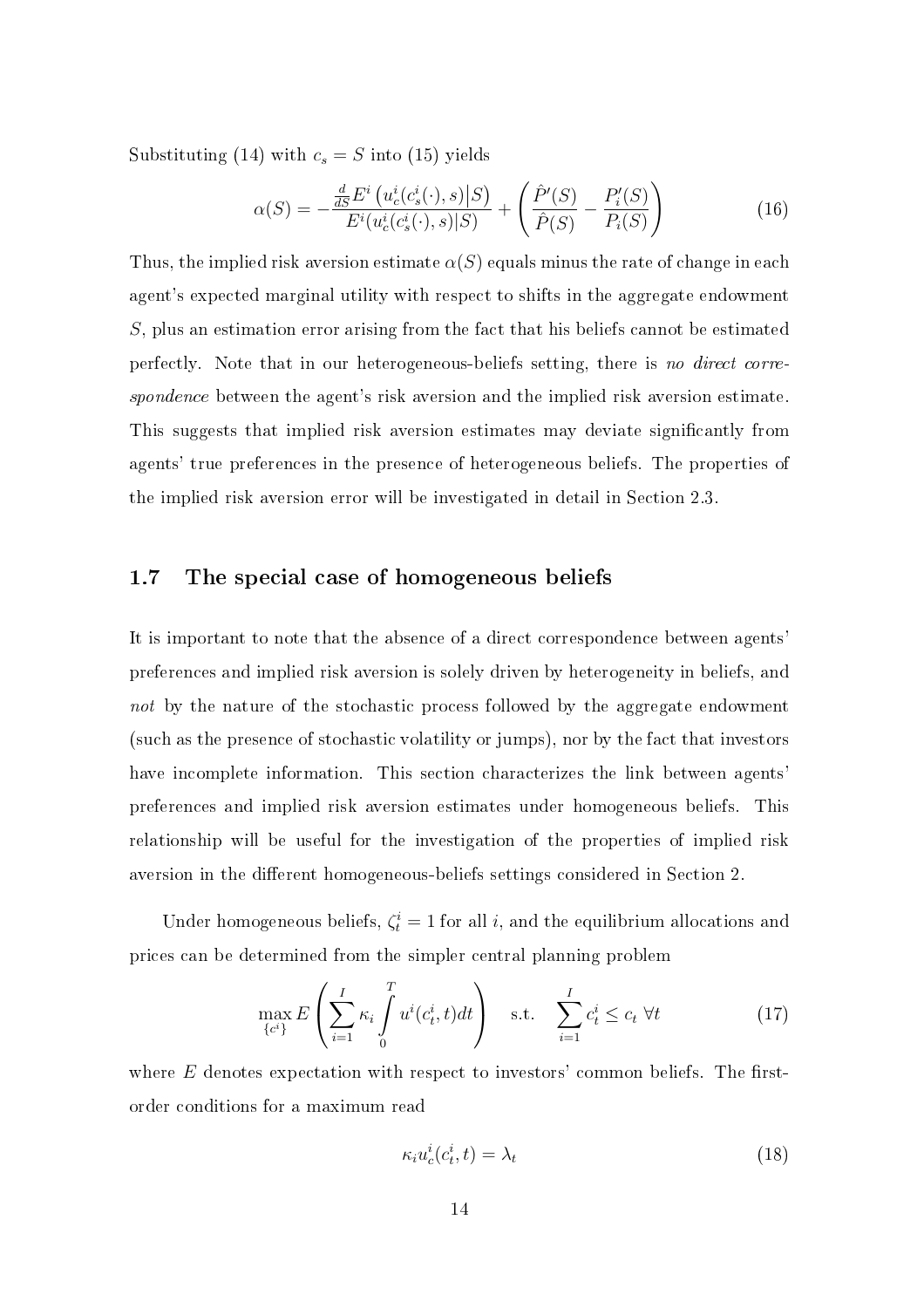and  $\lambda_t$  is therefore a function of the aggregate endowment  $c_t$  only,  $\lambda_t = \lambda_t(c_t)$ . Accordingly, each agent's optimal consumption is a function of the aggregate endowment only as well,  $c_t^i = c_t^i(c_t)$ . Using the first-order condition from the individual agent optimization,  $u_c^i(c_t^i, t) = \lambda_i \xi_t^i$ , the (common) state-price deflator of all agents is also function of the aggregate endowment only, i.e., one has  $\xi_t^i = \xi(c_t, t)$  for all *i*.

The state-price density  $q_{t,s}(c_s)$  is given by

$$
q_{t,s}(c_s) = \frac{1}{u_c^i(c_t^i, t)} p_{t,s}(c_s) E\left(u_c^i(c_s^i(c_s), s)|c_s\right) = \frac{1}{u_c^i(c_t^i(c_t), t)} p_{t,s}(c_s) u_c^i(c_s^i(c_s), s) \tag{19}
$$

where  $p_{t,s}(c_s)$  denotes investors' common assessment at time t of the physical density of  $c_s$  at time s and the second equality follows from the fact that each agent's consumption is a function of the aggregate endowment  $c_s$  alone. Hence, under homogeneous beliefs,  $c_s$  fully describes the state of the economy. State prices  $q_{t,s}(c_s)$ are a function of  $c_s$  only and tie directly to agents' marginal utility for a given level of  $c_s$ , not just to its conditional expectation.

Taking the logarithmic derivative of this expression with respect to  $c_s$  and rearranging yields

$$
\frac{p'_{t,s}(c_s)}{p_{t,s}(c_s)} - \frac{q'_{t,s}(c_s)}{q_{t,s}(c_s)} = -\frac{u_{cc}^i(c_s^i(c_s), s)}{u_c^i(c_s^i(c_s), s)} \frac{dc_s^i(c_s)}{dc_s} \tag{20}
$$

This expression provides the link between each agent's degree of absolute risk aversion  $-u_{cc}^i(c_s^i(c_s),s)/u_c^i(c_s^i(c_s),s)$ , common beliefs about the future value of the aggregate endowment  $p_{t,s}(\boldsymbol{c}_s),$  and state prices  $q_{t,s}(\boldsymbol{c}_s)$ 

These results have important implications for the properties of the implied risk aversion estimator (15). Setting  $P_i(S) = P(S)$  for all i and substituting (20) with  $c_s = S$  into (15), one has

$$
\alpha(S) = -\frac{u_{cc}^i(c_s^i, s)}{u_c^i(c_s^i, s)} \frac{dc_s^i}{dS} + \left(\frac{\hat{P}'(S)}{\hat{P}(S)} - \frac{P'(S)}{P(S)}\right)
$$
(21)

Thus, under homogeneous beliefs, the implied risk aversion estimate  $\alpha(S)$  is equal to each individual agent's actual risk aversion, scaled by the sensitivity of his consumption to shifts in the index price  $dc_s^i/dS$ , plus an estimation error arising from the fact that agents' (common) beliefs cannot be estimated perfectly.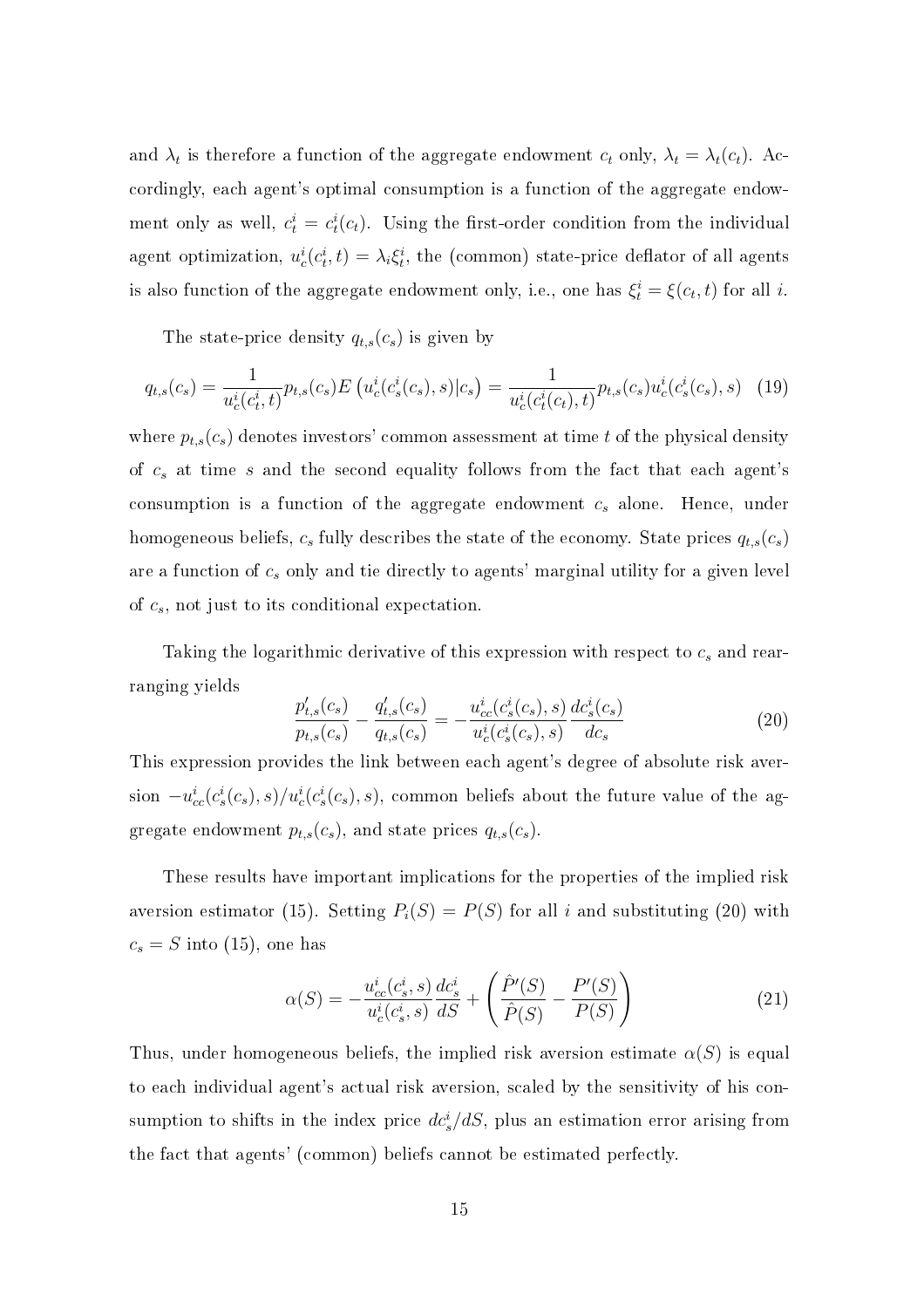The sensitivity of individual agents' consumption to shifts in the index price  $dc^i_s/dS$  is unobservable. In order to express implied risk aversion in terms of the observable aggregate endowment  $S$ , one can resort to an equilibrium argument. Solving (21) for  $dc^i_s/dS$ , aggregating across agents, requiring market clearing,  $\sum_{i=1}^{I}dc_{s}^{i}/dS=1,$  and rearranging allows writing the implied risk aversion estimator as  $\overline{a}$ !<br>}

$$
\alpha(S) = \frac{1}{\sum_{i=1}^{I} \frac{1}{\alpha_i(c_s^i)}} + \left(\frac{\hat{P}'(S)}{\hat{P}(S)} - \frac{P'(S)}{P(S)}\right)
$$
(22)

where  $\alpha_i(c_s^i) \equiv -u_{cc}^i(c_s^i,s)/u_c^i(c_s^i,s)$  denotes investor  $i$ 's degree of absolute risk aversion on his optimal consumption path. Under homogeneous beliefs, implied absolute risk aversion  $\alpha(S)$  is thus the harmonic sum of individual investors' absolute risk aversion, plus an adjustment term that depends on the divergence between investors' actual and estimated beliefs,  $P$  and  $\hat{P}$ .

# 2 Properties of Implied Risk Aversion Estimators

This section investigates the properties of implied risk aversion estimators in three different settings in order to explore the three potential explanations for the implied risk aversion smile mentioned in the introduction. Section 2.1 investigates preference aggregation, Section 2.2 beliefs misestimation, and Section 2.3 heterogeneous beliefs.

## 2.1 Preference aggregation

This section investigates preference aggregation as a potential explanation for the implied risk aversion smile by analyzing the properties of the implied risk aversion estimator in a special case of the framework presented above in which investors have homogeneous beliefs and these can be estimated accurately. In this setting, the following holds (proofs of all propositions in this section are in Appendix A):

**Proposition 1:** Implied absolute risk aversion  $\alpha(S)$  is the harmonic sum of indi-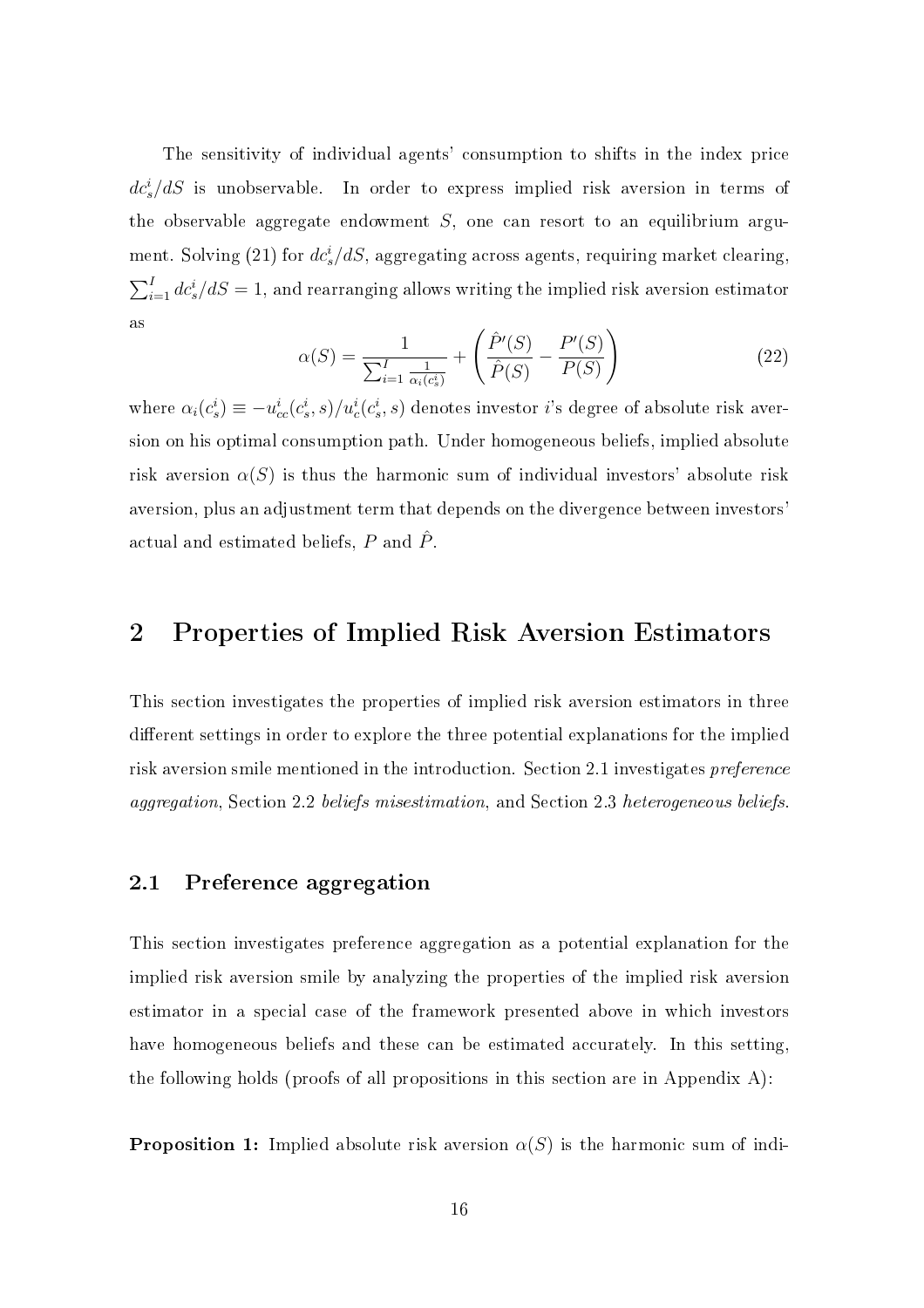vidual agents' absolute risk aversion on their optimal consumption path,  $\alpha_i(c_s^i)$ ,

$$
\alpha(S) = \frac{1}{\sum_{i=1}^{I} \frac{1}{\alpha_i(c_s^i)}}
$$
\n(23)

Equation (23) is the well-known result that risk tolerance is additive across agents [Wilson  $(1968)$ ]. Implied risk aversion is thus *exact* and accurately reflects the economy-wide risk aversion. The obvious implication for empirical implied risk aversion estimates is that if all agents are risk-averse, then implied risk aversion is strictly positive. Equation (23) also implies that if all agents have constant absolute risk aversion (CARA) utility, then implied risk aversion displays constant absolute risk aversion as well.

Additional properties of individual agents' risk aversion functions carry over to implied risk aversion:

Proposition 2: If all agents have increasing (decreasing) absolute risk aversion, implied risk aversion also displays increasing (decreasing) absolute risk aversion.

Proposition 2 implies that if all agents have CRRA utility, which exhibits decreasing absolute risk aversion, then implied absolute risk aversion is also decreasing. For the special case of CRRA utility, however, even stronger properties can be established on the basis of the following result, originally derived by Benninga and Mayshar  $(2000)$  in a somewhat different setting:

**Proposition 3:** Implied *relative* risk aversion  $\rho(S) = S\alpha(S)$  is a harmonic weighted average of individual agents' relative risk aversion, with the weights in this average given by each agent's share of aggregate consumption,

$$
\rho(S) = \frac{1}{\sum_{i=1}^{I} \frac{1}{\rho_i(c_s^i)} \frac{c_s^i}{S}}
$$
\n(24)

where  $\rho_i(c_s^i) \equiv -u_{cc}^i(c_s^i, s)c_s^i/u_c^i(c_s^i, s)$  denotes agent *i*'s relative risk aversion on his optimal consumption path.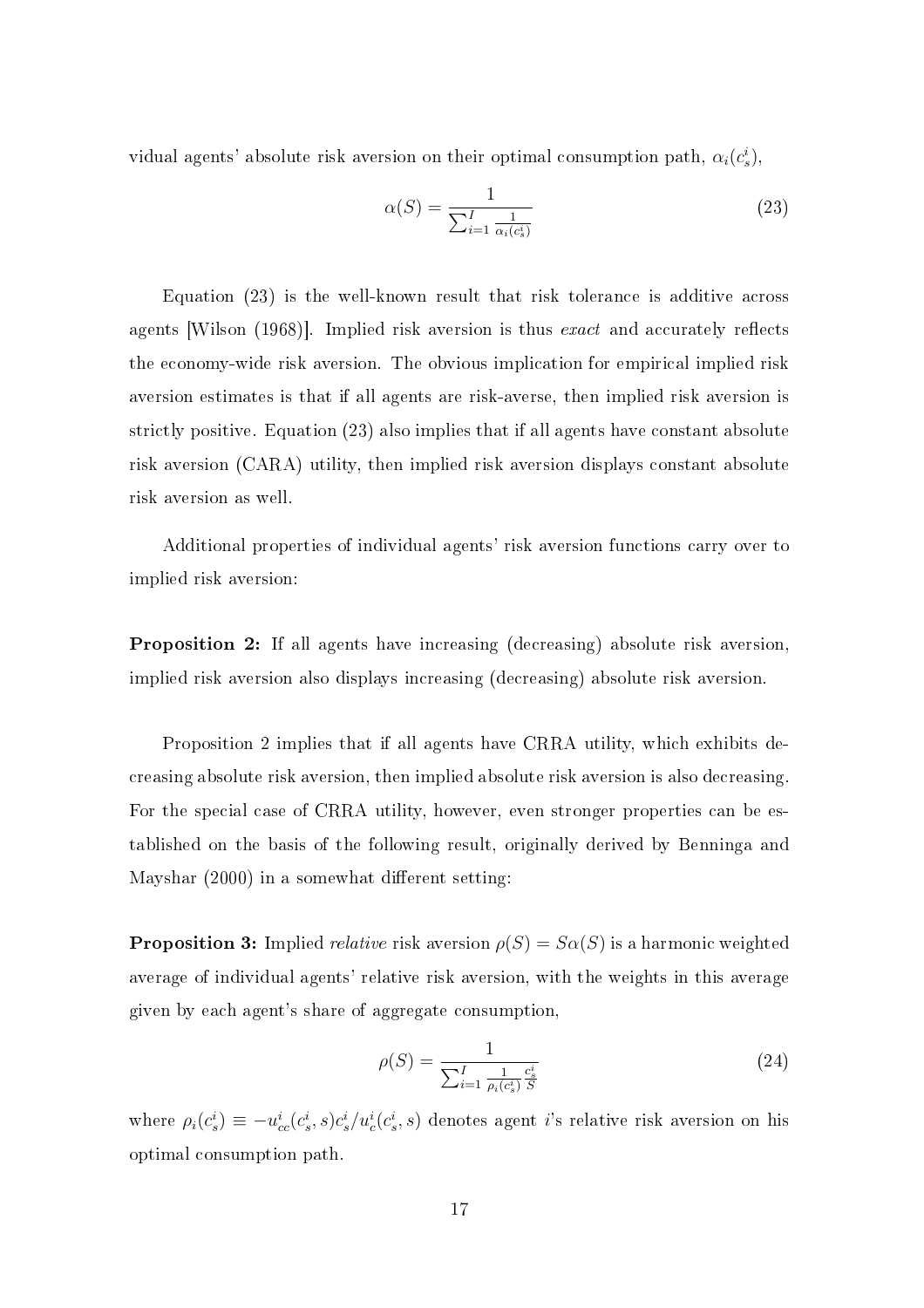Benninga and Mayshar (2000) also show that if agents have heterogeneous, CRRA preferences, then the economy-wide relative risk aversion will be decreasing in the aggregate endowment. This is so because as the aggregate endowment increases, relatively less risk averse agents' share of aggregate consumption increases, driving down the average in (24).

The results in this section have the following implications for implied risk aversion estimates. First, if individual agents are risk averse, then the negative implied risk aversion estimates reported in Jackwerth (2000) and Rosenberg and Engle (2002) cannot be caused by preference aggregation. Second, if agents have nonincreasing absolute risk aversion [as postulated by Arrow (1970), and supported by everyday observation] or constant relative risk aversion, then the U-shaped estimates obtained by Jackwerth (2000), Aït-Sahalia and Lo (2000) and Rosenberg and Engle (2002) cannot be attributed to preference aggregation either.  $7$  Third, rather than contributing to explaining the smile, heterogeneous preferences make it (more specifically, the sizable increase in implied risk aversion at high index levels) even more puzzling. To see this, suppose that some (or all) agents have increasing relative risk aversion at high index levels. Risk-sharing causes agents with relatively low risk aversion to have a large share of aggregate consumption at high index levels, thus driving down implied risk aversion. Thus, with heterogeneous preferences, the pronounced smile patterns reported in the literature could only arise if a very significant portion of agents had strongly increasing risk aversion at high index levels.

Summarizing, preference aggregation cannot account for the implied risk aversion smile  $-$  if anything, the effect of risk-sharing among agents with heterogeneous preferences on implied risk aversion makes the smile even more puzzling. This result also holds in the presence of stochastic volatility and jumps in returns. Indeed, in this case, both prices  $Q(S)$  and beliefs  $P(S)$  reflect the presence of stochastic volatility and jumps, and implied risk aversion estimates obtained by comparing the two accurately reflect agents' risk aversion.

As mentioned in the introduction, these conclusions hold true only in the frame-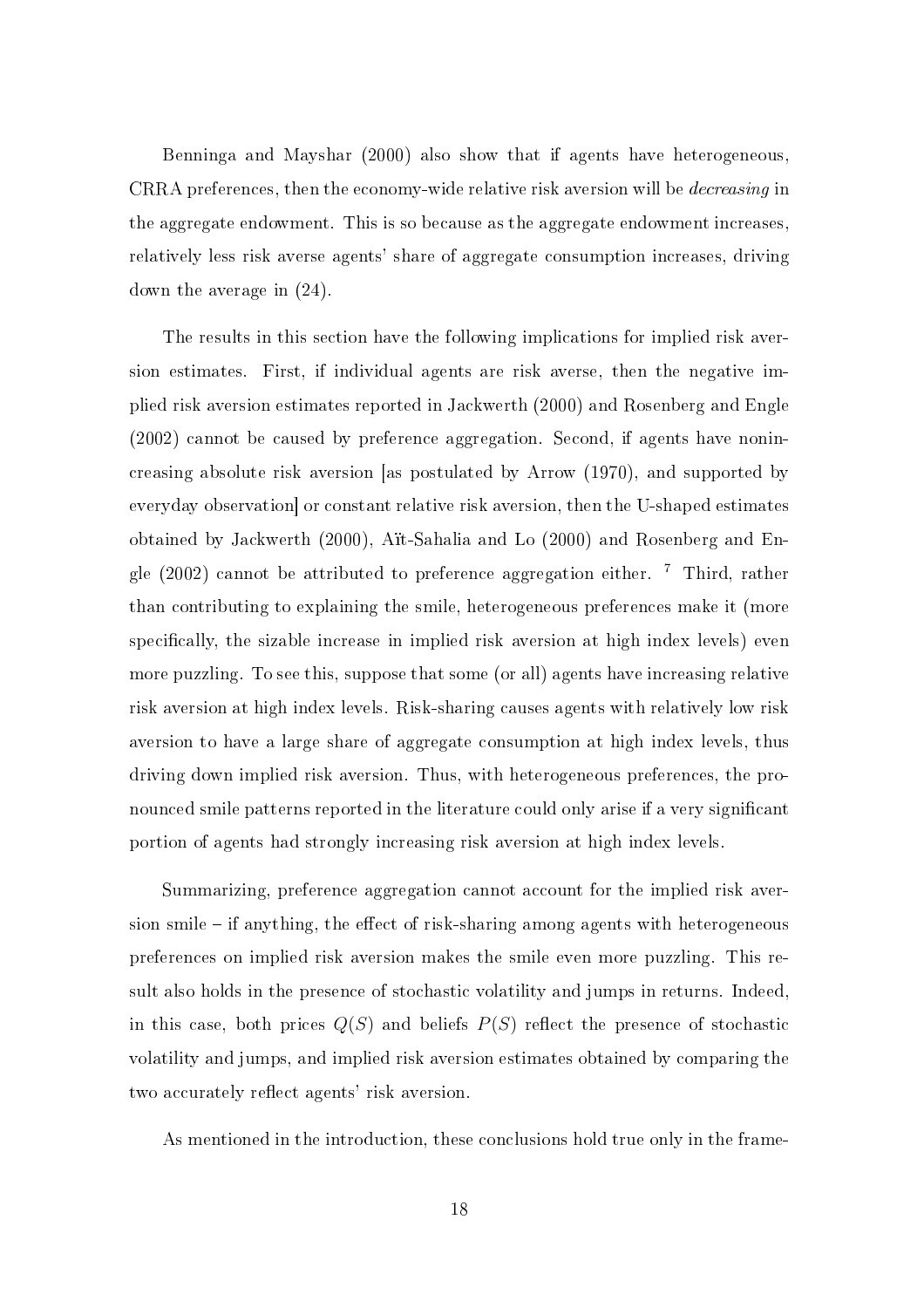work that we consider, i.e., assuming an exchange economy with complete, frictionless markets and a single consumption good in which the stock index is a good proxy for the aggregate endowment. In the context of an incomplete markets economy, for example, heterogeneous preferences may be important to explain the implied risk aversion smile. It is also worth noting that given that aggregate consumption is almost homoscedastic [Lochstoer (2004)], our framework is unlikely to be able to generate the level of stochastic volatility present in stock indices. Stochastic volatility and jumps could well be important to explain the smile in the context of a more general framework allowing for market incompleteness, for example. However, even within our framework, *misestimation* of beliefs caused by the presence of stochastic volatility and jumps could cause implied risk aversion to smile. This potential explanation is investigated in the next section.

### 2.2 Misestimation of agents' beliefs

This section investigates misestimation of agents' beliefs as a potential explanation for the smile. The analysis is performed in a setting in which agents have homogeneous beliefs but these beliefs cannot be estimated accurately. A useful result for this analysis is the relationship between beliefs misestimation and the implied risk aversion estimation error. From Section 1.7, in particular equation (22), one has:

**Proposition 4:** Suppose that agents have homogeneous beliefs  $P(S)$  but that these are inaccurately estimated to be  $\hat{P}(S)$ . Then, implied risk aversion  $\alpha(S)$  is given by  $\overline{a}$ !<br>}

$$
\alpha(S) = \frac{1}{\sum_{i=1}^{I} \frac{1}{\alpha_i(c_s^i)}} + \left(\frac{\hat{P}'(S)}{\hat{P}(S)} - \frac{P'(S)}{P(S)}\right) \equiv \frac{1}{\sum_{i=1}^{I} \frac{1}{\alpha_i(c_s^i)}} + \epsilon(S)
$$
(25)

where  $\epsilon(S) \equiv (\hat{P}'(S)/\hat{P}(S) - P'(S)/P(S))$  denotes the implied risk aversion estimation error.

Equation (25) explicitly relates the implied risk aversion estimation error  $\epsilon$  to the divergence between agents' actual and estimated beliefs,  $P$  and  $\hat{P}$ . Simple computations reveal that implied risk aversion estimates are very sensitive to the underlying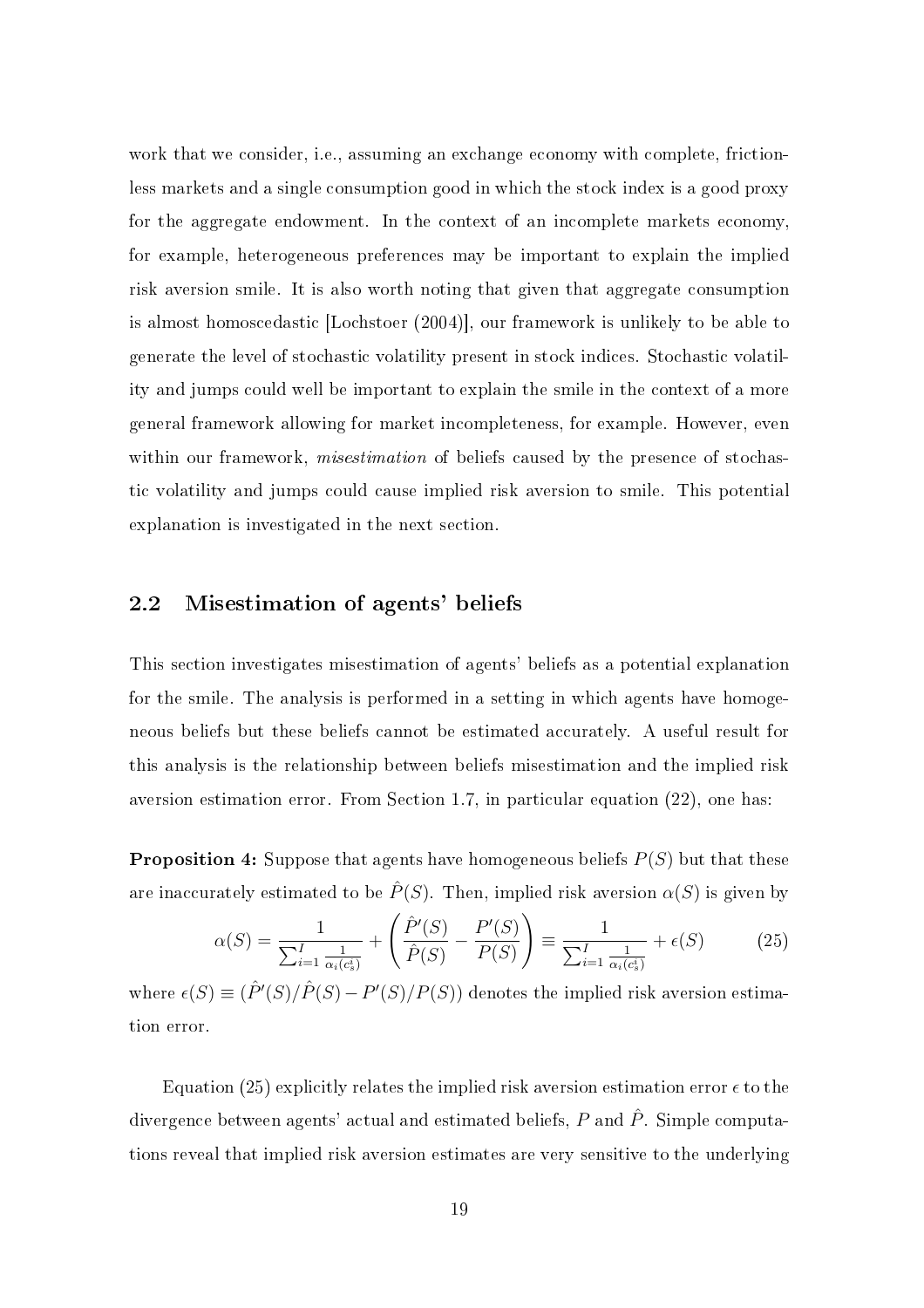beliefs estimates. The implied risk aversion literature uses beliefs estimates based on historical returns. <sup>8</sup> As mentioned in the introduction, such estimates will be inaccurate whenever the return process is time-varying  $-$  for instance, because of stochastic volatility and jumps  $-$  and in the presence of a Peso problem. The remainder of this section considers whether these two sources of beliefs misestimation can explain the implied risk aversion smile.

#### 2.2.1 Misestimation caused by stochastic volatility and jumps

The recent literature provides ample evidence that an accurate description of actual asset markets needs to incorporate stochastic volatility and jumps [see, for example, Aït-Sahalia (2002), Andersen, Benzoni and Lund (2002), Bates (2000), Chernov et al. (2003), and Pan (2002)]. A natural approach to assess whether beliefs misestimation caused by stochastic volatility and jumps can explain the smile is to investigate the risk aversion patterns implicit in stochastic volatility and jumps models that specify both  $P$  and  $Q$ , thus ensuring that both  $P$  and  $Q$  contain the effect of stochastic volatility and jumps.

A qualification is in order. Since these risk aversion patterns are computed in the context of a particular stochastic volatility and jumps model, they do not allow drawing general conclusions about the ability or inability of stochastic volatility and jumps models to explain the implied risk aversion smile. The finding that the preferences implicit in a given model are not well-behaved has three possible interpretations. First, it can be viewed as evidence that the assumptions required for these computations to be valid (complete, frictionless markets with a single consumption good in which the stock index is a good proxy for the aggregate endowment) are too limiting. Second, it can mean that the particular stochastic volatility and jumps model used to obtain the densities  $P$  and  $Q$  is misspecified, i.e., unable to adequately reconcile index return dynamics and option prices. Finally, it can mean that the preferences required for this reconciliation are not well-behaved, i.e., interpreted as evidence that beliefs misestimation caused by stochastic volatility and jumps cannot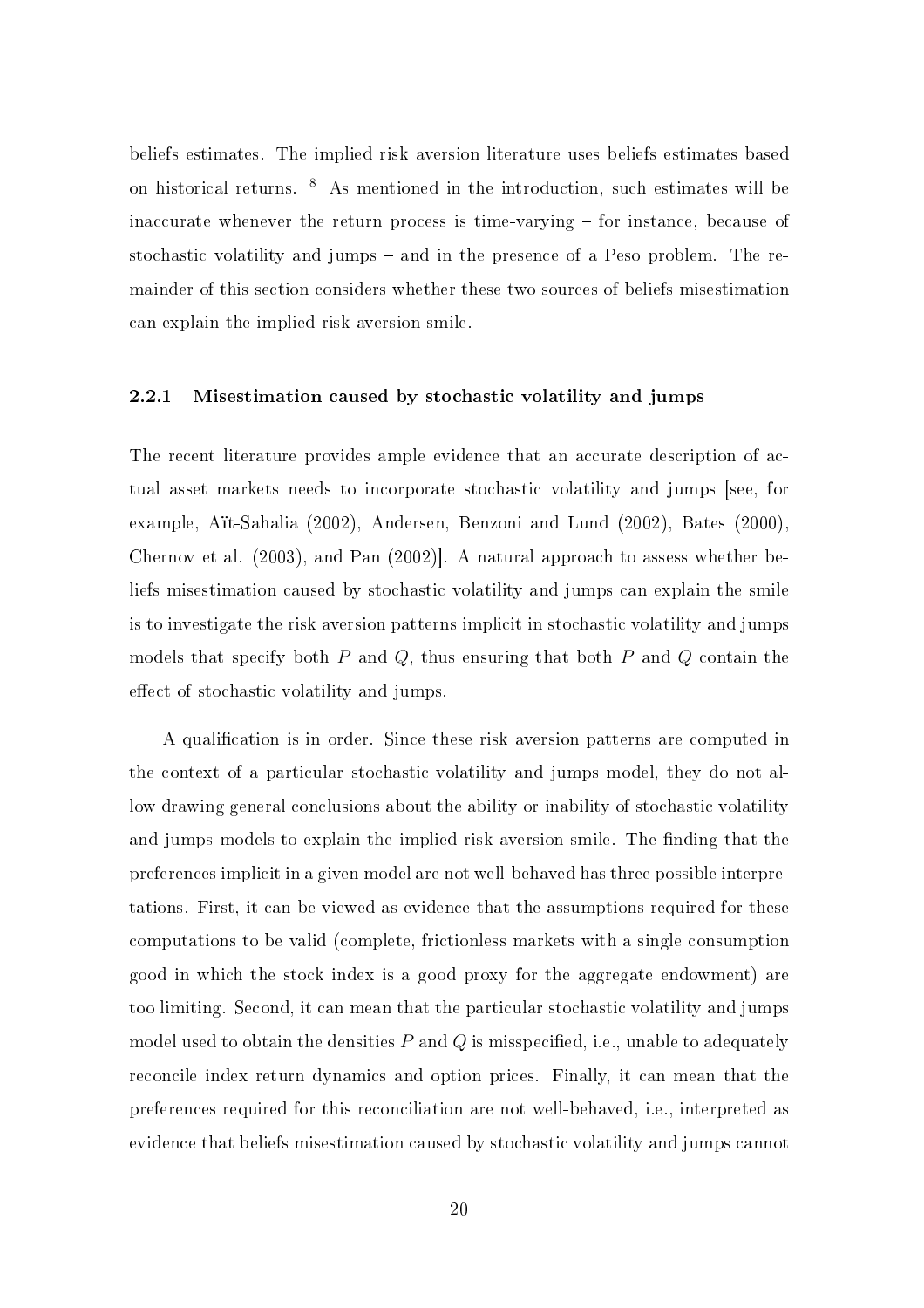account for the implied risk aversion smile.

Given this qualification, a comprehensive analysis of the preferences implicit in the numerous stochastic volatility and jumps models available in the literature is beyond the scope of this paper. This section focuses on the implied risk aversion estimates for the Pan (2002) model, which was selected for three reasons. First, it is quite general, allowing for both stochastic volatility and jumps in returns. <sup>9</sup> Second, it provides closed-form expressions for the transforms of both P and Q. Third, it is calibrated on the basis of both index returns and option prices, allowing the risk premia for both diffusion and jump risk to be estimated, and making the model appealing for an investigation of the implied risk aversion smile, which ultimately arises from the difficulty in reconciling index returns and option prices.

In order to obtain the implied risk aversion patterns for the Pan (2002) model, the physical density  $P$  and the state-price density  $Q$  are first computed by transform inversion using the transforms and the parameter values provided in Pan (2002) (the computations are detailed in Appendix B). In these computations, the initial values of the short interest rate and dividend yield are taken to be equal to their estimated long-term means of 0.058 and 0.025, respectively, as reported in Table 6 of Pan (2002). Five initial volatility parameter values are used: the estimated long-term mean of 0.0153, as well as the mean plus or minus one or two standard deviations [reported to be 0.0029 in Table 6 of Pan  $(2002)$ ]. <sup>10</sup> The resulting densities for time horizons of 6 months and 1 year are depicted in panels A and B of Figure 1, respectively.

In a second step, the local relative risk aversion implied by these density estimates is computed using  $\rho(S) = S(P'(S)/P(S) - Q'(S)/Q(S))$ . As can be seen in panels C and D of Figure 1, when stochastic volatility and jumps are accounted for, implied risk aversion does not smile. However, it exhibits considerable variation and is negative in high return states.  $11$  Furthermore, the implied risk aversion pattern is remarkably consistent across initial volatility values. Thus, the Pan (2002) model does not lead to well-behaved preferences and cannot explain the implied risk aver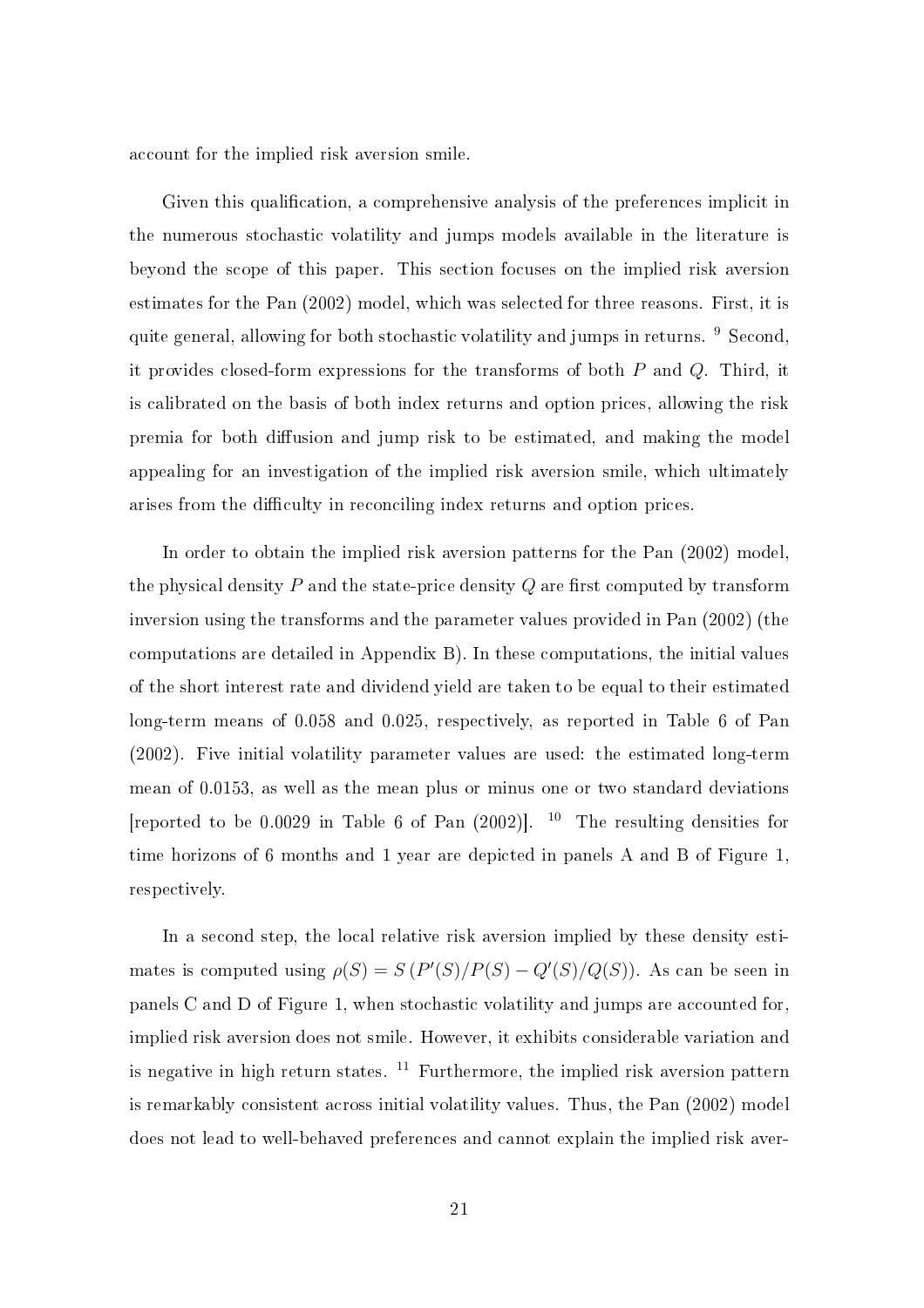sion smile. Although the results in this section cannot be generalized, they suggest that stochastic volatility and jump models have difficulties in accounting for the smile.<sup>12</sup>

#### 2.2.2 Beliefs estimation errors suggested by implied risk aversion

Since misestimation of beliefs caused by stochastic volatility and jumps seems unable to explain the implied risk aversion smile, it is natural to investigate what beliefs estimates based on historical returns are missing. This can be done by assuming reasonable values for agents' actual risk aversion, computing the resulting implied risk aversion estimation error, and deriving the corresponding beliefs estimation error. Indeed, as shown in Appendix A, the following holds:

**Proposition 5:** Let  $\epsilon(S)$  denote the implied risk aversion estimation error. Under homogeneous beliefs, investors' beliefs  $P(S)$  and their estimate  $\hat{P}(S)$  are related by

$$
\frac{\hat{P}(S)}{P(S)} = \gamma \exp\left(\int_{S}^{S} \epsilon(z) dz\right)
$$
\n(26)

for some arbitrary reference point  $S$  and some constant  $\gamma$  that ensures that  $P(S)$ integrates to 1.

The density misestimation factor (26) measures the extent to which estimated beliefs  $\hat{P}$  under- or overestimate agents' actual beliefs  $P$  based on a comparison of actual and implied risk aversion. As a numerical illustration, suppose that implied risk aversion is quadratic, reaches a minimum of −15 at a gross return level of 1 and a value of zero at return levels of 0.97 and 1.03, the basic picture that emerges from Figure 3, Panel D of Jackwerth  $(2000)$ , and assume that the true coefficient of absolute risk aversion is 4. Although it seems restrictive, this assumption is innocuous. Similar patterns would arise with any assumed actual risk aversion function as long as it exhibits less curvature than the implied risk aversion function and the functions cross twice. Given the strong curvature of the implied risk aversion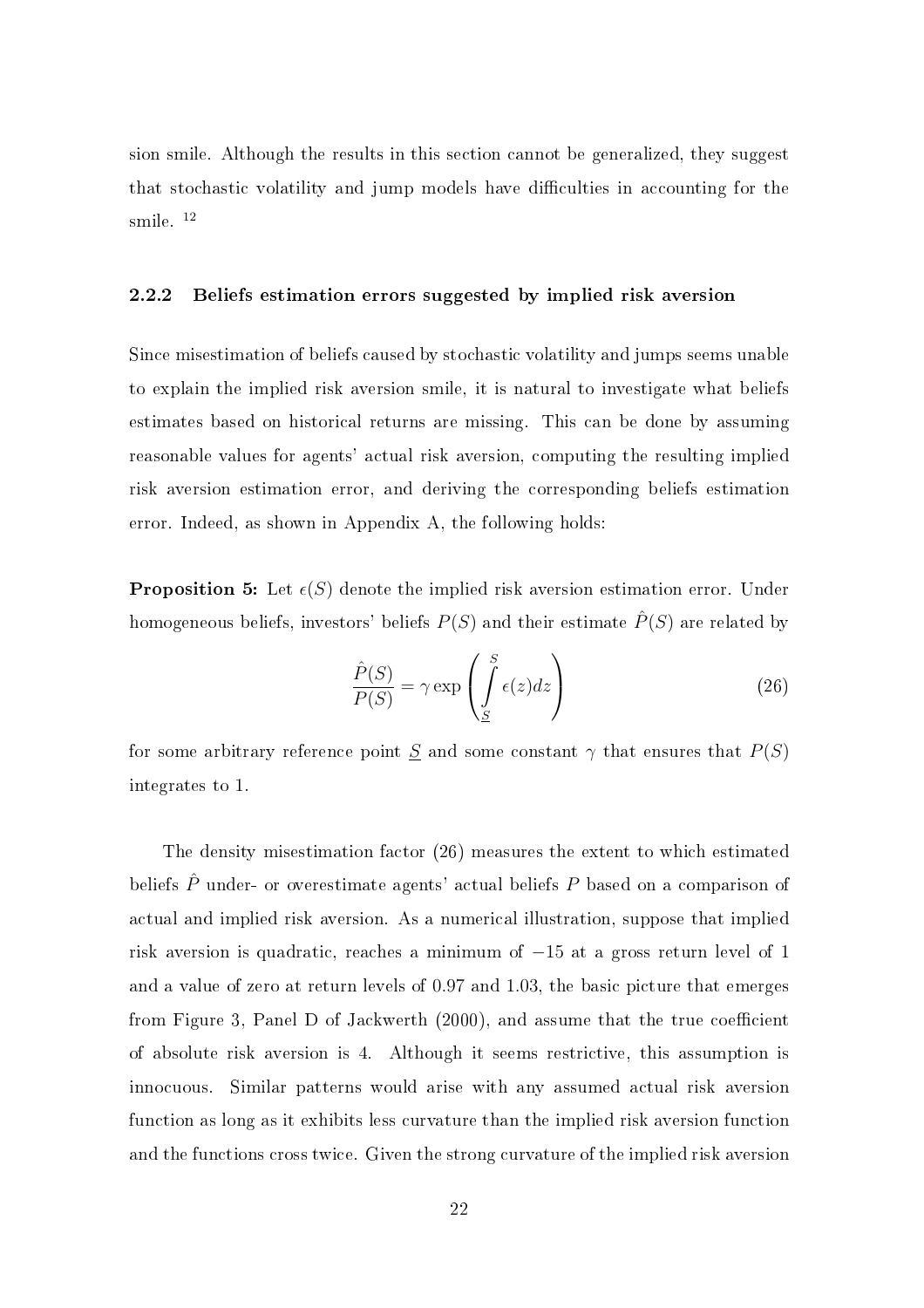function reported by Jackwerth (2000), this would be the case for a very wide set of investor preferences. <sup>13</sup>

Panel A of Figure 2 shows the assumed implied and actual risk aversion functions. Panel B reports the corresponding density misestimation factor (26) for  $\gamma = 1$ and a reference level of  $S = 1$ . The beliefs estimation error pattern suggests that historical return frequency distributions underestimate agents' assessment of the probability of very low gross index returns (Brown and Jackwerth's "crash-o-phobia"). moderately overestimate the probability of returns slightly below 1, moderately underestimate the probability of returns slightly above 1 and signicantly overestimate the probability of very high returns. A natural cause of this pattern is a Peso problem, as suggested, for example, by Aït-Sahalia, Wang and Yared (2001) and Brown and Jackwerth (2004).

#### 2.2.3 Can a Peso problem explain the smile?

The beliefs misestimation pattern reported in Figure 2 reveals that a Peso problem can in principle account for the implied risk aversion smile. In order to assess the plausibility of this explanation, this section estimates the frequency and magnitude of jumps implied by the empirical state-price density.

In a setting without assumptions on investor preferences, Aït-Sahalia, Wang and Yared (2001) find that the incorporation of a jump term capturing the Peso problem (with a jump size of  $-10\%$  and a jump intensity of once every three years) produces an improvement towards reconciling the cross-sectional state-price density (estimated from option prices) and the time-series state-price density (estimated from index futures returns), but is not sufficient to explain the magnitude of the dispersion of the excess skewness and excess kurtosis of the former relative to the latter. For the case of logarithmic utility, Bates (2000) finds that a Peso problem alone cannot explain the divergence between state-price densities and observed market returns. He shows that the risk-neutral probability of observing at least one weekly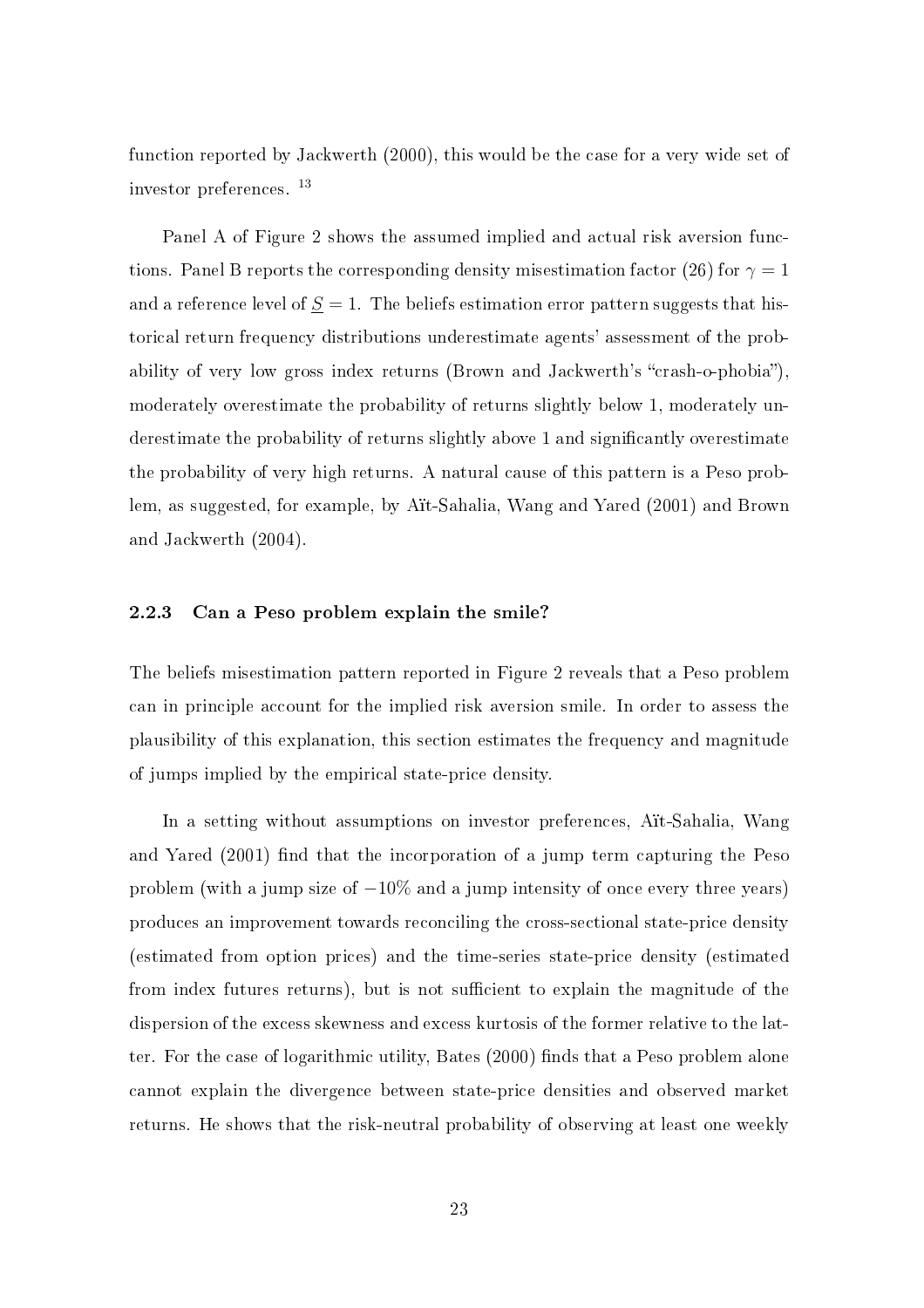move of 10% in magnitude over the period 1988-1993 is 90%, but that none was observed. He notes, however, that more extreme risk aversion could make the Peso problem explanation viable, and that whether this can be achieved under plausible levels of risk aversion is an open question.

This section quantifies the frequency and magnitude of jumps implied by the empirical state-price density, assuming a particular functional form for the marketwide utility function, but, in contrast to the setting analyzed by Bates  $(2000)$ , treating the risk aversion coefficient as a free parameter.  $^{14}$  Assume that aggregate investor preferences are of the CRRA type,

$$
u(S) = \frac{S^{1-\beta}}{1-\beta} \tag{27}
$$

where  $\beta$  denotes the relative risk aversion coefficient. To model the possibility of jumps, assume that beliefs are given by a mixture of lognormal distributions,

$$
P(S) = \lambda P_1(S) + (1 - \lambda)P_2(S)
$$
\n<sup>(28)</sup>

Heuristically,  $P_1$  can be thought of as agents' beliefs conditional on no jump occurring, and  $P_2$  as beliefs conditional on a jump occurring, with  $1 - \lambda$  corresponding to the probability of a jump.  $15$ 

Given the assumed investor preferences, the state-price density has the form

$$
Q(S) = \gamma S^{-\beta} P(S) \tag{29}
$$

for some constant  $\gamma$ . Beliefs are estimated as follows. First, the state-price density is estimated using the semi-parametric approach and the data of Aït-Sahalia and Lo (2000). The data consists of 14,431 S&P 500 index option prices for the period January 4, 1993 to December 31, 1993. The semi-parametric approach involves regressing option implied volatility nonparametrically on moneyness and time to expiration and estimating the state-price density as the second derivative of the Black-Scholes option pricing formula with respect to the strike price, using the nonparametric volatility estimate as an input. As recommended in their paper, the kernel functions and bandwidth values are chosen so as to optimize the properties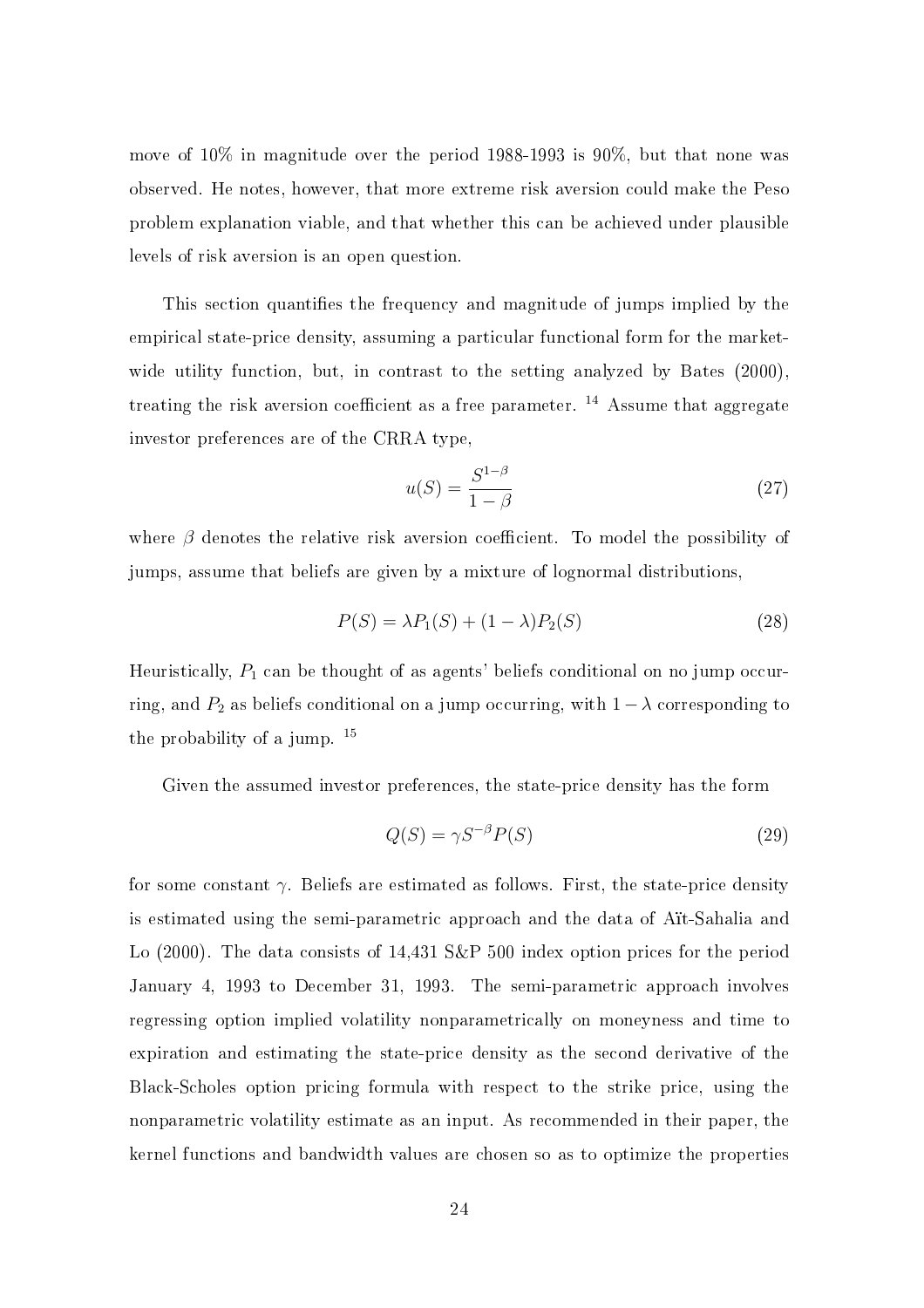of the state-price density estimator (Gaussian kernel functions and bandwidths of 0.040 and 20.52 for moneyness and time to expiration, respectively). The density is computed for values of S between 300 and 600, with a step size of 0.2, yielding 1501 data points.

Equation (29) is then calibrated to the empirical density using nonlinear least squares, yielding the parameter values  $\gamma = 1.0348$ ,  $\lambda = 0.5861$ ,  $\beta = 0.9158$ ,  $\mu_1 = 0.0366, \mu_2 = -0.1288, \sigma_1 = 0.0760 \text{ and } \sigma_2 = 0.1294, \text{ where the distribution pa$ rameters are reported as annual figures.  $^{16}$  Thus, relaxing Bates' (2000) logarithmic utility assumption does not change his basic conclusion that a Peso problem alone cannot reconcile the state-price density with historical index returns. Indeed, the estimates indicate that agents' utility is almost logarithmic, that the expected return conditional on no jump is about 3.7% and that conditional on a jump −12.9%. Thus, in order to generate the fat left tail of the empirical state-price density, agents must expect a crash of an average magnitude of about  $3.7\% + 12.9\% = 16.6\%$  to occur with a probability of  $1 - \lambda = 42.2\%$ .

The semi-parametric density and the fitted mixture state-price density are depicted in Figure 3 which also shows, for comparison, the Black-Scholes state-price density that best fits the semi-parametric density. Although the mixture density  $$ in contrast to the Black-Scholes density  $-$  captures the essential features of the empirical density pretty well, especially its thick left tail, the required crash probability of 42.2% seems implausibly large: as noted by Bates (2000), if the true probability of a market crash were that high, then crashes would show up frequently in the data, and there would be no reason to expect that historical returns underestimate the probability of their occurrence. Thus, although a Peso problem can contribute to explaining the smile, it appears unlikely to be its only cause.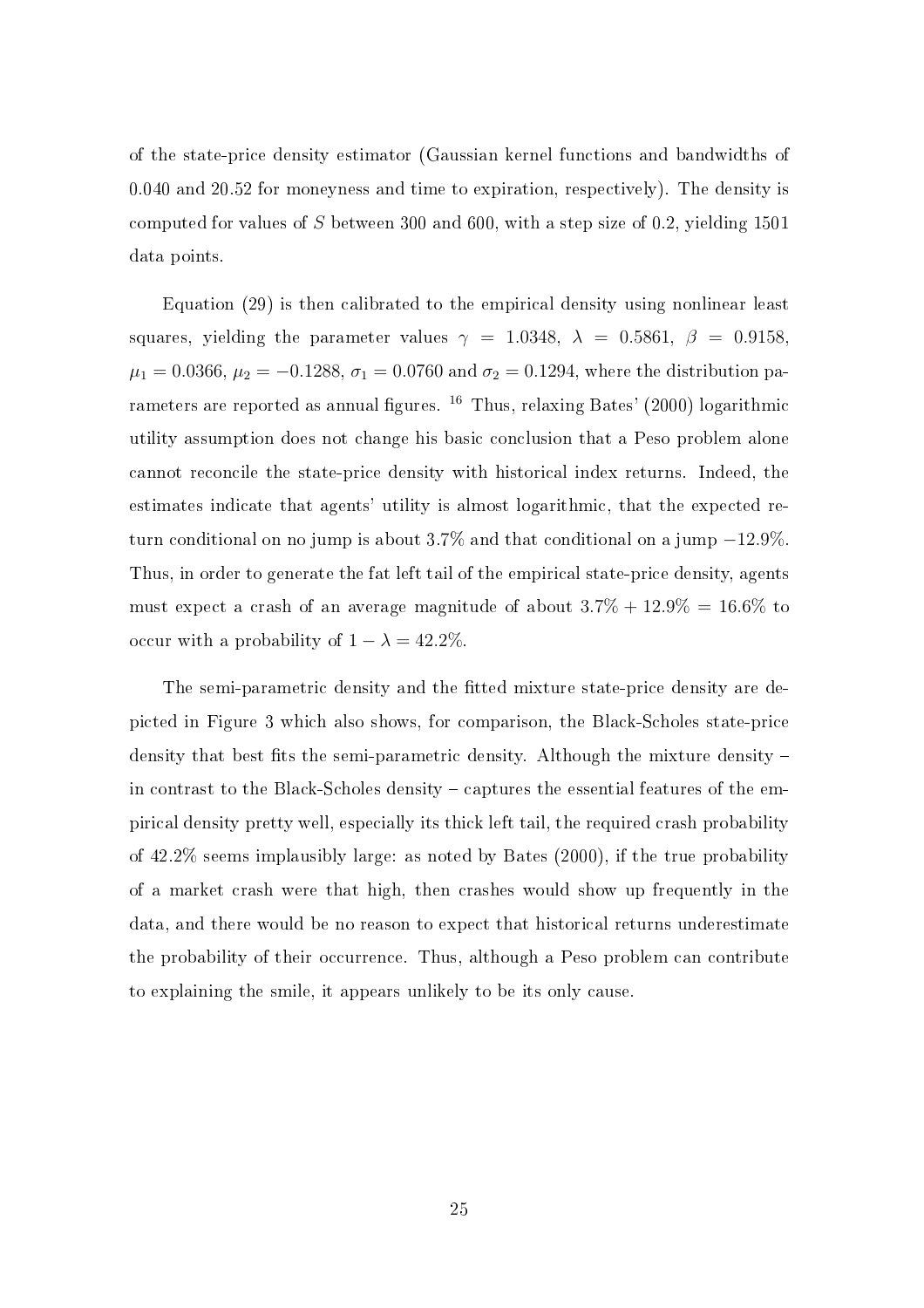### 2.3 Heterogeneous beliefs

The recent literature provides evidence that heterogeneous beliefs play an important role for equilibrium prices. For example, Anderson, Ghysels and Juergens (2005) show that heterogeneous beliefs among investors  $-$  as measured by the dispersion of analysts' earnings forecasts is a priced risk factor and a good out-of-sample predictor of future returns and return volatility. It is therefore natural to investigate the consequences of heterogeneity for implied risk aversion estimates.

Recall from the discussion in Section 1.6 (in particular equation (16)) that under heterogeneous beliefs, there is no direct correspondence between individual agents' actual risk aversion and implied risk aversion. Hence, in principle, implied risk aversion can have almost any shape and may differ significantly from agents' actual preferences. Although (16) reveals that the implied risk aversion pattern depends on agents' true preferences, on the nature of the heterogeneity in beliefs among them, and on how estimated beliefs  $\hat{P}$  compare to individual agents' actual beliefs  $P_i$ , it is difficult to determine the precise impact of these three factors in the general case, i.e., without making any assumptions on investor beliefs and preferences.

This section uses the special case of CRRA preferences in order to disentangle these three components, allowing to gain additional insights into how the presence of heterogeneous beliefs causes implied risk aversion to deviate from agents' preferences. A simple parametric example is then used to assess the magnitude of the distortion in implied risk aversion caused by heterogeneous beliefs. This analysis reveals that if heterogeneous beliefs are not accounted for explicitly, implied risk aversion and preferences may differ significantly. A further specialization to the logarithmic utility case is then used to derive the distortion in implied risk aversion caused by heterogeneous beliefs in closed form, allowing its properties to be investigated. Finally, a heterogeneous-beliefs state-price density is calibrated to the data in order to assess the degree of heterogeneity suggested by the empirical state-price density and the plausibility of the heterogeneous beliefs explanation for the smile.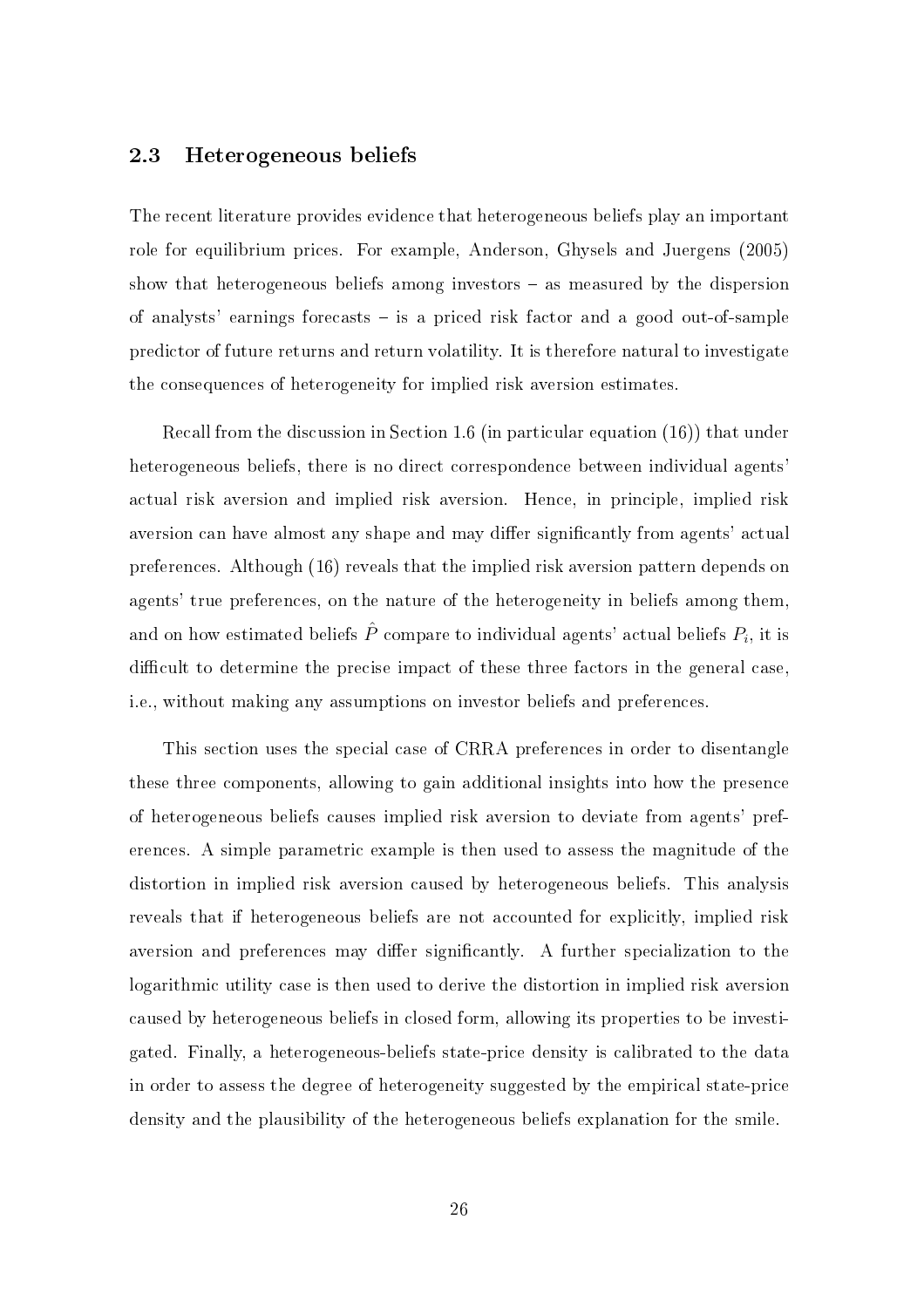### 2.3.1 A simple CRRA framework

To set the stage for the subsequent analysis, let  $c_t$  denote the aggregate endowment, and suppose that there are I groups of investors indexed by  $i = 1, \ldots, I$ . Assume that these investors have identical CRRA preferences with relative risk aversion  $\beta$ ,

$$
u^{i}(c_{t}^{i},t) = \frac{(c_{t}^{i})^{1-\beta}}{1-\beta}
$$
\n(30)

Let  $\{\kappa_i\}$  denote the initial weights of the individual groups in the economy. For ease of presentation and without loss of generality, we let group 1 be the reference group for our analysis and set  $\kappa_1 = 1$ . Then, the central planning problem with heterogeneous beliefs (9) becomes

$$
\max_{\{c^i\}} E^1 \left( \int_0^T \left( \frac{(c_t^1)^{1-\beta}}{1-\beta} + \sum_{i=2}^I \kappa_i \zeta_t^i \frac{(c_t^i)^{1-\beta}}{1-\beta} \right) dt \right) \quad \text{s.t.} \quad \sum_{i=1}^I c_t^i = c_t \ \forall t \tag{31}
$$

where  $\zeta_t^i = d\mathcal{P}^i/d\mathcal{P}^1$ ,  $\zeta_0^i = 1$  denotes the Radon-Nikodym derivative of group i agents' beliefs with respect to the beliefs of the reference group 1. Maximizing time by time and state by state, the equilibrium consumption of the individual groups is given by [see, for example, Basak (2005), and Buraschi and Jiltsov (2005), for the case of two groups]

$$
c_t^1 = c_t \frac{1}{1 + \sum_{i=2}^I \left(\kappa_i \zeta_t^i\right)^{1/\beta}}\tag{32}
$$

and

$$
c_t^j = c_t \frac{\left(\kappa_j \zeta_t^j\right)^{1/\beta}}{1 + \sum_{i=2}^I \left(\kappa_i \zeta_t^i\right)^{1/\beta}}, \ j \neq 1
$$
\n(33)

Using (13), the state-price density is given by

$$
q_{t,s}(c_s) = \left(\frac{c_t}{c_s}\right)^{\beta} p_{t,s}^1(c_s) E_t^1 \left( \left(\frac{1 + \sum_{i=2}^I (\kappa_i \zeta_s^i)^{1/\beta}}{1 + \sum_{i=2}^I (\kappa_i \zeta_t^i)^{1/\beta}}\right)^{\beta} \Big| c_s \right) \tag{34}
$$

where  $p_{t,s}^1(c_s)$  denotes the density of the aggregate endowment at time  $s$  as perceived by group 1 agents at time t. Hence, the state-price density  $q_{t,s}(c_s)$  is completely specified once the distribution of  $c_s$  and that of the  $\zeta_s^i$ s conditional on  $c_s$  from group 1 agents' perspective are known.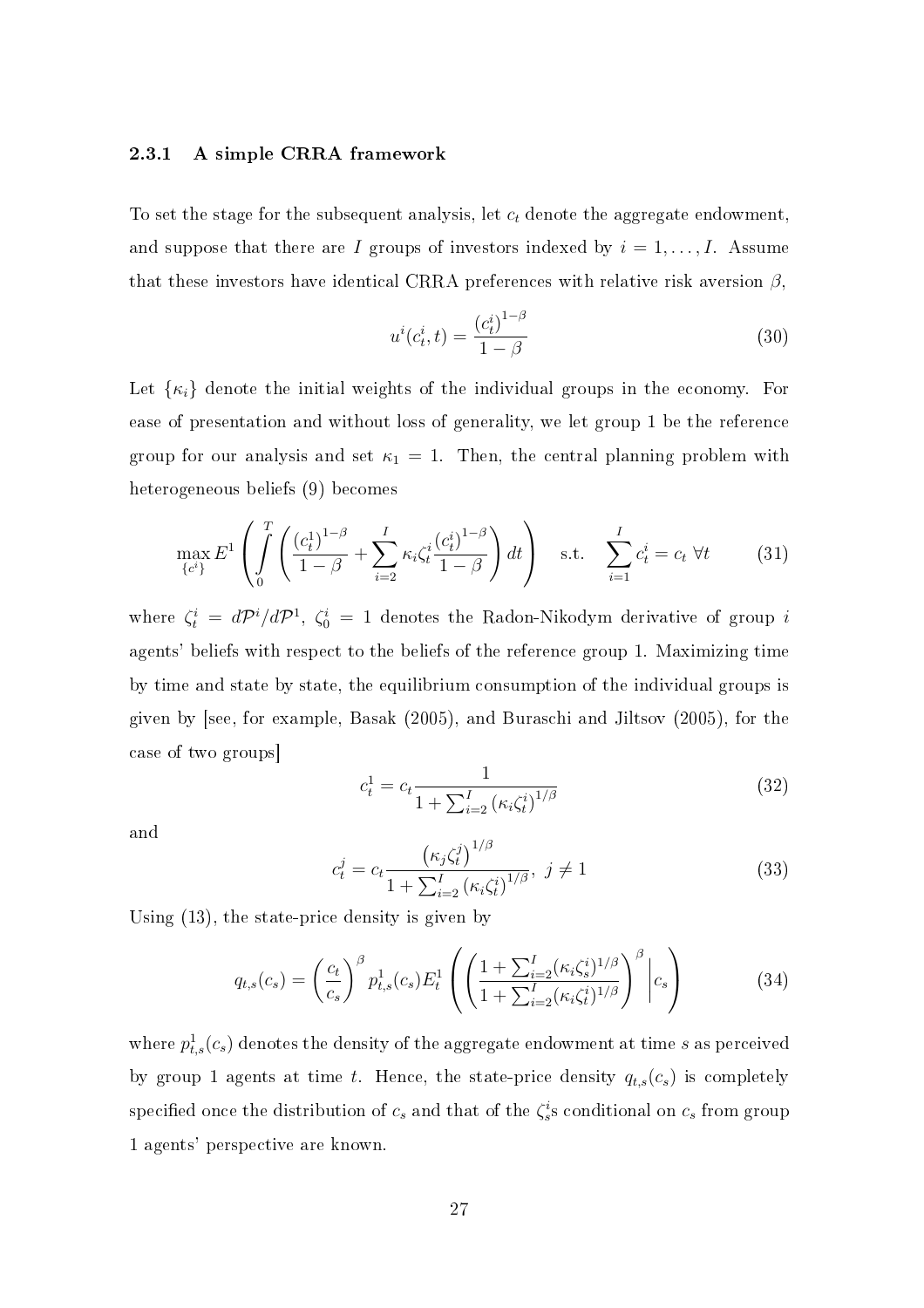#### 2.3.2 The implied risk aversion error caused by heterogeneous beliefs

Let  $\hat{p}_{t,s}(c_s)$  denote the estimated beliefs used in the implied risk aversion estimation process. In order to determine the relationship between agents' preferences and implied risk aversion, substitute the state-price density (34) into the implied risk aversion estimator  $\alpha(c_s) = \hat{p}'_{t,s}(c_s)/\hat{p}_{t,s}(c_s) - q'_{t,s}(c_s)/q_{t,s}(c_s)$  to obtain <sup>17</sup>

$$
\alpha(c_s) = \frac{\beta}{c_s} + \left(\frac{\hat{p}'_{t,s}(c_s)}{\hat{p}_{t,s}(c_s)} - \frac{p^{\{1\}}_{t,s}(c_s)}{p^{\{1\}}_{t,s}(c_s)}\right) + \frac{\frac{d}{dc_s}E_t^1\left(\left(1 + \sum_{i=2}^I (\kappa_i\zeta_s^i)^{1/\beta}\right)^{\beta}|c_s\right)}{E_t^1\left(\left(1 + \sum_{i=2}^I (\kappa_i\zeta_s^i)^{1/\beta}\right)^{\beta}|c_s\right)}
$$
(35)

Thus, under CRRA preferences and heterogeneous beliefs, implied absolute risk aversion is the sum of three components: (i) agents' actual absolute risk aversion,  $\beta/c_s$ , (ii) an implied risk aversion estimation error driven by the divergence between estimated beliefs and the actual beliefs of the reference group 1,  $\hat{p}'_{t,s}(c_s)/\hat{p}_{t,s}(c_s)$  –  $p_{t,s}^{1\prime}(c_s)/p_{t,s}^{1}(c_s)$ , and (iii) a term that captures the distortion in implied risk aversion introduced by the presence of heterogeneous beliefs. Observe that this distortion itself depends on investors' relative risk aversion  $\beta$ ; this is so because preferences affect the way that heterogeneous beliefs impact equilibrium prices. Because of the third term in (35), in the presence of heterogeneous beliefs, implied risk aversion estimates will differ from agents' true preferences even if the beliefs of the reference group 1 are estimated accurately,  $\hat{p}_{t,s}(c_s) = p_{t,s}^1(c_s)$ .

In fact, unless the effect of heterogeneity is modeled explicitly, implied risk aversion will not reflect true preferences even if all groups' beliefs are estimated accurately and implied risk aversion is estimated on the basis of average beliefs weighted using  $\kappa_i \zeta_t^i$ ,  $\bar{p}_{t,s}(c_s) = \left( p_{t,s}^1(c_s) + \sum_{i=2}^I \kappa_i \zeta_t^i p_{t,s}^i(c_s) \right)$  $\tilde{\zeta}$ /  $\left(1 + \sum_{i=2}^I \kappa_i \zeta_t^i \right)$ ´ . 18 To see this, note that the (homogeneous-beliefs) state-price density obtained in this fashion,  $\overline{q}_{t,s}(c_s)$ , reads

$$
\overline{q}_{t,s}(c_s) = \left(\frac{c_t}{c_s}\right)^{\beta} \overline{p}_{t,s}(c_s) = \left(\frac{c_t}{c_s}\right)^{\beta} \frac{p_{t,s}^1(c_s) + \sum_{i=2}^I \kappa_i \zeta_t^i p_{t,s}^i(c_s)}{1 + \sum_{i=2}^I \kappa_i \zeta_t^i} \tag{36}
$$

and differs from the actual density under heterogeneous beliefs,  $(34)$ . Most would agree that obtaining such average beliefs estimates would be a significant achieve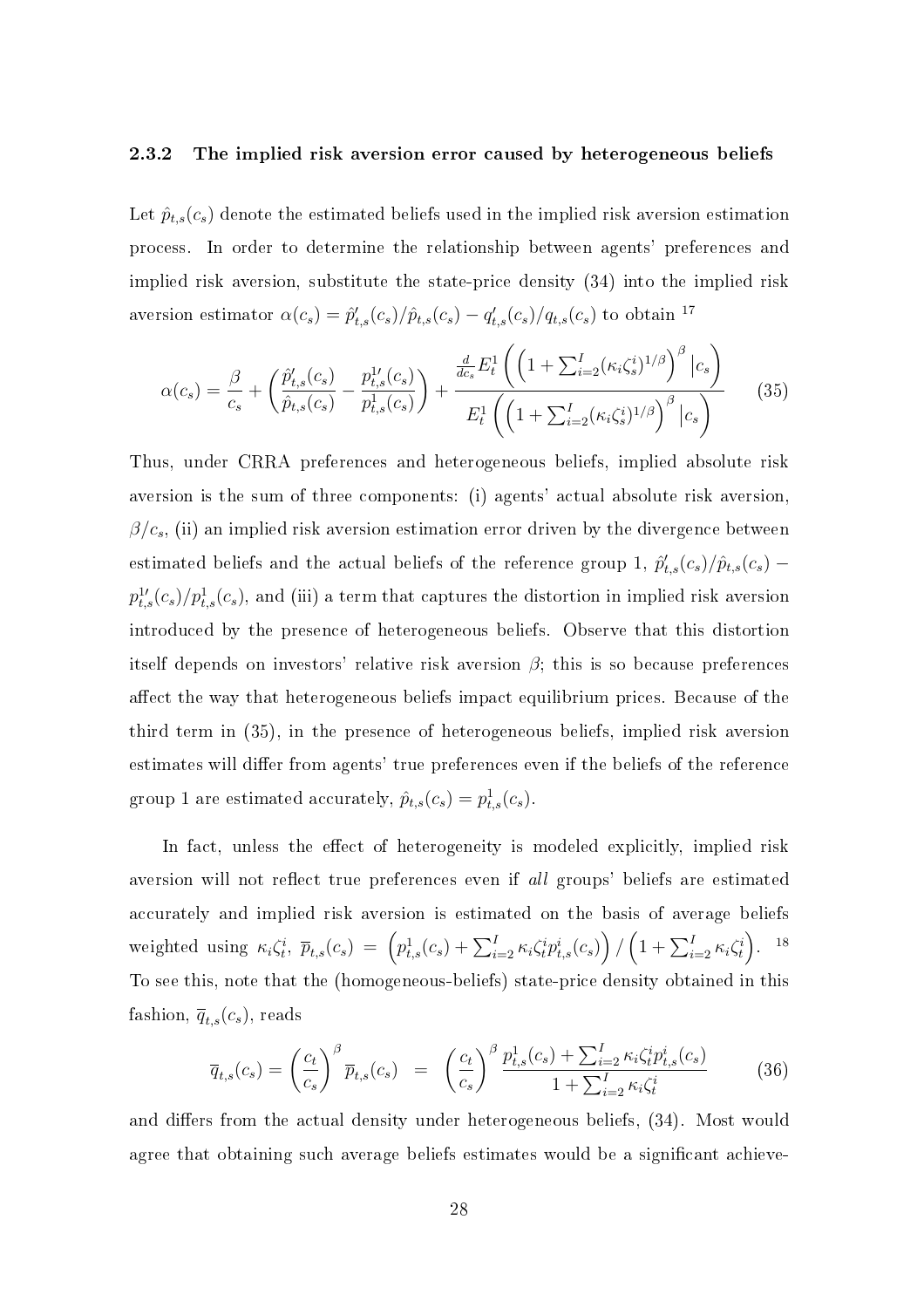ment for any empiricist. Yet, contrasting (34) and (36) reveals that knowledge of these average beliefs would not be sufficient to be able to accurately infer investors' preferences from implied risk aversion estimates heterogeneity must be accounted for explicitly.

#### 2.3.3 The sensitivity of implied risk aversion to heterogeneous beliefs

Further insights into the pattern and magnitude of the distortion in implied risk aversion caused by the presence of heterogeneous beliefs can be obtained by specifying the aggregate endowment process and agents' beliefs more precisely. Assume that the aggregate endowment has dynamics

$$
\frac{dc_t}{c_t} = \mu_t dt + \sigma dB_t \tag{37}
$$

where the drift  $\mu_t$  follows

$$
d\mu_t = \sigma_\mu d B_t^\mu \tag{38}
$$

Suppose that the different groups of investors do not observe the drift, but estimate it based on their prior information and the path of the aggregate endowment. Each group  $i$  starts with a drift estimate  $\mu_0^i$  and rationally revises this estimate using

$$
d\mu_t^i = \frac{V_t}{\sigma} d_i^i \tag{39}
$$

where  $V_t$  is the variance of the estimate of  $\mu_t$  and

$$
dB_t^i = \frac{1}{\sigma} \left( \frac{dc_t}{c_t} - \mu_t^i dt \right) \tag{40}
$$

denotes the investor-specific Brownian innovation. For simplicity, assume further that the estimation variance  $V_t$  is equal to its long-run mean,  $V = \sigma \sigma_\mu$ .

As shown in Appendix C, given the assumed processes, group  $i$  agents perceive  $c_s$  to be lognormal with  $E^i_t(\ln(c_s)) = \mu_c^i$  and  $\text{Var}^i_t(\ln(c_s)) = \sigma_c^2$ . Moreover, group 1 agents perceive  $\zeta_s^i$  to be lognormal with  $E_t^1(\ln(\zeta_s^i)) = \ln(\zeta_t^i) + \mu_{\zeta^i}$ ,  $\text{Var}_t^1(\ln(\zeta_s^i)) = \sigma_{\zeta}^2$  $\zeta^i$ and  $Cov_t^1(\ln(c_s), \ln(\zeta_s^i)) = \sigma_{c\zeta^i}$ . Hence, using the fact that for any two groups i and j,  $\ln(\zeta_s^i)$  and  $\ln(\zeta_s^j)$  are perfectly correlated with correlation coefficient  $\rho_{\zeta^i\zeta^j} =$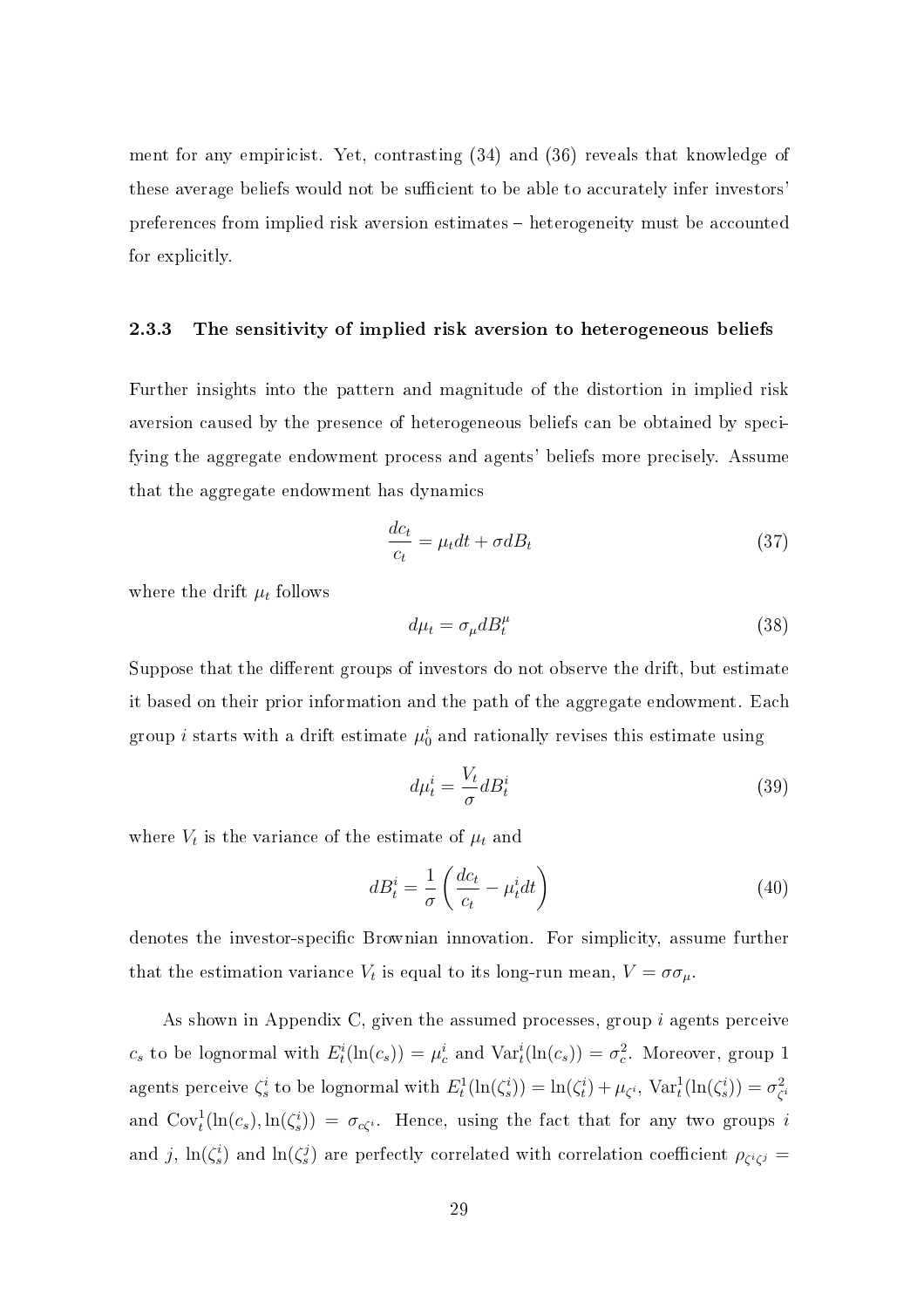$sign(\overline{\mu}_t^i\overline{\mu}_t^j)$ <sup>j</sup>), where  $\overline{\mu}_t^i \equiv (\mu_t^1 - \mu_t^i)/\sigma$  denotes the normalized divergence in beliefs about  $\mu_t$  between group i and group 1 at time t, and letting  $\rho_{c\zeta} \equiv \sigma_{c\zeta} i/(\sigma_c \sigma_{\zeta} i)$ , the state-price density (34) can be computed as

$$
q_{t,s}(c_s) = \left(\frac{c_t}{c_s}\right)^{\beta} \frac{\exp\left(-\frac{(\ln(c_s) - \mu_c^1)^2}{2\sigma_c^2}\right)}{c_s \sigma_c \sqrt{2\pi}} \int_{-\infty}^{\infty} \frac{\exp\left(-\frac{z^2}{2}\right)}{\sqrt{2\pi}} \sqrt{2\pi}
$$
\n
$$
\times \left(\frac{1 + \sum_{i=2}^I \left(\kappa_i \zeta_t^i \exp\left(\mu_{\zeta^i} + \frac{\sigma_{c\zeta^i}}{\sigma_c^2} (\ln(c_s) - \mu_c^1) + \text{sign}(\overline{\mu}_t^i) \sigma_{\zeta^i} \sqrt{1 - \rho_{c\zeta^i}^2 z}\right)\right)^{1/\beta}}{1 + \sum_{i=2}^I (\kappa_i \zeta_t^i)^{1/\beta}}\right)^{\beta} dz
$$
\n(41)

Given the values of the model parameters  $\beta$ ,  $\{\kappa_i\}$   $\{\mu_t^i\}$ ,  $\sigma$  and  $V$  and initial values  $c_t$  and  $\{\zeta_t^i\}$ , all the parameters in (41) are known, and the state-price density can be obtained by numerically integrating out z.

 $\overline{\mathcal{L}}$ 

In order to assess the magnitude of the distortion in implied risk aversion caused by heterogeneous beliefs, consider a numerical example based on (41). Suppose that there are only two groups, that  $c_t = 1$ ,  $\zeta_t^2 = 1$ ,  $\kappa_2 = 1$  (implying that the weights of both groups are equal),  $\beta = 2$ ,  $\sigma = 0.1$  and  $V = 0.01$  and that the degree of heterogeneity in beliefs is small: group 1 agents believe the expected return to be  $\mu_1 = 0.05$ , while group 2 agents consider it to be slightly lower,  $\mu_2 = 0.04$ . Panel A of Figure 4 shows the beliefs of both groups,  $p_{t,s}^1(c_s)$  and  $p_{t,s}^2(c_s)$ , average beliefs  $\overline{p}_{t,s}(c_s) = (p_{t,s}^1(c_s) + \kappa_2 \zeta_t^2 p_{t,s}^2(c_s))/(1 + \kappa_2 \zeta_t^2)$ , and the heterogeneous-beliefs stateprice density  $q_{t,s}(c_s)$ . Panel B depicts the implied relative risk aversion estimates  $\rho(c_s) = c_s(\hat{p}'_{t,s}(c_s)/\hat{p}_{t,s}(c_s) - q'_{t,s}(c_s)/q_{t,s}(c_s))$  obtained using either group's beliefs or average beliefs, i.e., without accounting explicitly for the effect of heterogeneous beliefs. Observe that in spite of the small degree of heterogeneity assumed in this example, when implied risk aversion is estimated based on either group's beliefs, it is signicantly distorted away from agents' (assumed) true relative risk aversion of 2. When it is estimated based on the more optimistic group 1's beliefs, implied risk aversion exceeds the actual one, with values of about 2.3. Conversely, when it is estimated based on the more pessimistic group 2's beliefs, it lies below the actual one, with values of about 1.5. When it is estimated based on average beliefs,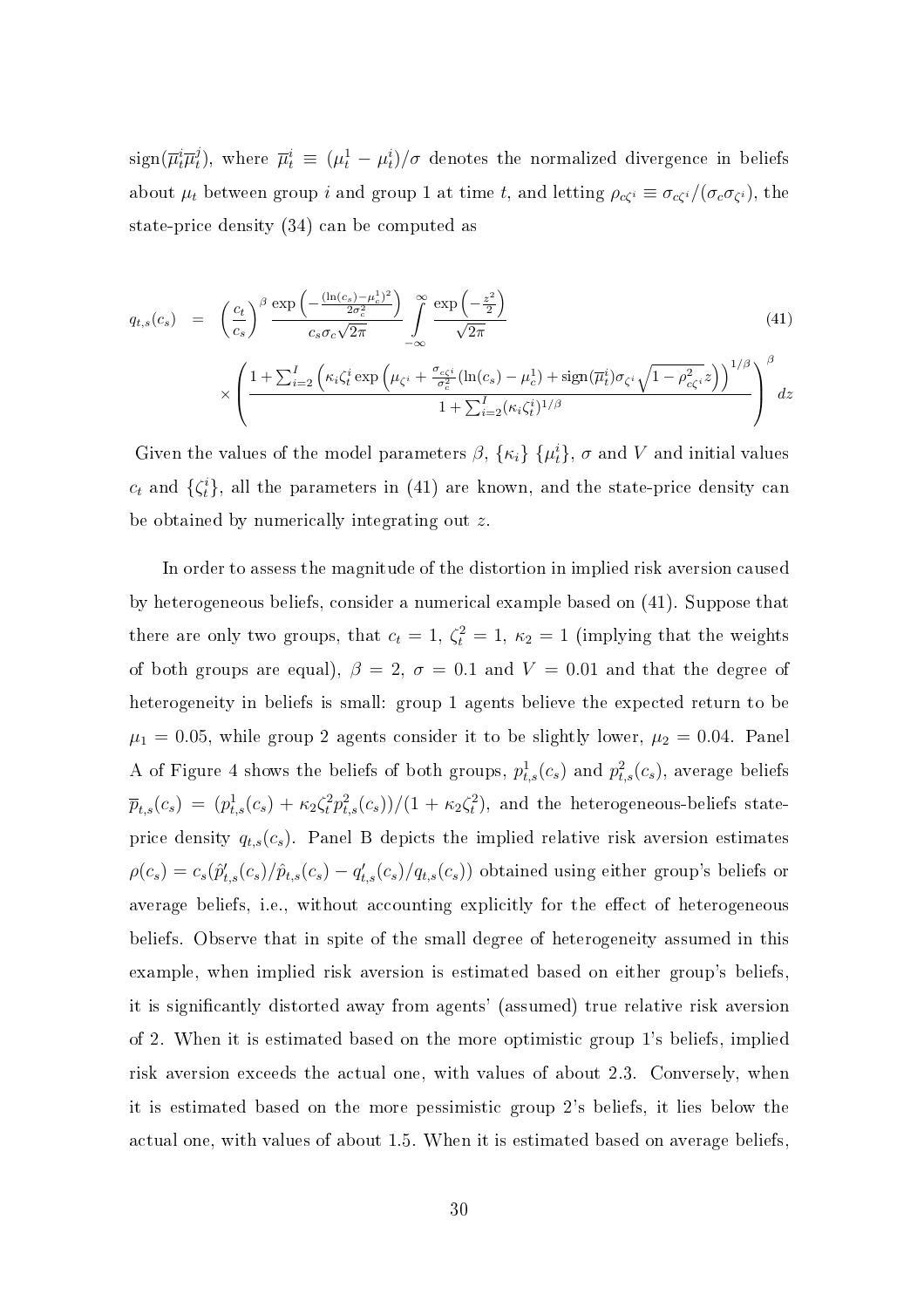however, implied risk aversion is quite close to true risk aversion.

Figure 5 reports the results of similar computations for a setting with large heterogeneity in beliefs. The parameter values are the same as those used for Figure 4, except that group 2 agents believe expected returns to be  $\mu_2 = -0.1$ . As in Figure 4, panel A shows the beliefs of both groups, average beliefs, and the state-price density, while panel B depicts implied relative risk aversion obtained using either group's beliefs or average beliefs. In this setting with high heterogeneity, implied risk aversion is signicantly distorted away from agents' (assumed) true relative risk aversion of 2 not only when it is estimated using either group's beliefs, but also when it is estimated using average beliefs. Estimating implied risk aversion based on the more optimistic group 1's beliefs would induce one to infer a risk aversion exceeding the actual one, with values ranging from 4 to about 10. Estimating it using the more pessimistic group 2's beliefs would induce one to underestimate risk aversion to such an extent that investors appear to be risk-loving, with a (local) relative risk aversion coefficient ranging from about  $-8$  to  $-2$ . Finally, estimating implied risk aversion using average beliefs would induce one to conclude that investors are risk-averse in some return states and risk-loving in others, with a risk aversion coefficient ranging from  $-2$  to about 4. None of these estimates come close to matching investors actual risk aversion of 2.

The fact that the simple examples in Figures 4 and 5 do not reproduce the implied risk aversion smile found in the literature should not be interpreted as meaning that heterogeneous beliefs are unable to account for it. Indeed, these implied risk aversion patterns are computed under fairly restrictive assumptions, not just about investor preferences, but especially about estimated beliefs. Of course, there is no reason to expect that estimated beliefs have anything to do with either group's beliefs, nor with average beliefs. The point of Figures 4 and 5 is that heterogeneous beliefs, if not accounted for explicitly, can cause implied risk aversion estimates to deviate signicantly from actual preferences even if the beliefs of the different groups are estimated accurately.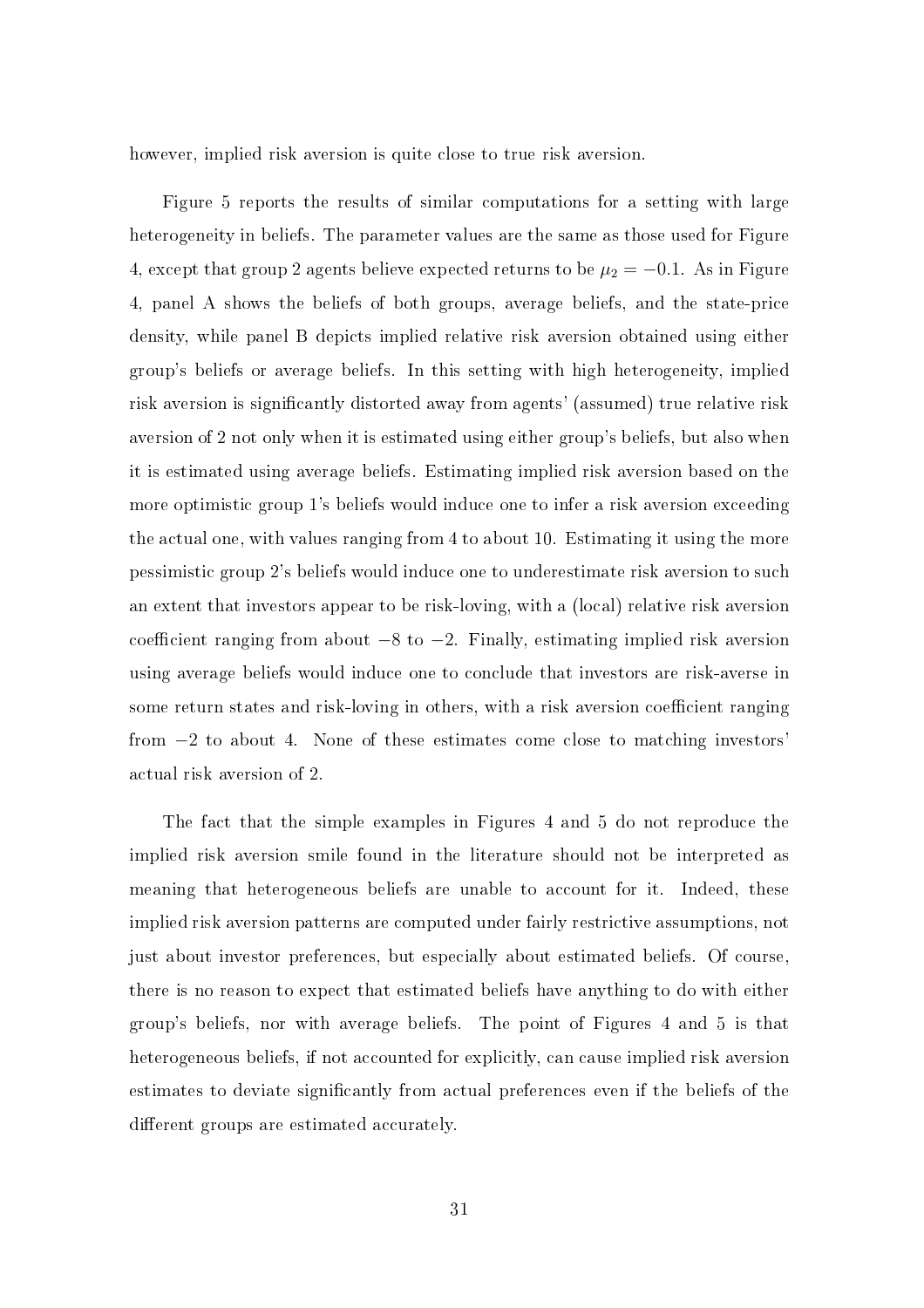## 2.3.4 Closed-form expressions for the implied risk aversion estimation error

In the special case of logarithmic utility  $(\beta = 1)$ , the implied risk aversion estimation error can be computed in closed form both when implied risk aversion is estimated using some group's beliefs and using average beliefs, thus allowing a more detailed investigation of its properties. Indeed, with logarithmic preferences, the integral in (41) can be evaluated algebraically and the state-price density is given by

$$
q_{t,s}(c_s) = \frac{c_t}{c_s} p_{t,s}^1(c_s) \frac{1 + \sum_{i=2}^I \kappa_i \zeta_t^i \exp\left(\frac{\sigma_{c\zeta_t^i}}{\sigma_c^2} (\ln(c_s) - \mu_c^1) - \frac{1}{2} \frac{\sigma_{c\zeta_t^i}^2}{\sigma_c^2}\right)}{1 + \sum_{i=2}^I \kappa_i \zeta_t^i}
$$
(42)

where  $p_{t,s}^1(c_s) = \frac{\exp(-( \ln(c_s) - \mu_c^1)^2/(2\sigma_c^2))}{c_s \sigma_s \sqrt{2\pi}}$  $\frac{\cos \theta}{\cos \theta}$  denotes group 1 agents' beliefs and we have used the fact that  $\exp(\mu_{\zeta_i} + \sigma_{\zeta_i}^2)$  $\zeta^{2}(2) = 1$  since  $\zeta^{i}$  is an exponential martingale.<sup>19</sup>

The implied risk aversion obtained using group 1 agents' beliefs, i.e., by setting  $\hat{p}_{t,s}(c_s) = p_{t,s}^1(c_s)$ , is given by

$$
\alpha(c_s) = \frac{1}{c_s} - \frac{d \ln\left(1 + \sum_{i=2}^I \kappa_i \zeta_t^i \exp\left(\frac{\sigma_{c\zeta_i^i}}{\sigma_c^2} (\ln(c_s) - \mu_c^1) - \frac{1}{2} \frac{\sigma_{c\zeta_i^i}^2}{\sigma_c^2}\right)\right)}{dc_s}
$$
  

$$
= \frac{1}{c_s} - \frac{1}{c_s \sigma_c^2} \frac{\sum_{i=2}^I \sigma_{c\zeta_i^i} \kappa_i \zeta_t^i \exp\left(\frac{\sigma_{c\zeta_i^i}}{\sigma_c^2} (\ln(c_s) - \mu_c^1) - \frac{1}{2} \frac{\sigma_{c\zeta_i^i}^2}{\sigma_c^2}\right)}{1 + \sum_{i=2}^I \kappa_i \zeta_t^i \exp\left(\frac{\sigma_{c\zeta_i^i}}{\sigma_c^2} (\ln(c_s) - \mu_c^1) - \frac{1}{2} \frac{\sigma_{c\zeta_i^i}^2}{\sigma_c^2}\right)}
$$
(43)

Since agents' true risk aversion is  $1/c_s$ , the implied risk aversion estimation error is the second term appearing in each line of (43). This error has the following properties. First, since a weighted sum of exponentials has at most one minimum, the first line in  $(43)$  implies that the error is monotonic in the aggregate endowment  $c_s$ . Thus, under logarithmic preferences and heterogeneous lognormal beliefs, if implied risk aversion is estimated on the basis of some (in fact, any) investor's beliefs, heterogeneous beliefs cannot cause implied risk aversion to smile.

Second, the error is strictly decreasing and its sign depends on whether the reference group (on whose beliefs the implied risk aversion estimate is based) is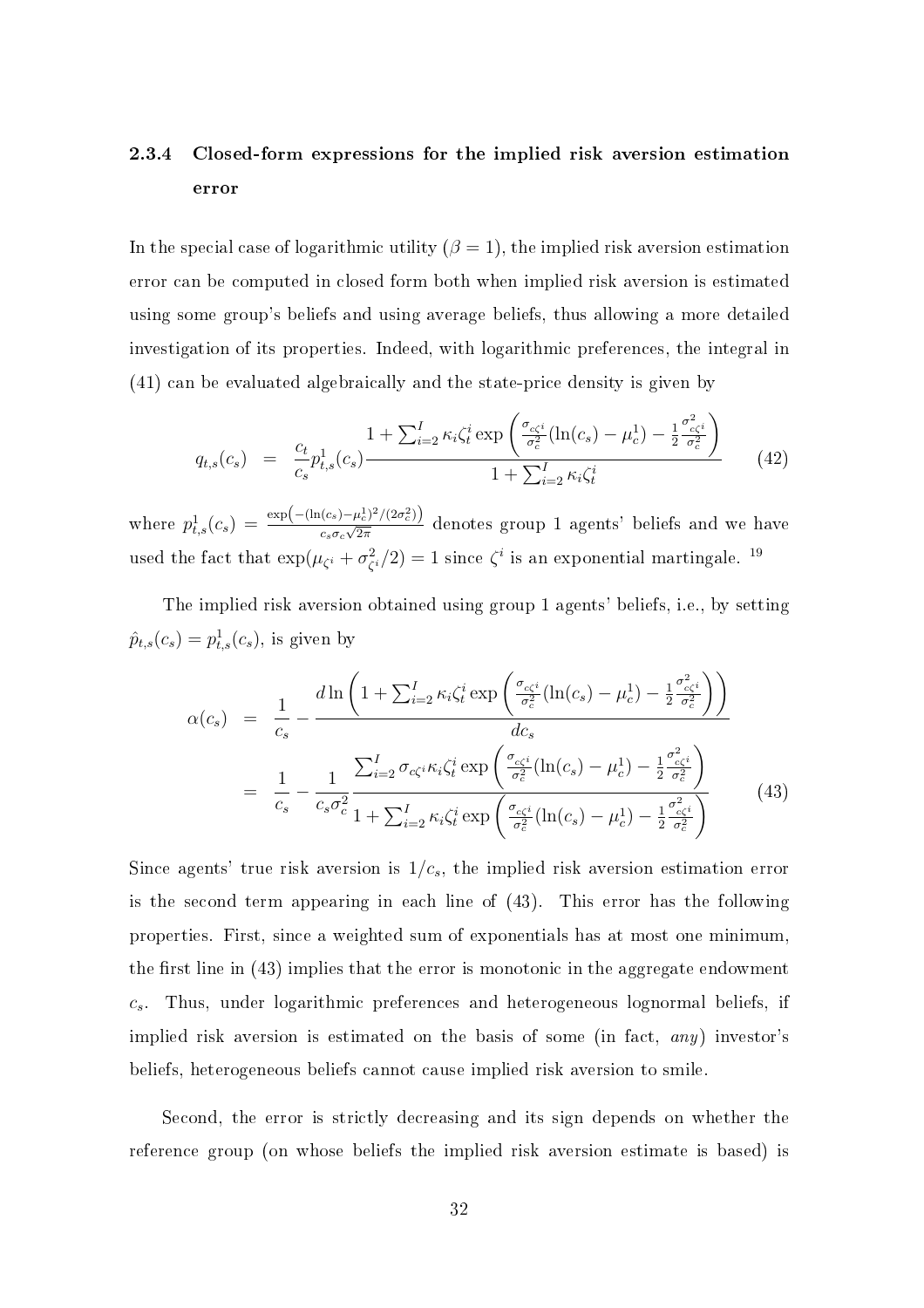the most optimistic or pessimistic in the economy or has intermediate beliefs. To see this, observe that the sign of the error is the opposite of that of  $\sum_{i=2}^{I} \sigma_{c\zeta^i} \kappa_i \zeta_t^i$ see this,<br>exp  $\left(\frac{\sigma_{c\zeta}i}{\sigma^2}\right)$  $\frac{f_{c\zeta^i}}{\sigma_c^2}(\ln(c_s)-\mu_c^1)-\frac{1}{2}$ 2  $\sigma_{c\zeta}^2$  $\left(\frac{c\zeta^2}{\sigma_c^2}\right)$ , which itself depends on the sign of the  $\sigma_{c\zeta}$ <sub>i</sub>s, the covariances between the aggregate endowment and the density processes. From (82) in Appendix C, the sign of  $\sigma_{c\zeta^i}$  is the opposite of that of  $\overline{\mu}_t^i = (\mu_t^1 - \mu_t^i)/\sigma$ . Hence, if implied risk aversion is estimated based on the most optimistic group's beliefs (i.e., if the reference group  $1$  is the most optimistic group in the economy),  $\overline{\mu}_t^i > 0$  for all  $i, \sigma_{c\zeta}$  < 0 for all i, and implied risk aversion exceeds true risk aversion for all values of the aggregate endowment. In addition, the error tends to 0 for large values of  $c_s$ , and is therefore strictly decreasing. Conversely, if implied risk aversion is estimated using the most pessimistic group's beliefs, it understates true risk aversion for all values of  $c_s$ , tends to 0 for small values of  $c_s$ , and is therefore strictly decreasing as well. Finally, if group 1 is neither the most optimistic nor the most pessimistic, the error is positive for some values of the aggregate endowment and negative for others. More precisely, since the terms with  $\sigma_{c\zeta}$  > 0 tend to 0 for small values of  $c_s$ and those with  $\sigma_{c\zeta}$  < 0 do so for large values of  $c_s$ , the error is positive for small  $c_s$ and negative for large  $c_s$ , i.e., is again strictly decreasing.

Figure 6 illustrates these findings in a setting with three groups of investors. Panel A shows the beliefs of the three groups, average beliefs, and the state-price density under heterogeneous beliefs (42) for the parameter values  $c_t = 1, \; \zeta_t^2 = 1$  $\zeta_t^3 = 1, \ \kappa_2 = \kappa_3 = 1, \ \beta = 1, \ \mu_1 = 0.05, \ \mu_2 = -0.1, \ \mu_3 = 0.20, \ \sigma = 0.1$  and  $V = 0.01$ . Panel B shows that implied relative risk aversion exceeds true risk aversion when it is estimated based on the most optimistic group 3's beliefs and is lower than true risk aversion when it is estimated using the most pessimistic group 2's beliefs. When it is estimated based on the intermediate group 1's beliefs, implied risk aversion overstates true risk aversion for small values of the aggregate endowment and understates it for large ones. In all three cases, the implied risk aversion error is strictly decreasing.

Consider now the properties of implied risk aversion when it is estimated using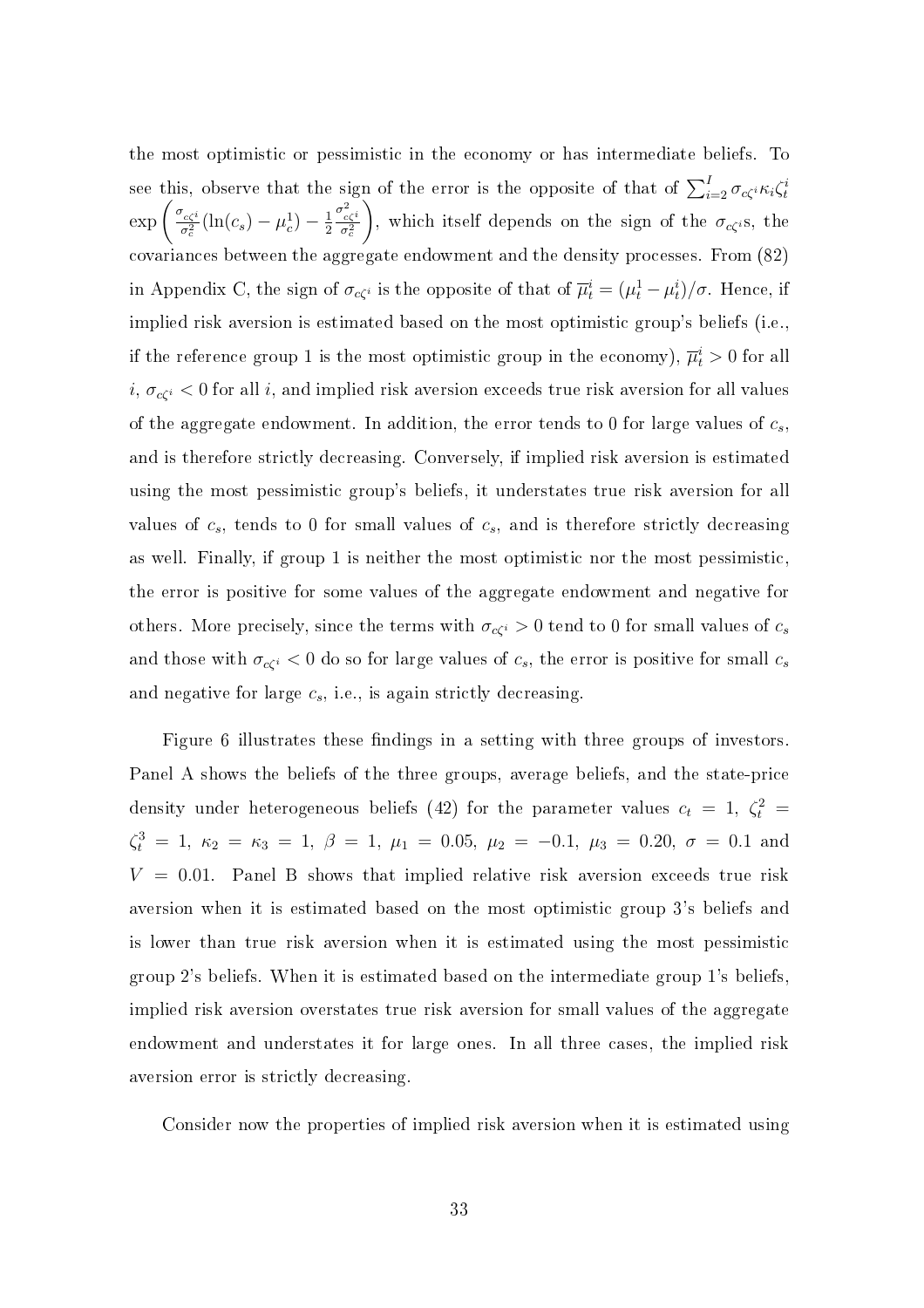$\text{average beliefs, i.e., setting } \hat{p}_{t,s}(c_s) = \left( p_{t,s}^1(c_s) + \sum_{i=2}^{I}\kappa_i\zeta_t^ip_{t,s}^i(c_s) \right)$ ´ /  $\left(1 + \sum_{i=2}^{I} \kappa_i \zeta_t^i\right)$ ´ . In this case,  $\mathbf{r}$ 

$$
\alpha(c_s) = \frac{1}{c_s} - \frac{1}{c_s \sigma_c^2} \frac{\sum_{i=2}^{I} \sigma_{c\zeta^i} \kappa_i \zeta_t^i \exp\left(\frac{\sigma_{c\zeta^i}}{\sigma_c^2} (\ln(c_s) - \mu_c^1) - \frac{1}{2} \frac{\sigma_{c\zeta^i}^2}{\sigma_c^2}\right)}{1 + \sum_{i=2}^{I} \kappa_i \zeta_t^i \exp\left(\frac{\sigma_{c\zeta^i}}{\sigma_c^2} (\ln(c_s) - \mu_c^1) - \frac{1}{2} \frac{\sigma_{c\zeta^i}^2}{\sigma_c^2}\right)} + \frac{1}{c_s \sigma_c^2} \frac{\sum_{i=2}^{I} (\mu_c^1 - \mu_c^i) \kappa_i \zeta_t^i \exp\left(\frac{\ln(c_s)(\mu_c^1 - \mu_c^i)}{\sigma_c^2} + \frac{(\mu_c^1 - \mu_c^i)(\mu_c^1 + \mu_c^i)}{2\sigma_c^2}\right)}{1 + \sum_{i=2}^{I} \kappa_i \zeta_t^i \exp\left(\frac{\ln(c_s)(\mu_c^1 - \mu_c^i)}{\sigma_c^2} + \frac{(\mu_c^1 - \mu_c^i)(\mu_c^1 + \mu_c^i)}{2\sigma_c^2}\right)} \tag{44}
$$

The implied risk aversion error can be decomposed into two components. The first is the error that would arise if implied risk aversion were estimated based on the reference group 1's beliefs. The second is an error caused by the divergence between group 1's and average beliefs. Although both components have a similar formulaic structure, their properties are exactly opposite, both in terms of sign and slope. For example, if group 1 is the most optimistic, the error that would arise if implied risk aversion were estimated based on group 1's beliefs is positive and monotone decreasing, while the error corresponding to the difference between group 1's and average beliefs is negative and monotone increasing. Similarly, if group 1 is the most pessimistic, the first component is negative and monotone decreasing, whereas the second is positive and monotone increasing. Finally, if group 1 has intermediate beliefs, the first component is monotone decreasing, with positive values for low  $c_s$  and negative ones for large  $c_s$ , whereas the second is monotone increasing, with negative values for low  $c_s$  and positive ones for large  $c_s$ . The net effect of both components is difficult to ascertain algebraically. In the example considered in Figure 6, for instance, the second component dominates the first one, so that overall, the implied risk aversion error is monotone increasing, with negative values for low  $c_s$  and positive ones for high  $c_s$ .

### 2.3.5 Heterogeneity suggested by empirical state-price densities

The above analysis reveals that heterogeneous beliefs affect the state-price density in nontrivial forms and can cause sizable distortions in implied risk aversion esti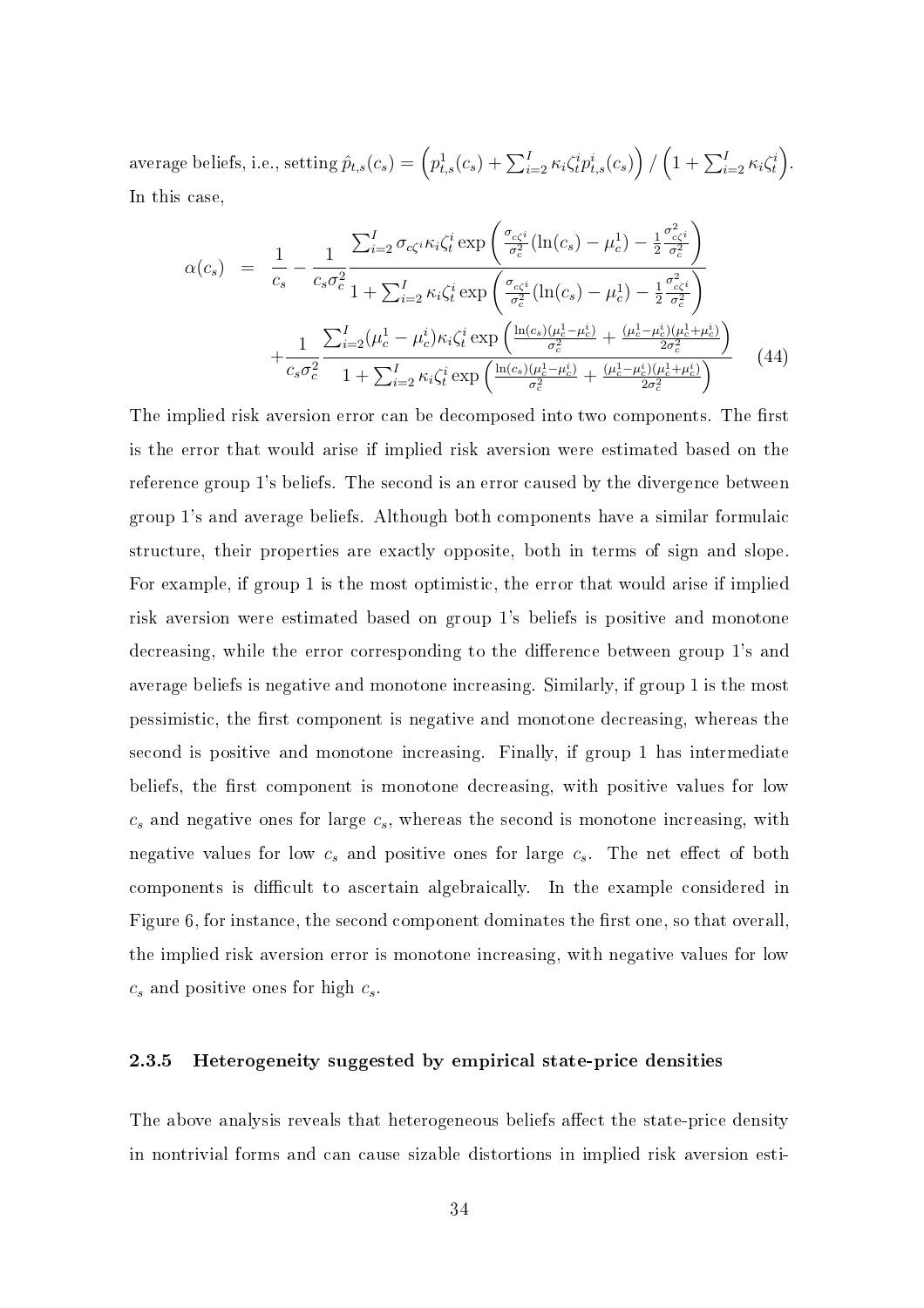mates. This section quantifies the degree of heterogeneity suggested by the empirical state-price density in order to assess the plausibility of the heterogeneous beliefs explanation for the implied risk aversion smile.

The analysis is performed by fitting the heterogeneous-beliefs density (41) with three groups of investors to the empirical semi-parametric state-price density estimated by Aït-Sahalia and Lo (2000). As in the calibration of the mixture density in Figure 3, the empirical density is computed for values of S between 300 and 600, with a step size of 0.2, yielding 1501 data points, and the calibration performed using nonlinear least squares. The estimated parameter values are  $\kappa_2 = 0.1182$ ,  $\kappa_3 = 0.0157,\, \beta = 2.9824,\, \mu_1 = 0.0792,\, \mu_2 = -0.2262,\, \mu_3 = -0.5650,\, \sigma = 0.0672$  and  $V = 1.019E-4$ , where distribution parameters are again reported in annual terms. These estimates suggest that a fraction  $1/(1+\kappa_2+\kappa_3) = 0.8819$  of agents estimate expected returns on the index to be about 7.9%, a fraction  $\kappa_2/(1+\kappa_2+\kappa_3) = 0.1043$  of pessimistic agents estimate them to be about  $-23\%$ , and a fraction  $\kappa_3/(1+\kappa_2+\kappa_3)$  = 0.0138 of extremely pessimistic agents estimate them to be about −56%. Thus, in order to generate the fat left tail of the empirical state-price density, an extremely large degree of pessimism is required.

The fitted heterogeneous-beliefs state-price density is depicted in Figure 7, which also shows, for comparison, the Black-Scholes state-price density that best fits the semi-parametric density. In contrast to the Black-Scholes density, the heterogeneousbeliefs density fits the empirical density almost perfectly, even in the left tail. Figure 8 shows the implied risk aversion estimates that would be obtained by comparing the heterogeneous-beliefs density and either group's beliefs or average beliefs in a format similar to Figures 4, 5 and 6. Observe that although they do not exhibit a straight smile, the implied risk aversion estimates are signicantly negative for a wide range of index values and exhibit considerable variation across index values. Moreover, throughout the range of index values considered, implied risk aversion differs significantly from agents' estimated degree of relative risk aversion if heterogeneous beliefs are taken into account,  $\beta = 2.9824$ . However, the extreme degree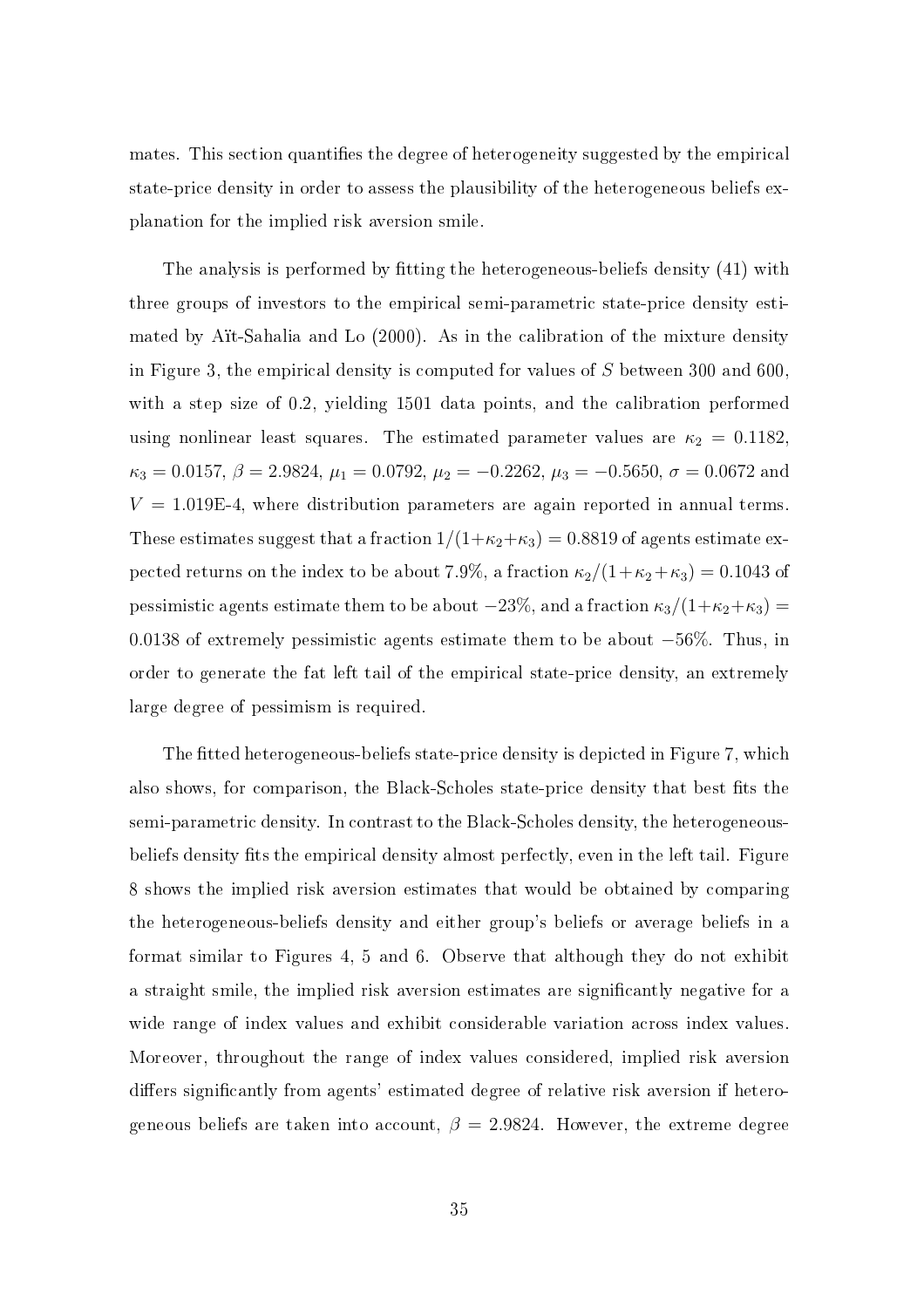of pessimism required to generate the empirical state-price density casts doubts on the plausibility of the heterogeneous beliefs explanation for the implied risk aversion smile.

In order to understand why an extremely large level of pessimism is necessary to generate the empirical state-price density and explain the implied risk aversion smile, it is useful to consider the results obtained when tting a homogeneousbeliefs state-price density in which agents' beliefs are given by a mixture of three lognormal densities (which amounts to allowing for two different kinds of jumps).  $P = (1-\lambda_2-\lambda_3)P_1+\lambda_2P_2+\lambda_3P_3$ . Performing this estimation yields an almost perfect fit and the parameter values  $\lambda_2 = 0.3917$ ,  $\lambda_3 = 0.2076$ ,  $\beta = 0.5802$ ,  $\mu_1 = 0.0604$ ,  $\mu_2 = -0.0637, \, \mu_3 = -0.2152, \, \sigma_1 = 0.0662, \, \sigma_2 = 0.0909 \,\, \mathrm{and} \,\, \sigma_3 = 0.1555.$   $^{20}$ 

Observe that the fitted mixture homogeneous-beliefs density has return standard deviations for the jump cases ( $\sigma_2$  and  $\sigma_3$ ) that far exceed the standard deviation in the case of no jump,  $\sigma_1$ . These high standard deviations allow the mixture density to capture the fat left tail of the empirical state-price density. In contrast, the heterogeneous-beliefs density does not have different standard deviations available to  $do$  so  $-$  in the heterogeneous-beliefs model considered above, the standard deviation of returns as perceived by each group is identical. In order to capture the fat left tail of the empirical state-price density, the heterogeneous-beliefs density therefore needs to use the additional source of risk it has available  $-$  the variability in the Radon-Nikodym derivatives  $\zeta^i$ . As shown in Appendix C, the standard deviation of  $\zeta^i$  is proportional to the divergence in beliefs between the different groups. The sizable difference in standard deviations between the jump and the no-jump cases for the tted mixture density therefore translates to a high degree of pessimism for the estimated heterogeneous-beliefs density. In order to quantify the impact of the variability in the Radon-Nikodym derivatives on the state-price density, Figure 7 also reports the homogeneous-beliefs state-price density obtained using the average beliefs of the three groups. Observe that the difference between this density and the heterogeneous-beliefs density – which measures the impact of the variability in the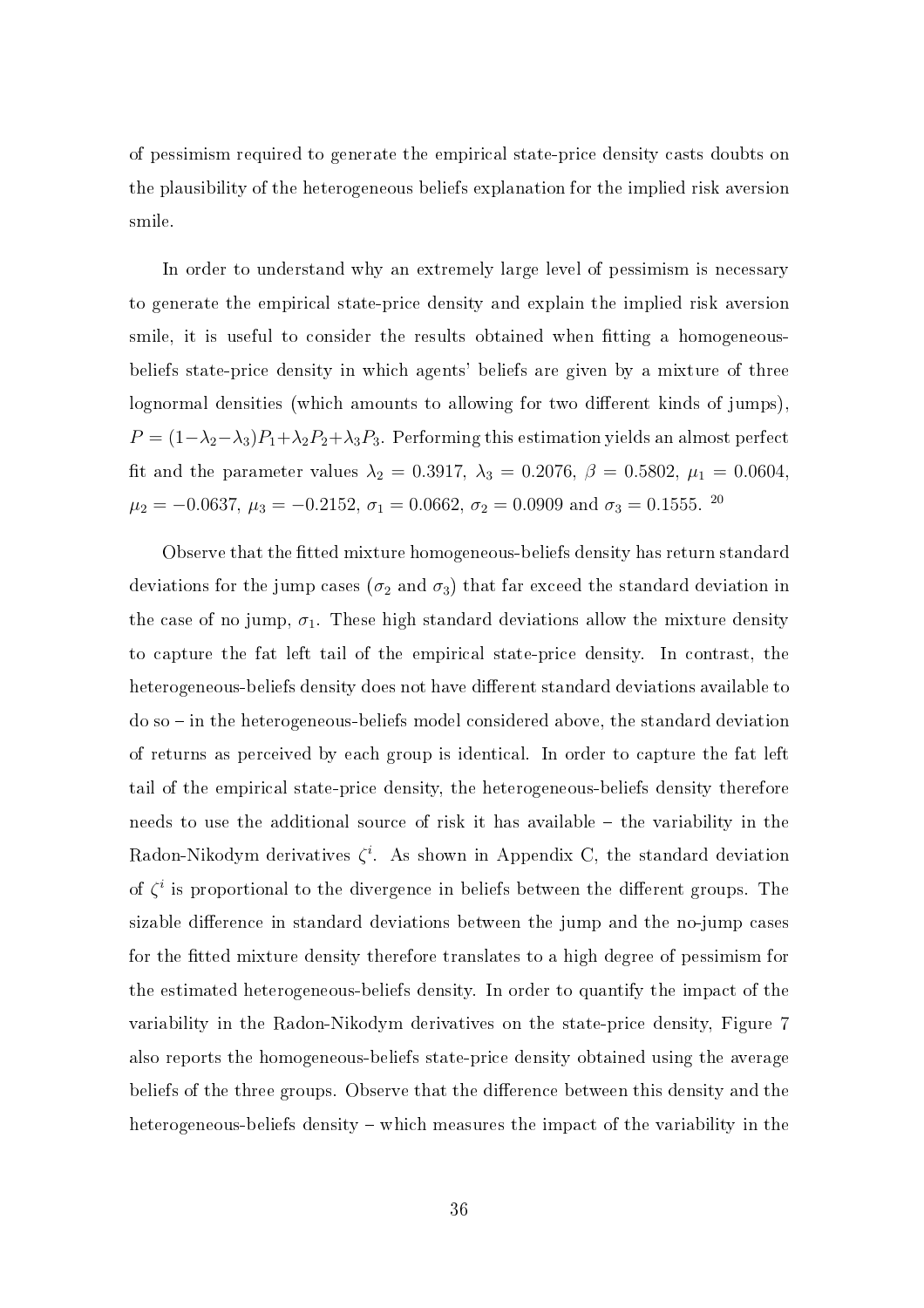Radon-Nikodym derivatives - is sizable.

Thus, an extreme degree of pessimism is required to generate the empirical state-price density because our heterogeneous-beliefs model assumes a lognormal setting in which the standard deviation perceived by each group is the same. In addition, since actual asset returns exhibit stochastic volatility and jumps, the model attributes the portion of the excess skewness and kurtosis in the empirical state-price density that is actually caused by stochastic volatility and jumps to heterogeneous beliefs. Presumably, a heterogeneous-beliefs model allowing for different perceived standard deviations among agents and for beliefs that are not lognormal by introducing stochastic volatility and jumps in returns would produce a more plausible degree of pessimism.

# 3 Conclusion

This paper explores different potential explanations for the implied risk aversion smile by investigating the properties of implied risk aversion estimators in different settings within the standard consumption-based framework commonly used in the implied risk aversion literature. Three potential explanations are investigated: (i) the aggregation of heterogeneous preferences among agents, both with and without stochastic volatility and jumps, (ii) misestimation of investors' beliefs due to stochastic volatility, jumps or a Peso problem, and (iii) heterogeneous beliefs.

The analysis reveals that if agents' beliefs are homogeneous and can be estimated accurately, implied risk aversion inherits most of the properties of agents' utility functions. More specifically, if all agents are risk averse, then implied risk aversion is strictly positive. Moreover, if all agents exhibit constant (decreasing, increasing) absolute risk aversion, so does implied risk aversion. Preference aggregation therefore seems unlikely to be the explanation for the smile. This result also holds true in the presence of stochastic volatility and jumps in returns.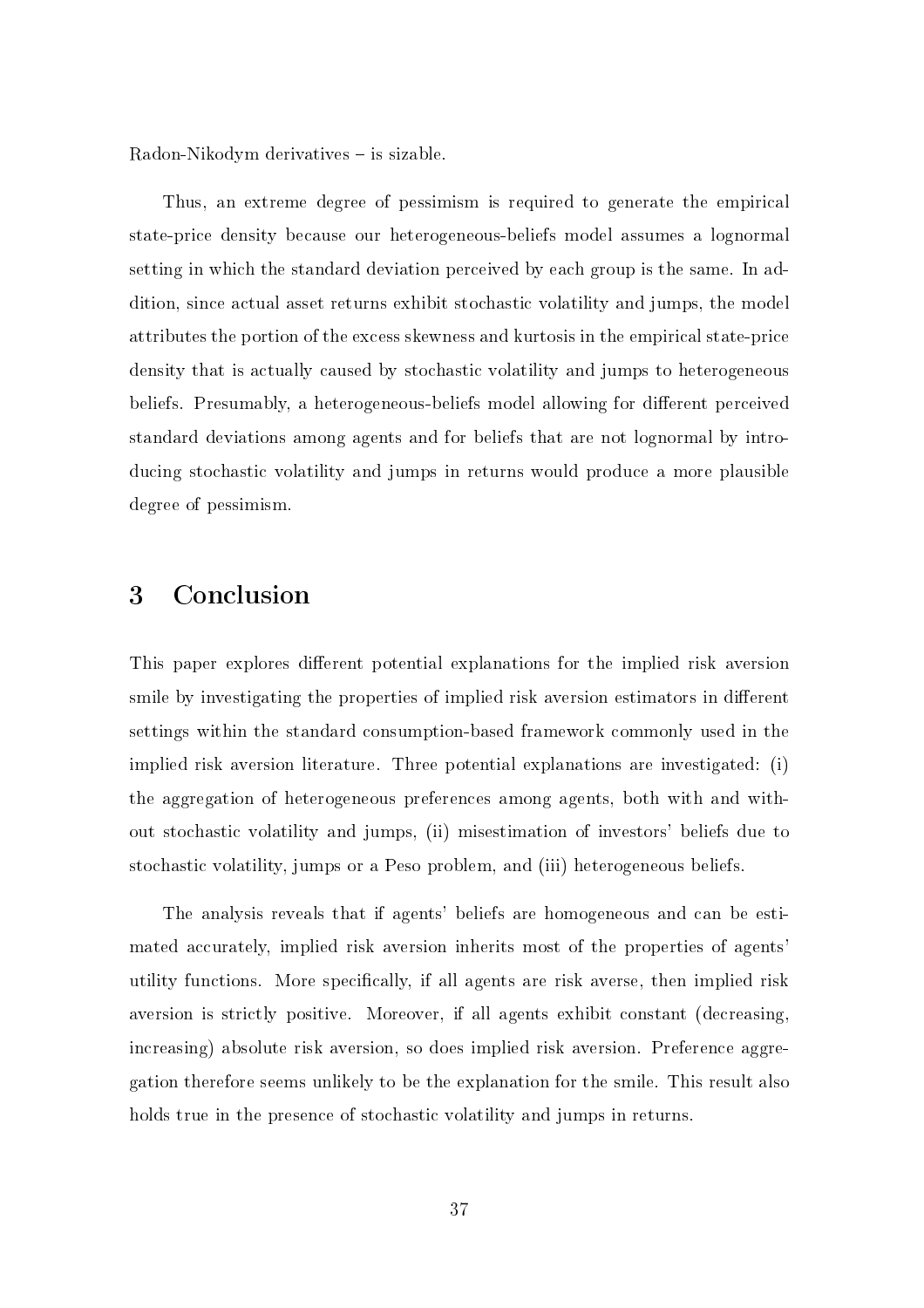Analyzing misestimation of investors' beliefs as a potential explanation reveals that implied risk aversion estimates are very sensitive to beliefs estimation errors. Misestimation of beliefs caused by stochastic volatility and jumps as captured in the Pan (2002) model seems unlikely to be able to account for the smile. The beliefs misestimation patterns that can be inferred from the implied risk aversion estimates found in the literature suggest a Peso problem explanation. However, the perceived probability of a market crash required to generate the fat left tail of the empirical state-price density appears unreasonably high.

Heterogeneous beliefs cause significant distortions in implied risk aversion estimates if heterogeneity is not accounted for explicitly in the estimation process. However, fitting a simple model with three groups of CRRA investors with heterogeneous, lognormal beliefs to the empirical state-price density reveals that two groups of pessimistic investors with an implausibly large degree of pessimism are required to explain the implied risk aversion smile.

Thus, for plausible parameter values, none of the three potential explanations considered in the paper is able to account for the implied risk aversion smile within the standard consumption-based framework. In order to explain the smile, it therefore seems necessary to go beyond the standard consumption-based framework and analyze the impact of factors such as market incompleteness, market frictions, and the fact that the stock index may not be a good proxy for the aggregate endowment.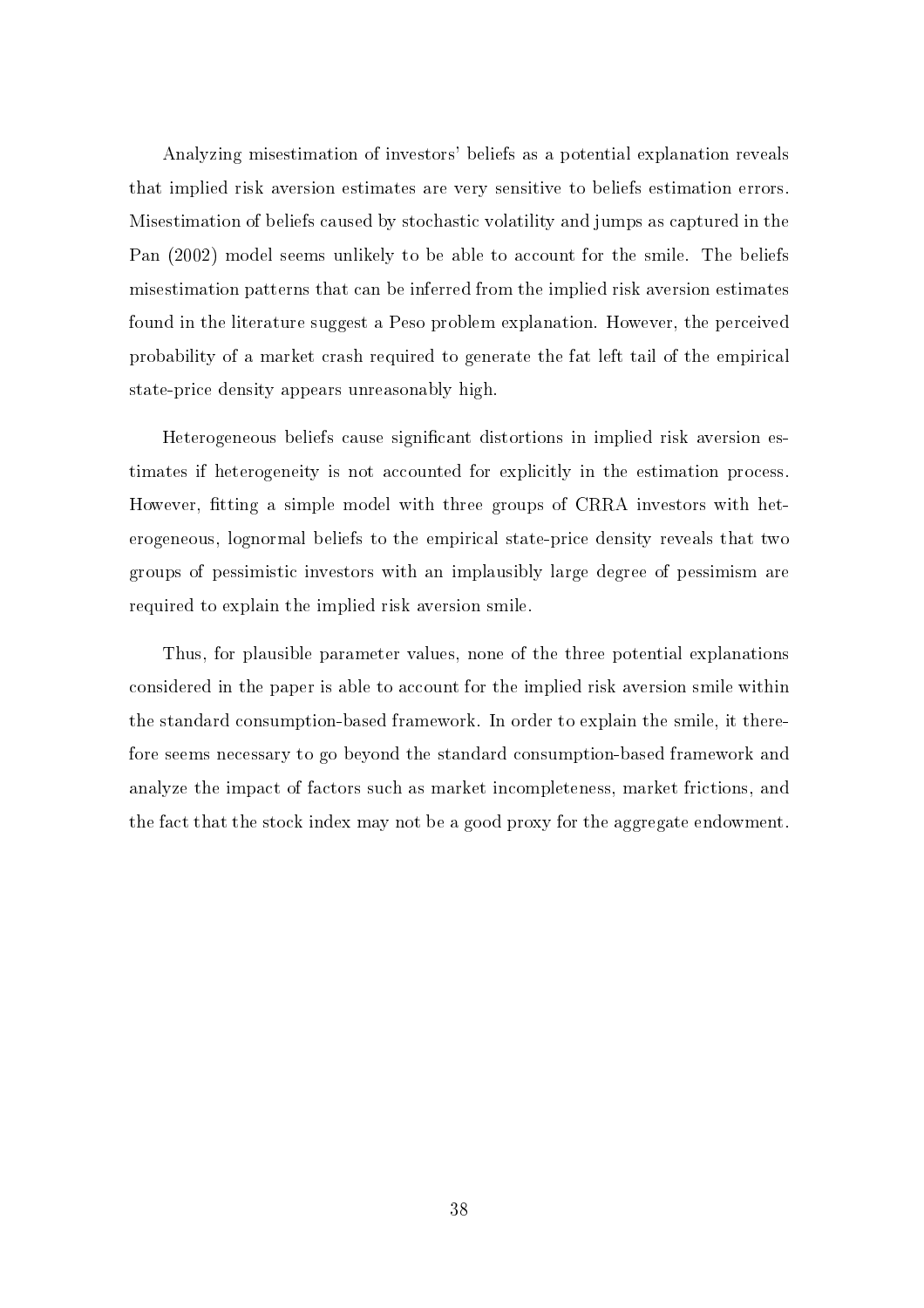# Figure Legends

Figure 1: State-price density, statistical density and implied risk aversion with stochastic volatility and jumps. State-price density and statistical density obtained by inverting the transforms of the stochastic volatility and jumps model of Pan (2002), and the corresponding implied risk aversion. The computations are performed for time horizons of 6 months (panels A and C) and one year (panels B and D). Five initial volatility parameter values are used: the estimated long-term mean (corresponding to the middle curve in each set), as well as the mean plus or minus one or two standard deviations. Implied risk aversion is remarkably consistent across these different initial values; in all five cases, it exhibits considerable variation and is negative in high return states.

Figure 2: Link between beliefs estimation errors and risk aversion estimation errors. Beliefs estimation errors can be derived from implied risk aversion and assumptions about actual risk aversion using (26). The U-shaped implied risk aversion patterns reported in the literature (panel A) suggest that historical return frequency distributions underestimate agents' assessment of very low index returns and overestimate the probability of very high index returns (panel B).

Figure 3: A Peso problem: CRRA state-price density with a mixture of lognormal distributions. Fitting the state-price density with beliefs given by a mixture of lognormal distributions, (29), closely reproduces the semi-parametrically estimated state-price density of Aït-Sahalia and Lo (2000). The Black-Scholes stateprice density, on the other hand, misses some salient features of the data.

Figure 4: Heterogeneous beliefs and implied risk aversion  $-$  small heterogeneity. Panel A shows the beliefs of both groups of investors, average beliefs, and the state-price density under heterogeneous beliefs (41) for the parameter values  $c_t = 1, \, \zeta_t^2 = 1, \, \kappa_2 = 1, \, \beta = 2, \, \mu_1 = 0.05, \, \mu_2 = 0.04, \, \sigma = 0.1$  and  $V = 0.01$ . Panel B reports the implied relative risk aversion estimated using either group's beliefs or using average beliefs. When implied relative risk aversion is estimated based on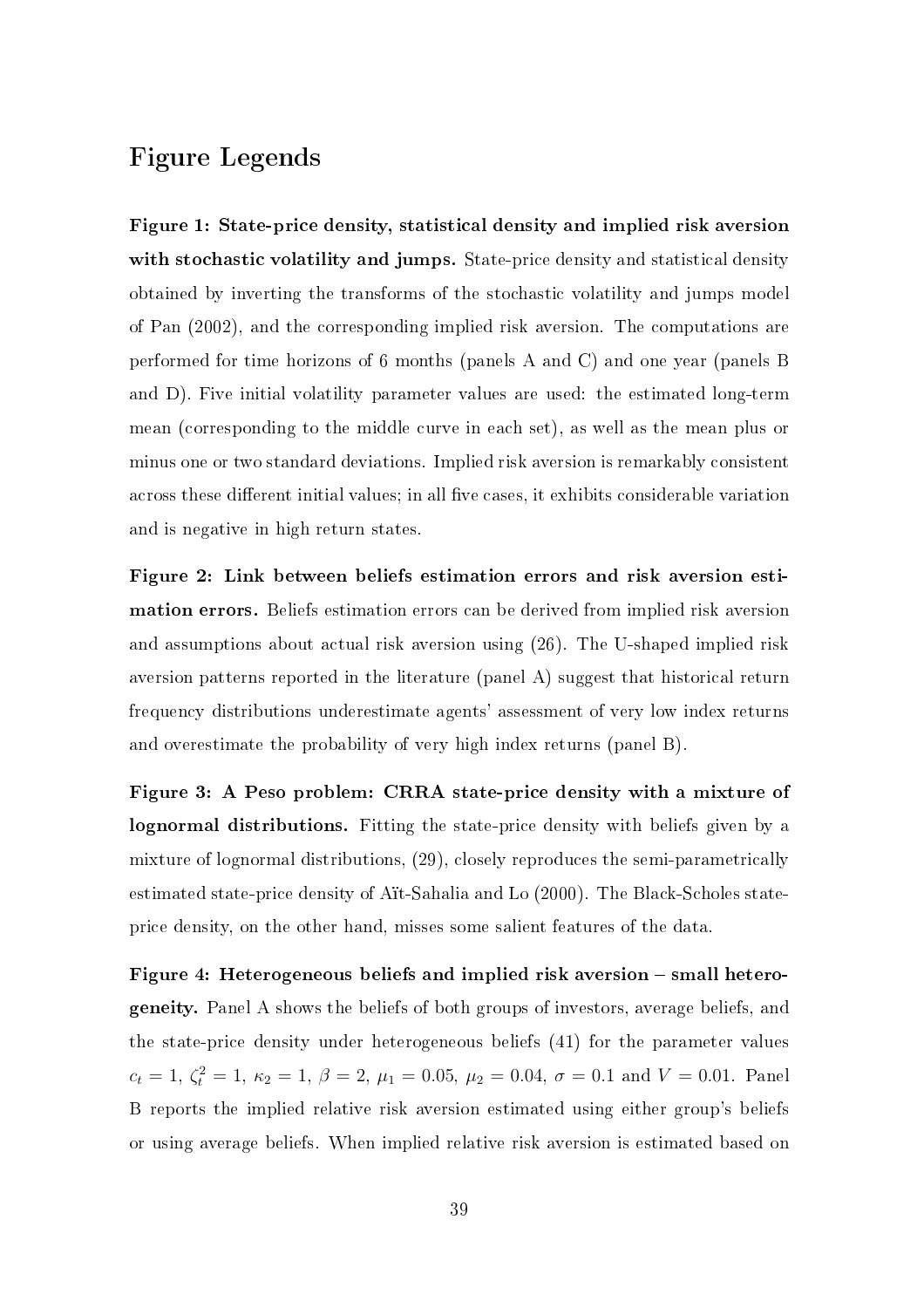either group's beliefs, it is significantly distorted away from agents' true relative risk aversion (2 in this example) by the presence of heterogeneous beliefs, even though the degree of heterogeneity in beliefs is small. When it is estimated based on average beliefs, however, implied risk aversion is quite close to true risk aversion.

Figure 5: Heterogeneous beliefs and implied risk aversion – large heterogeneity. Panel A shows the beliefs of both groups of investors, average beliefs, and the state-price density under heterogeneous beliefs (41) for the parameter values  $c_t = 1, \, \zeta_t^2 = 1, \, \kappa_2 = 1, \, \beta = 2, \, \mu_1 = 0.05, \, \mu_2 = -0.1, \, \sigma = 0.1$  and  $V = 0.01$ . Panel B reveals that implied relative risk aversion is significantly distorted away from agents' true relative risk aversion (2 in this example) by the presence of heterogeneous beliefs. This happens regardless of whether it is estimated using either group's beliefs or using average beliefs.

Figure 6: Heterogeneous beliefs and implied risk aversion  $-$  logarithmic utility, three groups. Panel A shows the beliefs of the three groups of investors, average beliefs, and the state-price density under heterogeneous beliefs (42) for the parameter values  $c_t = 1$ ,  $\zeta_t^2 = \zeta_t^3 = 1$ ,  $\kappa_2 = \kappa_3 = 1$ ,  $\beta = 1$ ,  $\mu_1 = 0.05$ ,  $\mu_2 =$  $-0.1, \mu_3 = 0.20, \sigma = 0.1$  and  $V = 0.01$ . Panel B shows that implied relative risk aversion exceeds true risk aversion when it is estimated based on the most optimistic group 3's beliefs and is lower than true risk aversion when it is estimated using the most pessimistic group 2's beliefs. When it is estimated based on the intermediate group 1's beliefs, it overstates true risk aversion for small values of the aggregate endowment and understates it for large ones.

Figure 7: CRRA state-price density with heterogeneous beliefs. Calibrating the heterogeneous-beliefs state-price density (41) with three groups of investors with lognormal beliefs to the semi-parametrically estimated state-price density of Aït-Sahalia and Lo (2000) yields an almost perfect fit. The Black-Scholes state-price density, on the other hand, misses some salient features of the data. The figure also shows the homogeneous-beliefs state-price density obtained using the average beliefs of the three groups.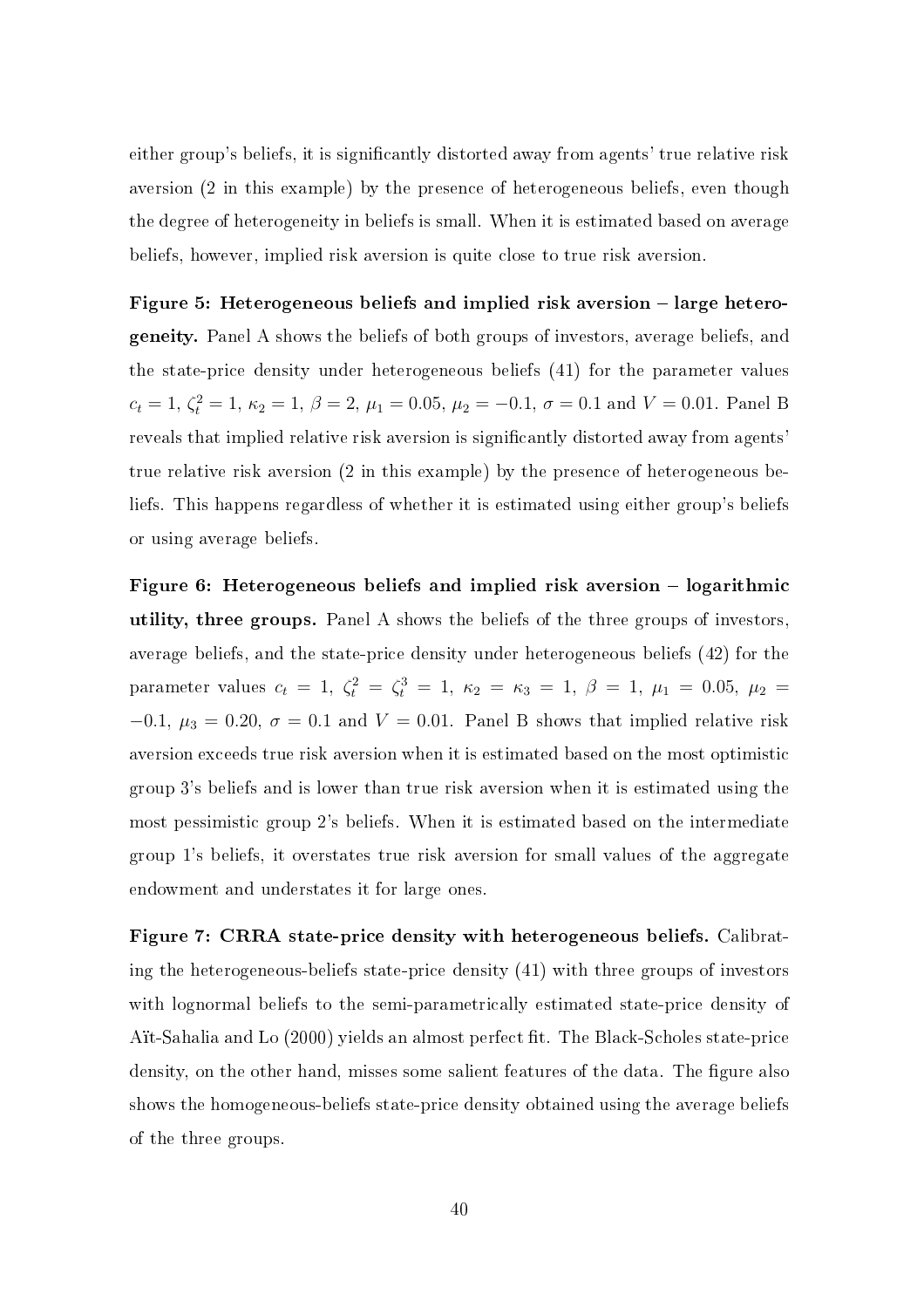Figure 8. CRRA state-price density with heterogeneous beliefs: density and implied risk aversion estimates. Panel A shows the beliefs of the three groups of investors, average beliefs, and the state-price density under heterogeneous beliefs obtained by tting the heterogeneous-beliefs state-price density (41) with three groups of investors to the semi-parametrically estimated density of Aït-Sahalia and Lo (2000). Panel B shows that implied relative risk aversion is distorted away from agents' degree of relative risk aversion (estimated to be 2.98 in this example) by the presence of heterogeneous beliefs. This happens regardless of whether it is estimated using either group's beliefs or using average beliefs.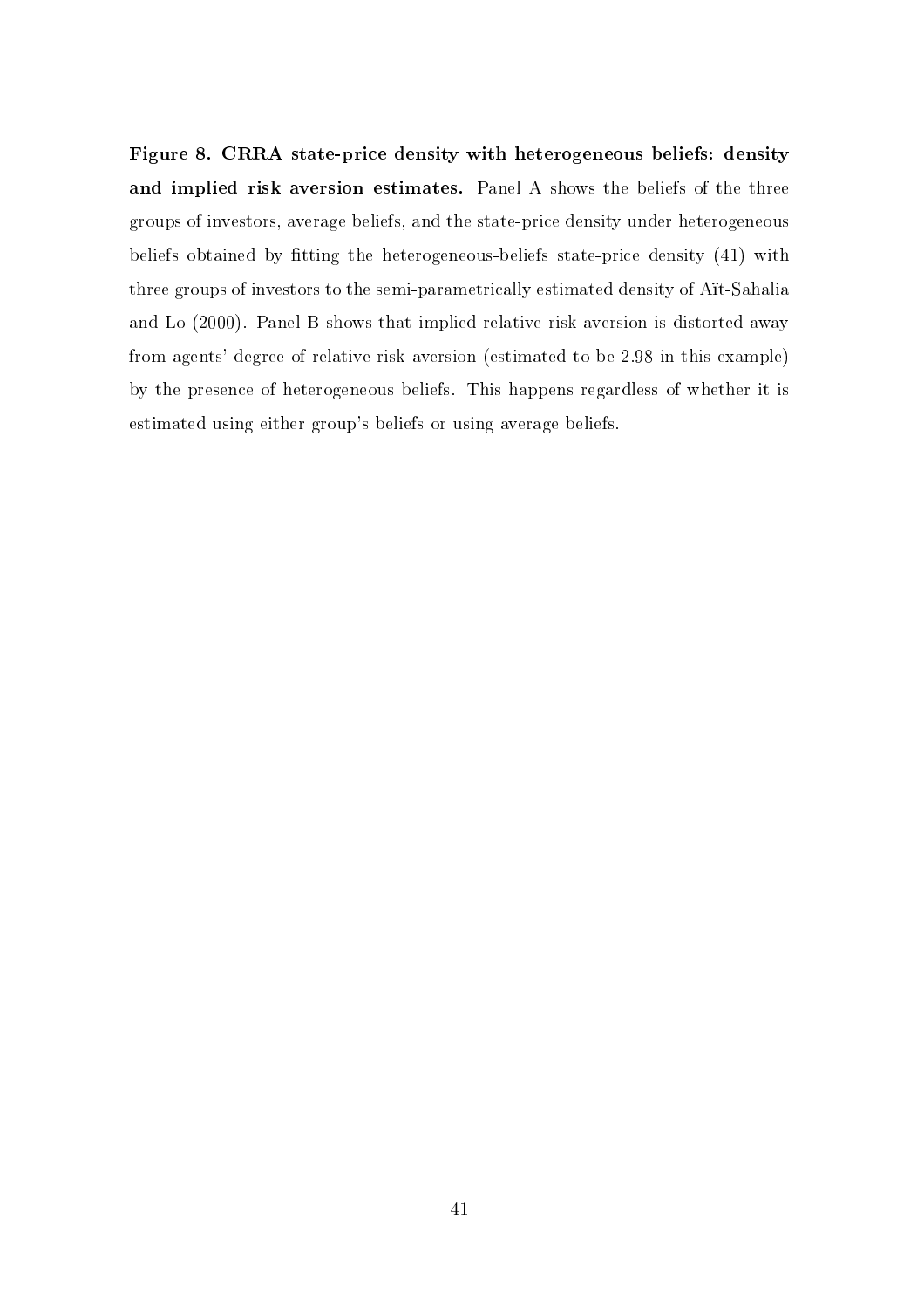# Appendix

# A Proof of Propositions

Proof of Proposition 1: With homogeneous beliefs and accurate estimation,  $\hat{P}'(S)/\hat{P}(S) = P'(S)/P(S)$ . Substitution in the implied risk aversion estimator (22) yields (23).

**Proof of Proposition 2:** Differentiating  $(23)$  with respect to S yields

$$
\alpha'(S) = -\frac{\sum_{i=1}^{I} -\frac{\alpha_i'(c_s^i)}{\alpha_i^2(c_s^i)} \frac{dc_s^i}{dS}}{\left(\sum_{i=1}^{I} \frac{1}{\alpha_i(c_s^i)}\right)^2} = \frac{\sum_{i=1}^{I} \frac{\alpha_i'(c_s^i)}{\alpha_i^2(c_s^i)} \frac{dc_s^i}{dS}}{\left(\sum_{i=1}^{I} \frac{1}{\alpha_i(c_s^i)}\right)^2} = \alpha^2(S) \sum_{i=1}^{I} \frac{\alpha_i'(c_s^i)}{\alpha_i^2(c_s^i)} \frac{dc_s^i}{dS}
$$
(45)

Since all agents are risk-averse and have homogeneous beliefs, risk-sharing among them implies that  $dc_s^i/dS > 0$  for all i. Therefore, (45) is positive whenever  $\alpha_i'(c_s^i) >$ 0 for all *i* and negative whenever  $\alpha_i'(c_s^i) < 0$  for all *i*, establishing the result.

**Proof of Proposition 3:** Relative risk aversion is given by  $\rho(S) = S\alpha(S)$ . Using (23) then yields

$$
\rho(S) = S \frac{1}{\sum_{i=1}^{I} \frac{1}{-u_{cc}^{i}(c_{s}^{i},s)/u_{c}^{i}(c_{s}^{i},s)}} = \frac{1}{\sum_{i=1}^{I} \frac{1}{-u_{cc}^{i}(c_{s}^{i},s)c_{s}^{i}/u_{c}^{i}(c_{s}^{i},s)} \frac{c_{s}^{i}}{S}} = \frac{1}{\sum_{i=1}^{I} \frac{1}{\rho_{i}(c_{s}^{i})} \frac{c_{s}^{i}}{S}} \tag{46}
$$

where  $\rho_i(c_s^i) \equiv -u_{cc}^i(c_s^i, s)c_s^i/u_c^i(c_s^i, s)$  denotes agent *i*'s relative risk aversion on his optimal consumption path.

### Proof of Proposition 5: Rewriting (25) as

$$
\frac{d\ln(\hat{P}(S))}{dS} = \frac{d\ln(P(S))}{dS} + \epsilon(S)
$$
\n(47)

yields, for an arbitrary reference point  $S$ ,

$$
\ln\left(\frac{\hat{P}(S)}{\hat{P}(\underline{S})}\right) = \ln\left(\frac{P(S)}{P(\underline{S})}\right) + \int_{\underline{S}}^{S} \epsilon(z)dz
$$
\n(48)

or

$$
\frac{\hat{P}(S)}{P(S)} = \frac{\hat{P}(\underline{S})}{P(\underline{S})} \exp\left(\int_{\underline{S}}^{S} \epsilon(z) dz\right) = \gamma \exp\left(\int_{\underline{S}}^{S} \epsilon(z) dz\right)
$$
(49)

with  $\gamma \equiv \hat{P}(\underline{S})/P(\underline{S})$  a constant that ensures that  $P(S)$  integrates to 1.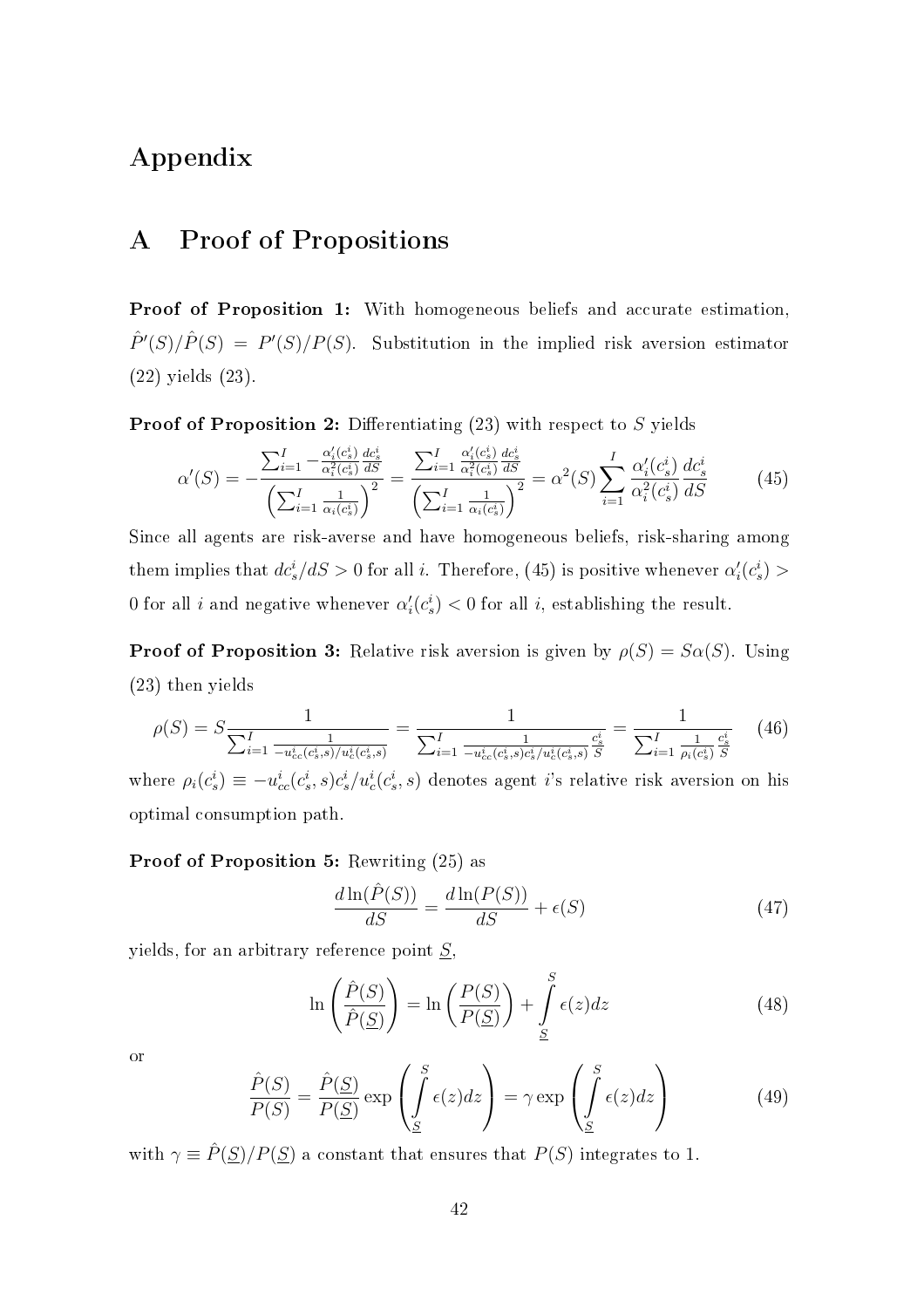# B Computation of P and Q using Pan's (2002) Model

Pan (2002) adopts the Bates (2000) stochastic volatility and jumps model to characterize the index return and volatility dynamics. Letting  $r_t$  denote the riskless interest rate (assumed to follow a square root process with long-run mean  $\bar{r}$ , meanreversion rate  $\kappa_r$ , and volatility coefficient  $\sigma_r$ ),  $q_t$  the dividend yield (with long-run mean  $\bar{q}$ , mean-reversion rate  $\kappa_q$ , and volatility coefficient  $\sigma_q$ ), the index price  $S_t$  and volatility  $V_t$  under the physical measure P are assumed to follow:

$$
dS_t = (r_t - q_t + \eta^s V_t + \lambda V_t(\mu - \mu^*)) S_t dt + \sqrt{V_t} S_t dB_t^1 + dZ_t - \mu S_t \lambda V_t dt
$$
(50)  

$$
dV_t = \kappa_v (\bar{v} - V_t) dt + \sigma_v \sqrt{V_t} \left(\rho dB_t^1 + \sqrt{1 - \rho^2} dB_t^2\right)
$$
(51)

where  $dB_t^1$  and  $dB_t^2$  are independent standard Brownian motions and Z is a pure jump process. Jumps are assumed to arrive with a stochastic intensity  $\lambda V_t$ . Conditional on a jump occurring, the logarithm of the relative jump size is assumed to be normally distributed with mean  $\mu_J = \ln(1 + \mu) - \sigma_J^2/2$  and variance  $\sigma_J^2$ . Hence, the last term in (50),  $\mu S_t \lambda V_t dt$ , compensates for the change in instantaneous expected index returns introduced by Z. The volatility process has long-run mean  $\bar{v}$ , meanreversion rate  $\kappa_v$ , and volatility coefficient  $\sigma_v$ , and the Brownian shocks to price S and volatility V are correlated with constant coefficient  $\rho$ .

Under the risk-neutral measure  $Q$ , the dynamics of  $r_t$  and  $q_t$  are assumed to be the same as under  $P$ , but the dynamics of  $S_t$  and  $V_t$  follow:

$$
dS_t = (r_t - q_t)S_t dt + \sqrt{V_t} S_t dB_t^1(Q) + dZ_t^Q - \mu^* S_t \lambda V_t dt
$$
\n(52)

$$
dV_t = (\kappa_v(\bar{v} - V_t) + \eta^v V_t)dt + \sigma_v \sqrt{V_t} \left(\rho d B_t^1(Q) + \sqrt{1 - \rho^2} dB_t^2(Q)\right) \tag{53}
$$

where  $dB_t^1(Q)$  and  $dB_t^2(Q)$  are independent standard Brownian motions under  $Q$ and  $Z^Q$  is a pure jump process under  $Q$ . Jumps are assumed to arrive with a stochastic intensity  $\lambda V_t$  that is the same as under P; in other words, there is no risk premium for jump timing uncertainty. Conditional on a jump occurring, the logarithm of the relative jump size under Q is assumed to be normally distributed with mean  $\mu_J^* = \ln(1 + \mu^*) - \sigma_J^2/2$  and variance  $\sigma_J^2$ . The volatility process has mean-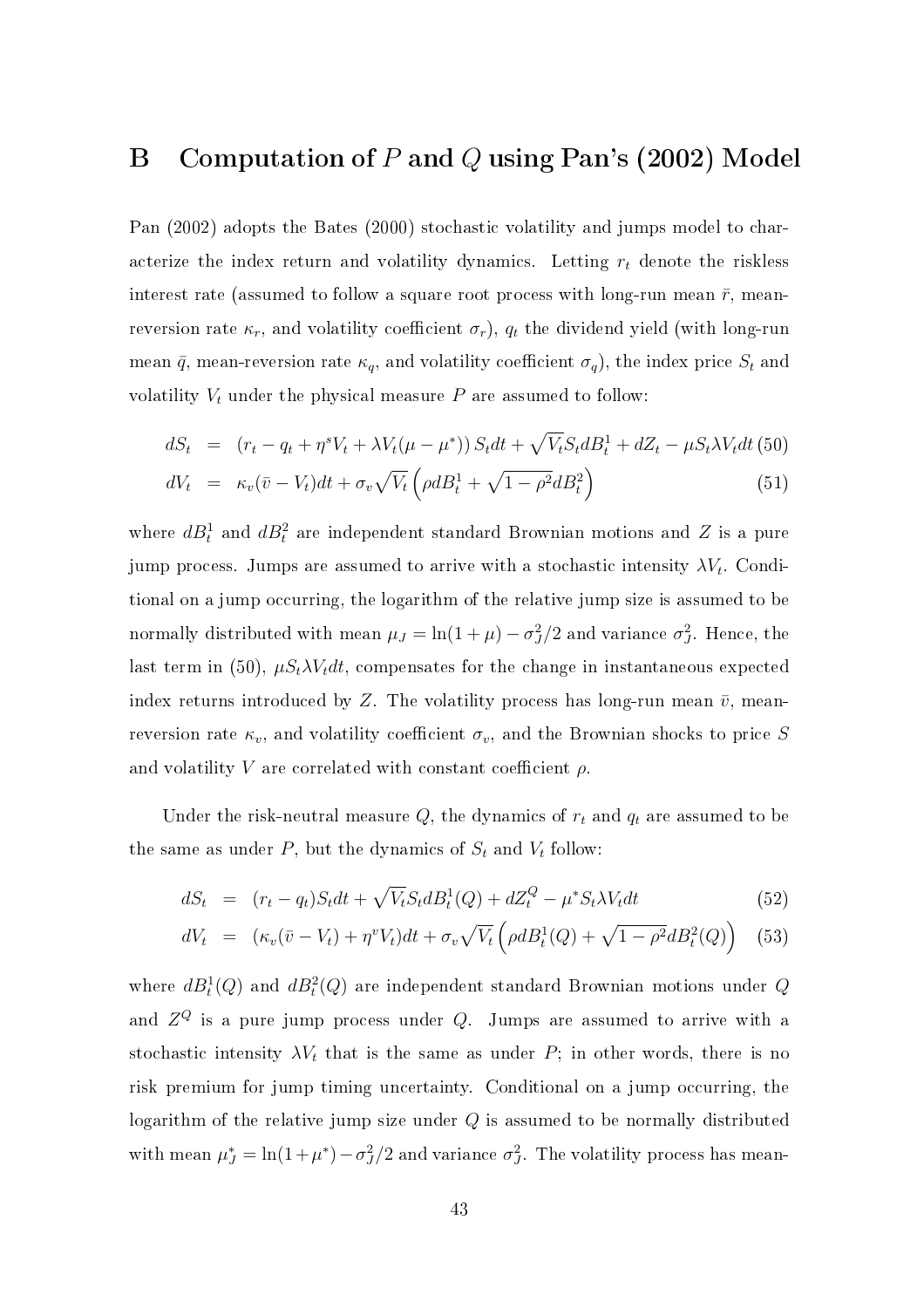reversion rate  $\kappa_v^* = \kappa_v - \eta_v$ , long-run mean  $\bar{v}^* = \kappa_v \bar{v}/\kappa_v^*$ , and volatility coefficient  $\sigma_v.$ 

Thus, the model allows for three risk premia: the risk premium for "Brownian" return risk,  $\eta^s V_t$ , that for jump return risk,  $\lambda V_t(\mu - \mu^*)$ , and that for volatility risk,  $\eta^v V_t$ .

In this setting, from Appendices B and D in Pan (2002), given initial values of the interest rate,  $r$ , the dividend yield,  $q$ , and volatility,  $v$ , and a time horizon  $\tau = s - t$ , the time-t conditional transform of  $\ln(S_s)$  under P is given by:

$$
\psi(c; v, r, q, \tau) = \exp(\alpha_r(c) + \alpha_q(c) + \alpha_v(c) + \beta_r(c)r + \beta_q(c)q + \beta_v(c)v)
$$
(54)

where, letting  $\gamma_r =$  $\overline{p}$  $\kappa_r^2 + 2(1-c)\sigma_r^2, \ \gamma_q =$  $\overline{p}$  $\overline{\kappa_q^2+2c\sigma_q^2},$ 

$$
a = c(1 - c) - 2\lambda \left( \exp\left(c\mu_J + c^2 \frac{\sigma_J^2}{2}\right) - 1 - c\mu^* \right) - 2c\eta^s \tag{55}
$$

 $b = \sigma_v \rho c - \kappa_v$  and  $\gamma_v =$  $\overline{b^2 + a\sigma_v^2}$ , one has <sup>21</sup>

$$
\alpha_r = -\frac{\kappa_r \bar{r}}{\sigma_r^2} \left( (\gamma_r - \kappa_r) \tau + 2 \ln \left( 1 - (\gamma_r - \kappa_r) \frac{1 - \exp(-\gamma_r \tau)}{2\gamma_r} \right) \right) \tag{56}
$$

$$
\alpha_q = -\frac{\kappa_q \bar{q}}{\sigma_q^2} \left( (\gamma_q - \kappa_q)\tau + 2\ln\left(1 - (\gamma_q - \kappa_q)\frac{1 - \exp(-\gamma_q \tau)}{2\gamma_q}\right) \right) \tag{57}
$$

$$
\alpha_v = -\frac{\kappa_v \bar{v}}{\sigma_v^2} \left( (\gamma_v + b)\tau + 2\ln\left(1 - (\gamma_v + b)\frac{1 - \exp(-\gamma_v \tau)}{2\gamma_v}\right) \right) \tag{58}
$$

$$
\beta_r = -\frac{2(1-c)(1-\exp(-\gamma_r \tau))}{2\gamma_r - (\gamma_r - \kappa_r)(1-\exp(-\gamma_r \tau))}
$$
\n(59)

$$
\beta_q = -\frac{2c(1 - \exp(-\gamma_q \tau))}{2\gamma_q - (\gamma_q - \kappa_q)(1 - \exp(-\gamma_q \tau))}
$$
\n(60)

$$
\beta_v = -\frac{a(1 - \exp(-\gamma_v \tau))}{2\gamma_v - (\gamma_v + b)(1 - \exp(-\gamma_v \tau))}
$$
\n(61)

Given the values of the parameters  $\kappa_r = 0.20$ ,  $\bar{r} = 0.058$ ,  $\sigma_r = 0.0415$ ,  $\kappa_q = 0.24$ ,  $\bar{q} = 0.025, \sigma_q = 0.0269$  reported in Table 6 of Pan (2002) and the values  $\kappa_v = 6.4$ ,  $\bar{v} = 0.0153, \sigma_v = 0.30, \rho = -0.53, \eta^s = 3.6, \lambda = 12.3, \mu = -0.008, \mu^* = -0.192,$ and  $\sigma_J = 0.0387$  reported in Table 3, and selecting initial values for r, q and v and the time horizon  $\tau$  considered, the density of  $S_s$  under P can be obtained by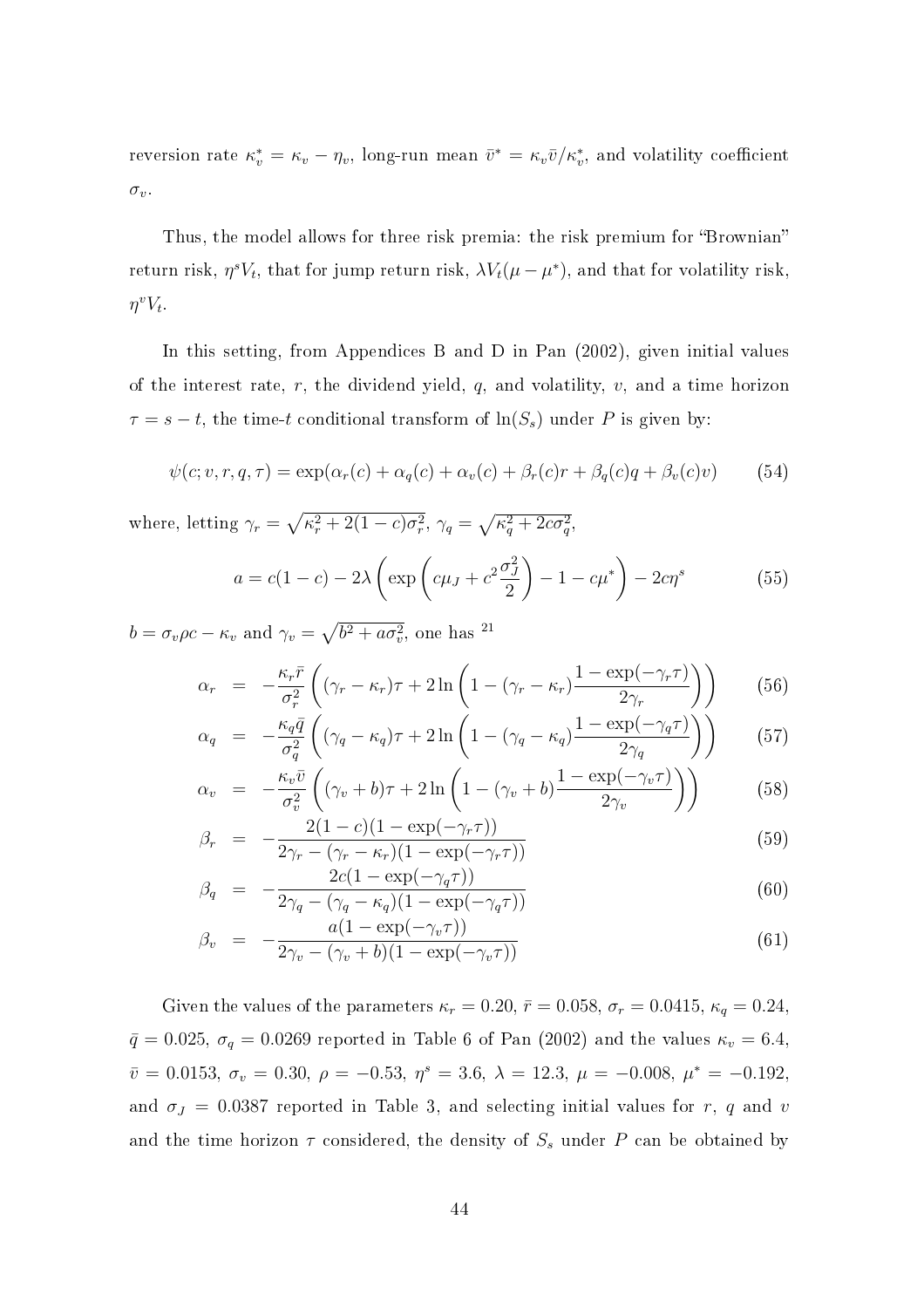numerical integration:

$$
P(S; v, r, q, \tau) = \frac{1}{2\pi} \int_{-\infty}^{\infty} \psi(iz; v, r, q, \tau) \exp(-izS) dz
$$
 (62)

An analogous procedure is used to obtain the density under Q. From Pan's (2002) Appendix B, the transform under  $Q$  has a similar form as under  $P$ , except that some of the parameters used are the risk-neutral counterparts of those under P. Specifically, one has

$$
\psi^*(c; v, r, q, \tau) = \exp(\alpha_r(c) + \alpha_q(c) + \alpha_v^*(c) + \beta_r(c)r + \beta_q(c)q + \beta_v^*(c)v)
$$
(63)

where  $\alpha_r$ ,  $\alpha_q$ ,  $\beta_r$  and  $\beta_q$  are defined as under P and, letting  $\kappa_v^* = \kappa_v - \eta^v$ ,  $\bar{v}^* =$  $\kappa_v \bar{v}/\kappa_v^*$ ,  $a^* = c(1 - c) - 2\lambda \left(\exp\left(c\mu_J^* + c^2\sigma_J^2/2\right) - 1 - c\mu^*\right)$ ,  $b^* = \sigma_v \rho c - \kappa_v^*$  and  $\gamma_v^* =$  $\ddot{\phantom{a}}$  $(b^*)^2 + a^* \sigma_v^2$ , one has

$$
\alpha_v^* = -\frac{\kappa_v^* \bar{v}^*}{\sigma_v^2} \left( (\gamma_v^* + b^*) \tau + 2 \ln \left( 1 - (\gamma_v^* + b^*) \frac{1 - \exp(-\gamma_v^* \tau)}{2\gamma_v^*} \right) \right) \tag{64}
$$

$$
\beta_v^* = -\frac{a^*(1 - \exp(-\gamma_v^*\tau))}{2\gamma_v^* - (\gamma_v^* + b^*)(1 - \exp(-\gamma_v^*\tau))}
$$
\n(65)

Using the parameter values above and the additional value  $\eta^v = 3.1$  reported in Table 3 of Pan (2002), the density of  $S<sub>s</sub>$  under Q for initial values r, q, v and a time horizon  $\tau$  can again be obtained by numerical integration:

$$
Q(S; v, r, q, \tau) = \frac{1}{2\pi} \int_{-\infty}^{\infty} \psi^*(iz, v, r, q, \tau) \exp(-izS) dz
$$
 (66)

#### C Joint Distribution of  $c_t$  and the  $\zeta_t^i$  $\frac{i}{t}$ S

The computations in this section follow the approach used in Buraschi and Jiltsov  $(2005)$ , who perform analogous computations in a slightly different setting.

The distribution of  $c_s$  conditional on  $c_t$  as perceived by agent i can be computed by noting that agent  $i$  perceives  $c_t$  to have dynamics

$$
\frac{dc_t}{c_t} = \mu_t^i dt + \sigma dB_t^i \tag{67}
$$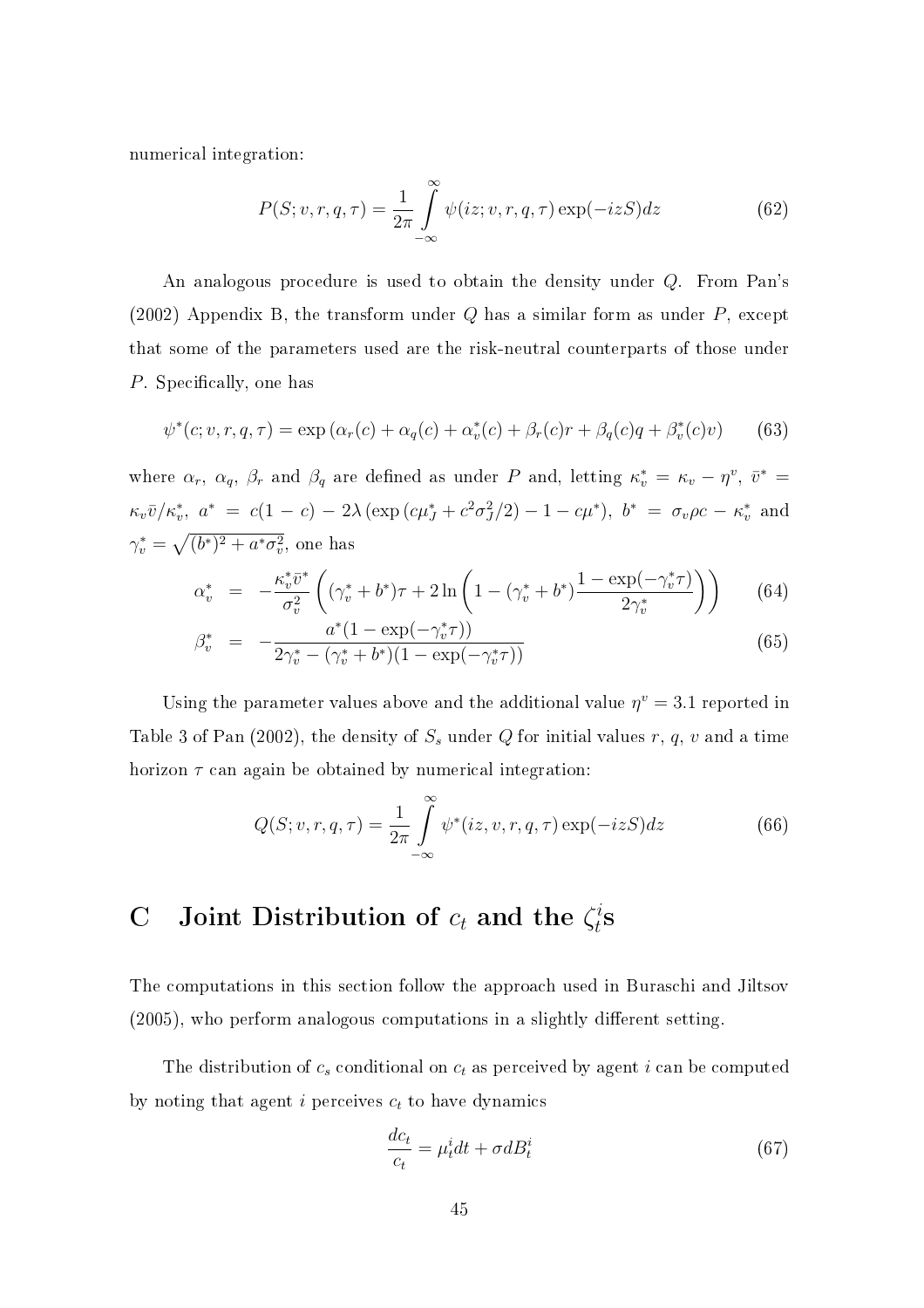where  $dB_t^i$  is a Brownian innovation. Therefore,

$$
d\ln(c_t) = \left(\mu_t^i - \frac{\sigma^2}{2}\right)dt + \sigma dB_t^i
$$
\n(68)

Since

$$
d\mu_t^i = \frac{V}{\sigma} dB_t^i \tag{69}
$$

one has

$$
\mu_s^i = \mu_t^i + \int_t^s \frac{V}{\sigma} d B_s^i = \mu_t^i + \frac{V}{\sigma} (B_s^i - B_t^i)
$$
\n(70)

Hence,

$$
\ln(c_s) = \ln(c_t) + \int_t^s \left(\mu_u^i - \frac{\sigma^2}{2}\right) du + \sigma \int_t^s dB_u^i
$$
  
\n
$$
= \ln(c_t) + \int_t^s \left(\mu_t^i + \frac{V}{\sigma}(B_u^i - B_t^i) - \frac{\sigma^2}{2}\right) du + \sigma \int_t^s dB_u^i
$$
(71)  
\n
$$
= \ln(c_t) + \left(\mu_t^i - \frac{\sigma^2}{2}\right)(s - t) + \frac{V}{\sigma} \int_t^s (B_u^i - B_t^i) du + \sigma(B_s^i - B_t^i)
$$

Thus, conditional on  $ln(c_t)$ , agent *i* perceives  $ln(c_s)$  to be normally distributed with expectation  $\mathbf{r}$ 

$$
E_t^i(\ln(c_s)) = \ln(c_t) + \left(\mu_t^i - \frac{\sigma^2}{2}\right)(s - t) \equiv \mu_c^i
$$
 (72)

and variance

$$
\operatorname{Var}_{t}^{i}(\ln(c_{s})) = \sigma^{2}(s-t) + \left(\frac{V}{\sigma}\right)^{2} E^{i} \left(\left(\int_{t}^{s} (B_{u}^{i} - B_{t}^{i}) du\right)^{2}\right)
$$

$$
= \sigma^{2}(s-t) + \left(\frac{V}{\sigma}\right)^{2} \frac{(s-t)^{2}}{2} \equiv \sigma_{c}^{2} \tag{73}
$$

In order to determine the distribution of the density processes  $\{\zeta^i_s\}$  from agent 1's perspective, observe that since

$$
dB_t^i = \frac{1}{\sigma} \left( \frac{dc_t}{c_t} - \mu_t^i dt \right) \tag{74}
$$

the Brownian innovations of group  $i$  and the reference group 1 are related by

$$
dB_t^i = dB_t^1 + \frac{\mu_t^1 - \mu_t^i}{\sigma} dt = dB_t^1 + \overline{\mu}_t^i dt
$$
\n(75)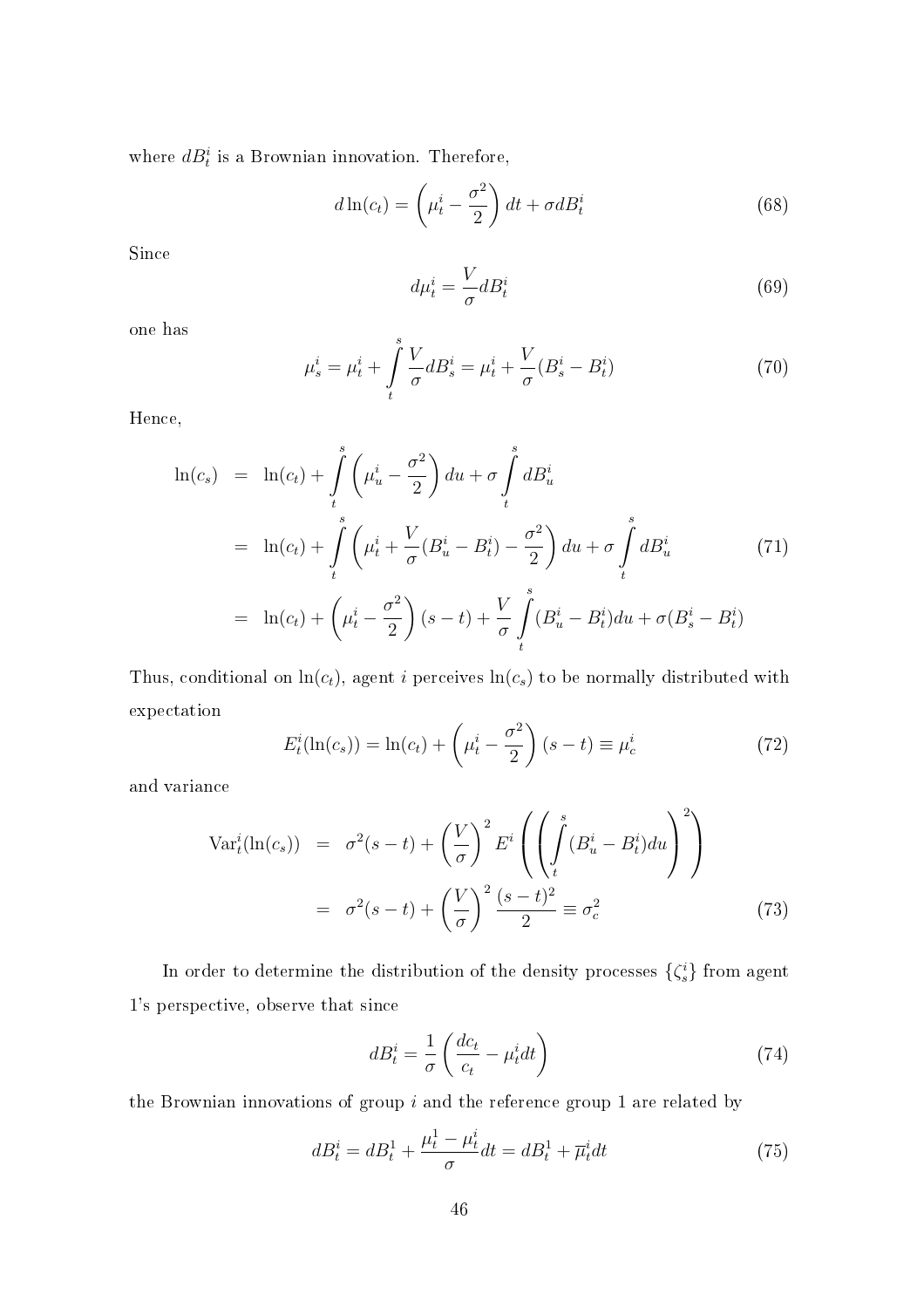where  $\overline{\mu}_t^i \equiv (\mu_t^1 \!-\! \mu_t^i)/\sigma$  denotes the normalized divergence in beliefs about  $\mu_t$  between both groups. Since  $\overline{\mu}_t^i$  has dynamics

$$
d\overline{\mu}_t^i = \frac{d\mu_t^1 - d\mu_t^i}{\sigma} = \frac{V}{\sigma^2} \frac{\mu_t^i - \mu_t^1}{\sigma} dt = -\frac{V}{\sigma^2} \overline{\mu}_t^i dt \tag{76}
$$

it is a deterministic function of time given by

$$
\overline{\mu}_s^i = \overline{\mu}_t^i \exp\left(-\frac{V}{\sigma^2}(s-t)\right) \tag{77}
$$

By Girsanov's theorem, the density process for group  $i, \zeta_t^i$ , follows

$$
\frac{d\zeta_t^i}{\zeta_t^i} = -\overline{\mu}_t^i dB_t^1\tag{78}
$$

Hence,

$$
\ln(\zeta_s^i) = \ln(\zeta_t^i) - \int_t^s \overline{\mu}_u^i dB_u^1 - \frac{1}{2} \int_t^s (\overline{\mu}_u^i)^2 du
$$
\n
$$
= \ln(\zeta_t^i) - \overline{\mu}_t^i \int_t^s \exp\left(-\frac{V}{\sigma^2}(u-t)\right) dB_u^1 - \frac{1}{2}(\overline{\mu}_t^i)^2 \int_t^s \exp\left(-\frac{2V}{\sigma^2}(u-t)\right) du
$$
\n(79)

Thus, conditional on  $\ln(\zeta_t^i)$ , agent 1 perceives  $\ln(\zeta_s^i)$  to be normally distributed with mean

$$
E_t^1(\ln(\zeta_s^i)) = \ln(\zeta_t^i) - \frac{1}{2}(\overline{\mu}_t^i)^2 \int_t^s \exp\left(-\frac{2V}{\sigma^2}(u-t)\right) du \qquad (80)
$$
  
=  $\ln(\zeta_t^i) - \frac{1}{2}(\overline{\mu}_t^i)^2 \frac{\sigma^2}{2V} \left(1 - \exp\left(-\frac{2V}{\sigma^2}(s-t)\right)\right) \equiv \ln(\zeta_t^i) + \mu_{\zeta^i}$ 

and variance

$$
\operatorname{Var}_{t}^{1}(\ln(\zeta_{s}^{i})) = (\overline{\mu}_{t}^{i})^{2} \int_{t}^{s} \exp\left(-\frac{2V}{\sigma^{2}}(u-t)\right) du
$$

$$
= (\overline{\mu}_{t}^{i})^{2} \frac{\sigma^{2}}{2V} \left(1 - \exp\left(-\frac{2V}{\sigma^{2}}(s-t)\right)\right) \equiv \sigma_{\zeta^{i}}^{2}
$$
(81)

The covariance between  $\ln(\zeta_s^i)$  and  $\ln(\zeta_t^j)$  $t<sub>t</sub>$ ) as perceived by agent 1 at time t is given by

$$
Cov_t^1(\ln(\zeta_s^i), \ln(\zeta_s^j)) = \int_t^s \overline{\mu}_u^i \overline{\mu}_u^j du = \overline{\mu}_t^i \overline{\mu}_t^j \int_t^s \exp\left(-\frac{2V}{\sigma^2}(u-t)\right) du
$$
  

$$
= \overline{\mu}_t^i \overline{\mu}_t^j \frac{\sigma^2}{2V} \left(1 - \exp\left(-\frac{2V}{\sigma^2}(s-t)\right)\right)
$$
(82)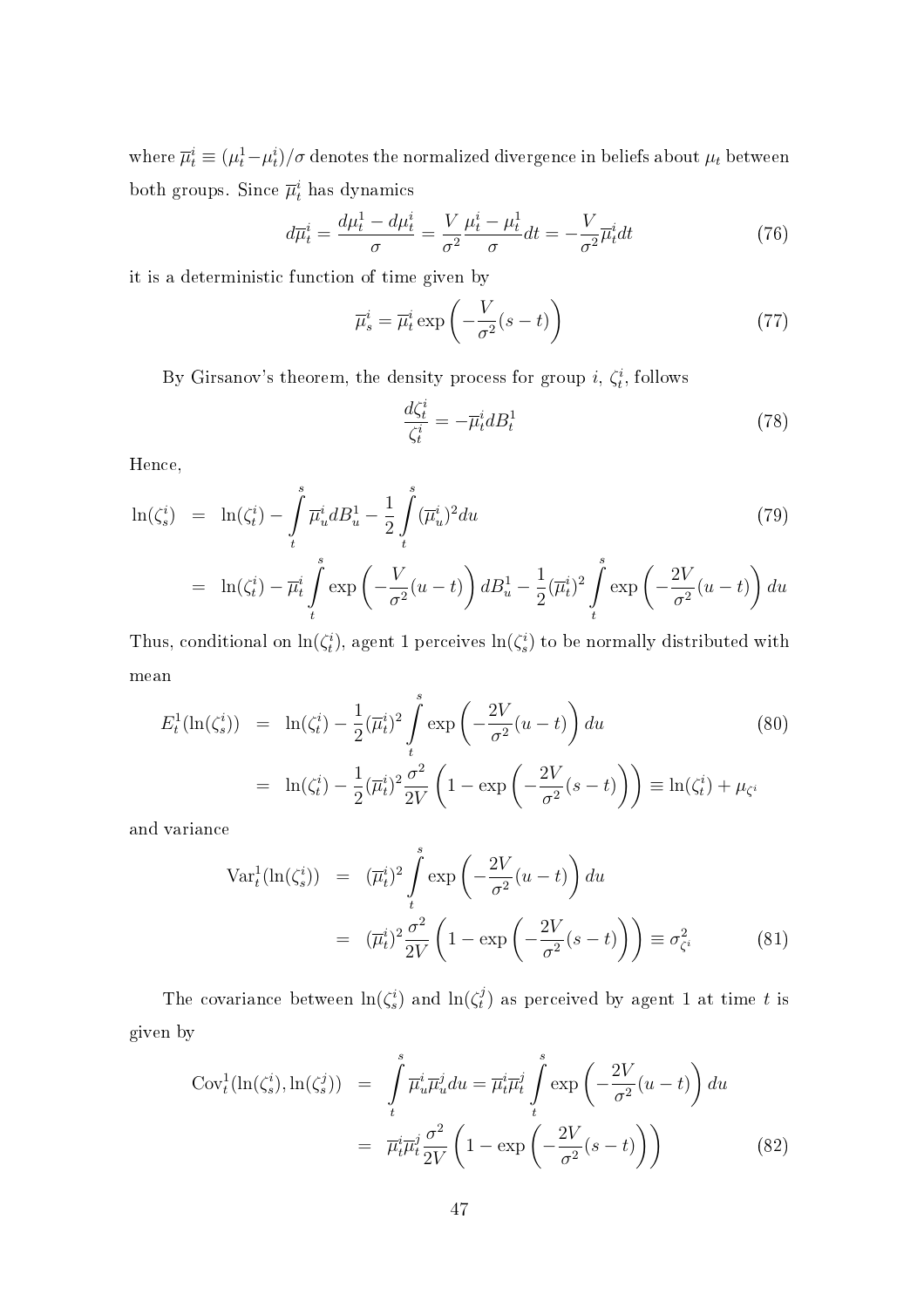with the consequence that the correlation between  $\ln(\zeta_s^i)$  and  $\ln(\zeta_s^j)$  is perfect but can be either positive or negative, depending on whether  $\overline{\mu}_t^i$  and  $\overline{\mu}_t^j$  have similar signs or not, i.e.,  $\rho_{\zeta^i\zeta^j} = \text{sign}(\overline{\mu}_t^i \overline{\mu}_t^j)$  $_{t}^{j}).$ 

Finally, the covariance between  $ln(c_s)$  and  $ln(\zeta_s^i)$  as perceived by agent 1 at time  $t$  is given by

$$
Cov_t^1(\ln(c_s), \ln(\zeta_s^i)) = -\int_t^s \sigma \overline{\mu}_u^i du = -\sigma \overline{\mu}_t^i \int_t^s \exp\left(-\frac{V}{\sigma^2}(u-t)\right) du
$$
  

$$
= -\overline{\mu}_t^i \frac{\sigma^3}{V} \left(1 - \exp\left(-\frac{V}{\sigma^2}(s-t)\right)\right) \equiv \sigma_{c\zeta^i}
$$
(83)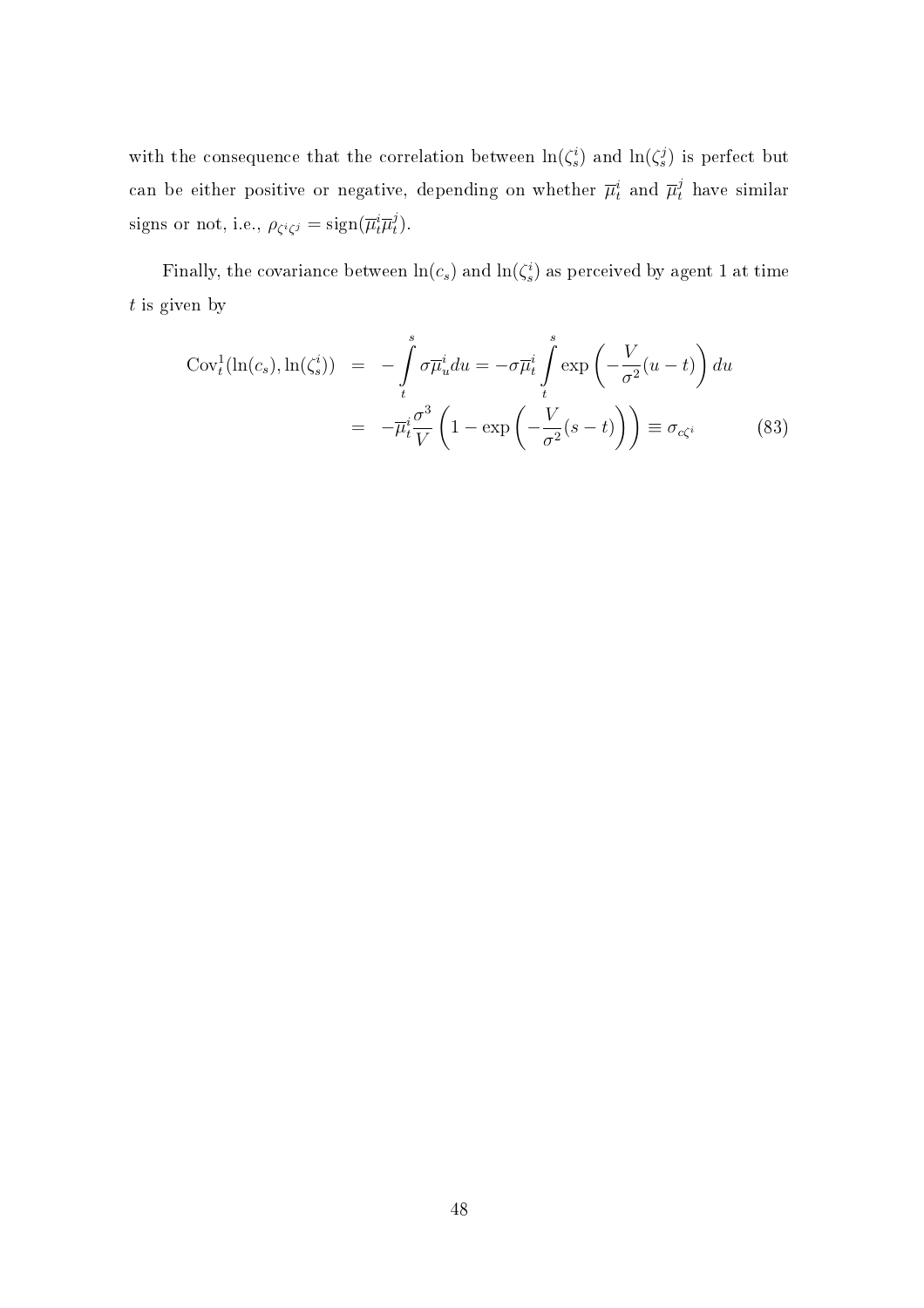# References

Aït-Sahalia, Y., and A. W. Lo, 2000, Nonparametric Risk Management and Implied Risk Aversion," Journal of Econometrics, 94, 9-51.

Aït-Sahalia, Y., Y. Wang, and F. Yared, 2001, "Do Option Markets Correctly Price the Probabilities of Movement of the Underlying Asset?" Journal of Econometrics,  $102, 67-110.$ 

Aït-Sahalia, Y., 2002, "Telling from Discrete Data whether the Underlying Continuous-Time Model is a Diffusion," Journal of Finance, 57, 2075-2112.

Aït-Sahalia, Y., and J. Duarte, 2003, "Nonparametric Option Pricing under Shape Restrictions," Journal of Econometrics, 116, 9-47.

Andersen, T. G., L. Benzoni, and J. Lund, 2002, "An Empirical Investigation of Continuous-Time Equity Return Models," Journal of Finance, 57, 1239–1284.

Anderson, E. W., E. Ghysels, and J. L. Juergens, 2005, "Do Heterogeneous Beliefs Matter for Asset Pricing?" Review of Financial Studies, 18, 875–924.

Arrow, K. J., 1970, Essays in the Theory of Risk-Bearing, North-Holland, Amsterdam.

Ball, C. A., and W. N. Torous, 1983, "A Simplified Jump Process for Common Stock Returns," Journal of Financial and Quantitative Analysis, 18, 53–65.

Ball, C. A., and W. N. Torous, 1985, "On Jumps in Common Stock Prices and Their Impact on Call Option Pricing," Journal of Finance, 40, 155–173.

Basak, S., 2005, "Asset Pricing with Heterogeneous Beliefs," Journal of Banking and  $Finance, 29, 2849-2881.$ 

Bates, D. S., 2000, "Post-'87 Crash Fears in the S&P 500 Futures Option Market," Journal of Econometrics, 94,  $181-238$ .

Bates, D. S., 2001, "The Market for Crash Risk," Working Paper 8557, NBER.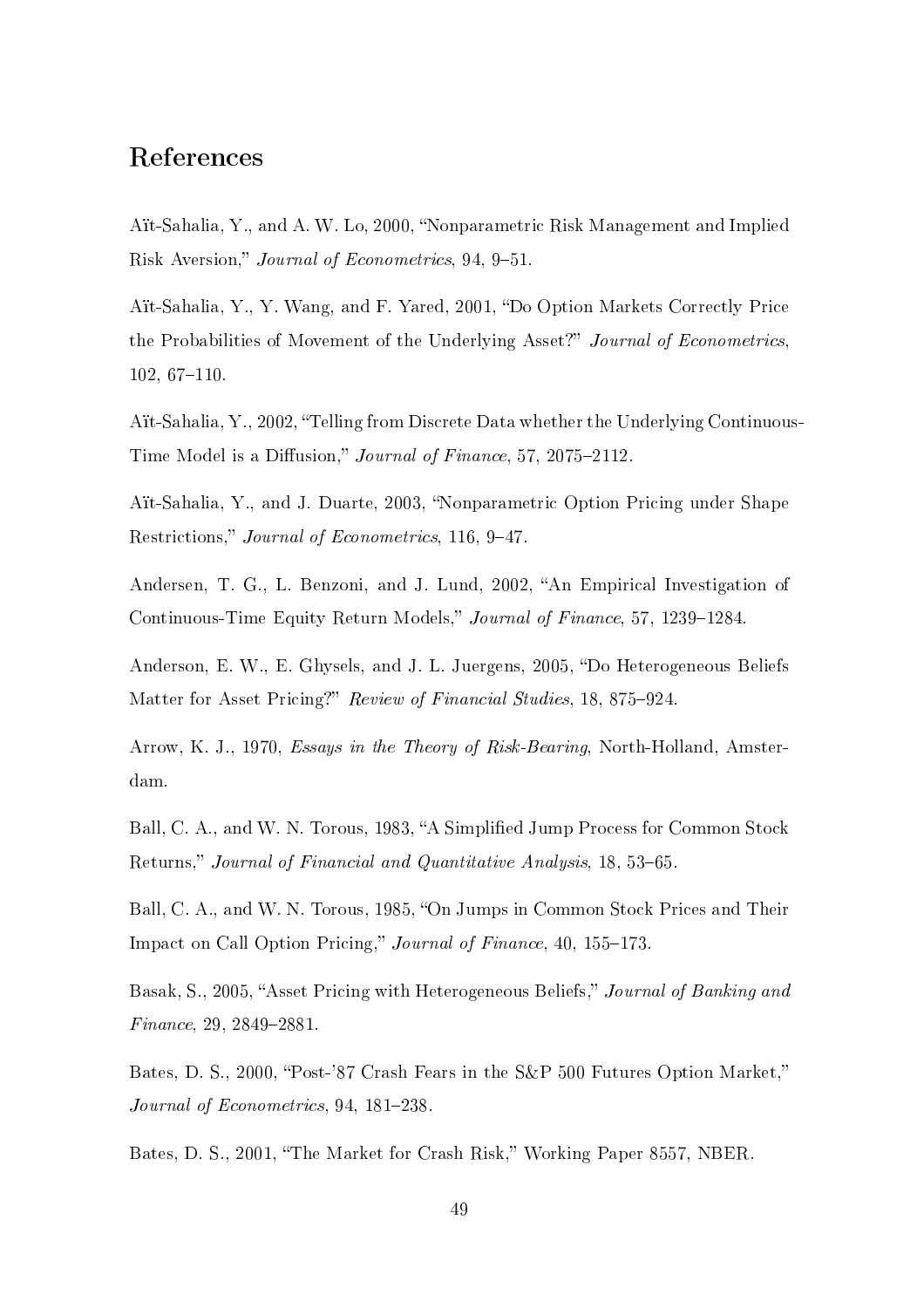Benninga, S., and J. Mayshar, 2000, "Heterogeneity and Option Pricing," Review of Derivatives Research, 4, 7-27.

Bliss, R. R., and N. Panigirtzoglou, 2000, Testing the Stability of Implied Probability Density Functions," Working Paper 114, Bank of England.

Brown, D. P., and J. C. Jackwerth, 2004, "The Pricing Kernel Puzzle: Reconciling Index Option Data and Economic Theory," working paper, University of Wisconsin at Madison and University of Konstanz.

Buraschi, A., and A. Jiltsov, 2005, Model Uncertainty and Option Markets with Heterogeneous Agents," forthcoming in Journal of Finance.

Chernov, M., et al., 2003, "Alternative Models for Stock Price Dynamics," Journal of Econometrics,  $116, 225-257$ .

Constantinides, G. M., and D. Duffie, 1996, "Asset Pricing with Heterogeneous Consumers," Journal of Political Economy, 104, 219–240.

Detemple, J. B., and S. Murthy, 1994, "Intertemporal Asset Pricing with Heterogeneous Beliefs," Journal of Economic Dynamics and Control, 62, 294–320.

Drèze, J. H., 1981, "Inferring Risk Tolerance from Deductibles in Insurance Contracts," Geneva Papers on Risk and Insurance, 20, 48-52.

Eraker, B., 2004, "Do Stock Prices and Volatility Jump? Reconciling Evidence from Spot and Option Prices," Journal of Finance, 59, 1367-1403.

Eraker, B., M. Johannes, and N. Polson, 2003, The Impact of Jumps in Volatility and Returns," Journal of Finance, 58, 1269–1300.

Friend, I., and M. E. Blume, 1975, "The Demand for Risky Assets," American  $Economic$  Review, 65, 900-922.

Jackwerth, J. C., 2000, "Recovering Risk Aversion from Option Prices and Realized Returns," Review of Financial Studies, 13, 433-451.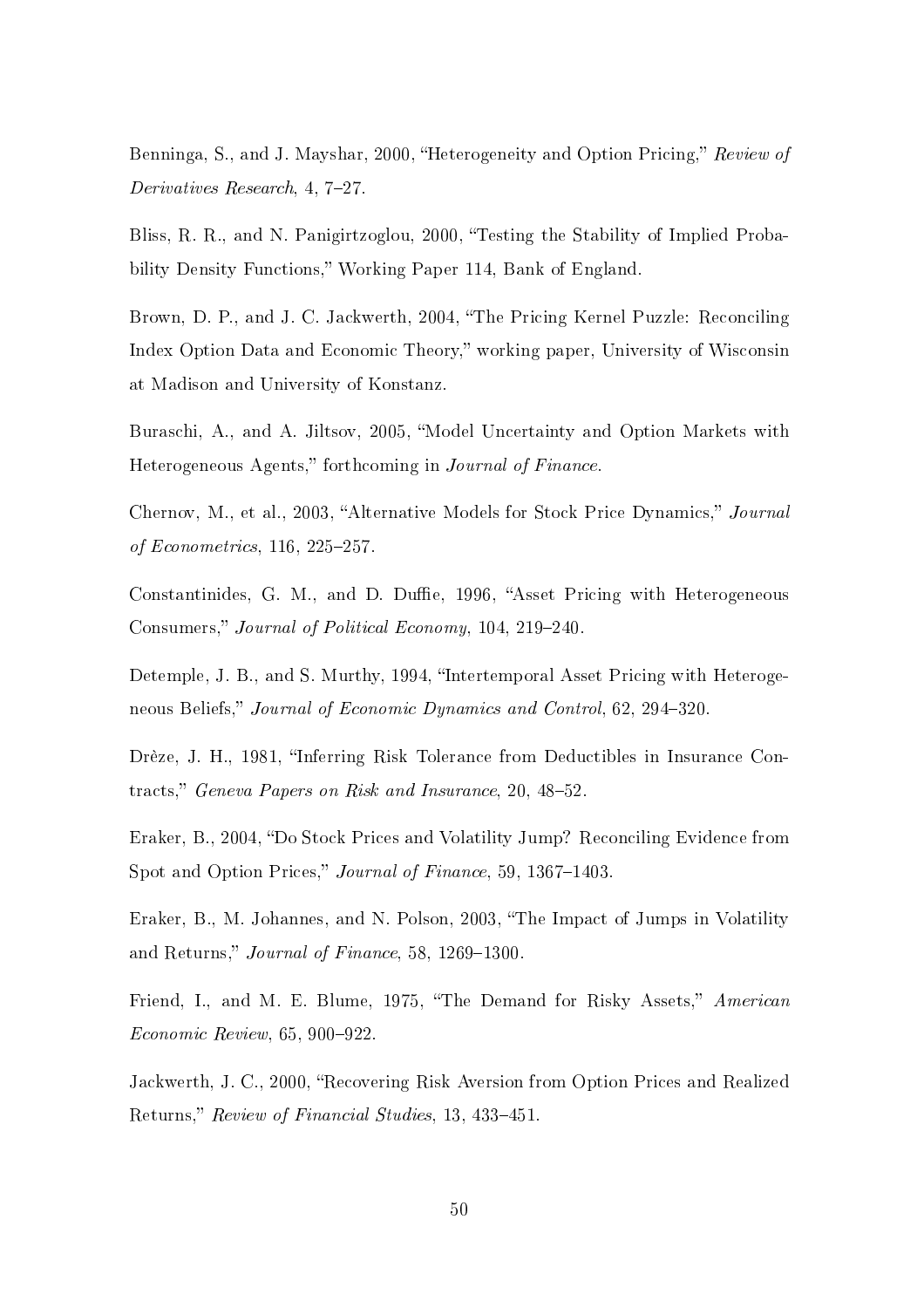Jackwerth, J. C., and M. Rubinstein, 2004, "Recovering Probabilities and Risk Aversion from Option Prices and Realized Returns," in B. Lehmann (ed.), The Legacy of Fisher Black, Oxford University Press, Oxford.

Jondeau, E., and M. Rockinger, 2000, "Reading the Smile: The Message Conveyed by Methods which Infer Risk Neutral Densities," Journal of International Money and Finance,  $19, 885 - 915$ .

Lochstoer, L., 2004, "Expected Returns and the Business Cycle: Heterogeneous Agents and Heterogeneous Goods," working paper, University of California, Berkeley.

Pan, J., 2002, "The Jump-Risk Premia Implicit in Options: Evidence from an Integrated Time-Series Study," Journal of Financial Economics, 63, 3-50.

Platen, E., and W. J. Runggaldier, 2005, "A Benchmark Approach to Filtering in Finance," Asia Pacific Financial Markets, 11, 79-105.

Poon, S. H., and R. Stapleton, 2005, Asset Pricing in Discrete Time, Oxford University Press, Oxford.

Rosenberg, J. V., and R. F. Engle, 2002, "Empirical Pricing Kernels," Journal of Financial Economics, 64, 341-372.

Rubinstein, M., 1985, "Nonparametric Tests of Alternative Option Pricing Models Using All Reported Trades and Quotes on the 30 Most Active COE Option Classes from August 23, 1976 through August 31, 1978," Journal of Finance, 40, 455-480.

Rubinstein, M., 1994, "Implied Binomial Trees," Journal of Finance, 49, 771-818.

Siegel, S., 2004, "Consumption-Based Asset Pricing: Durable Goods, Adjustment Costs, and Aggregation," working paper, Columbia University.

Wilson, R., 1968, "The Theory of Syndicates," Econometrica, 36, 119–132.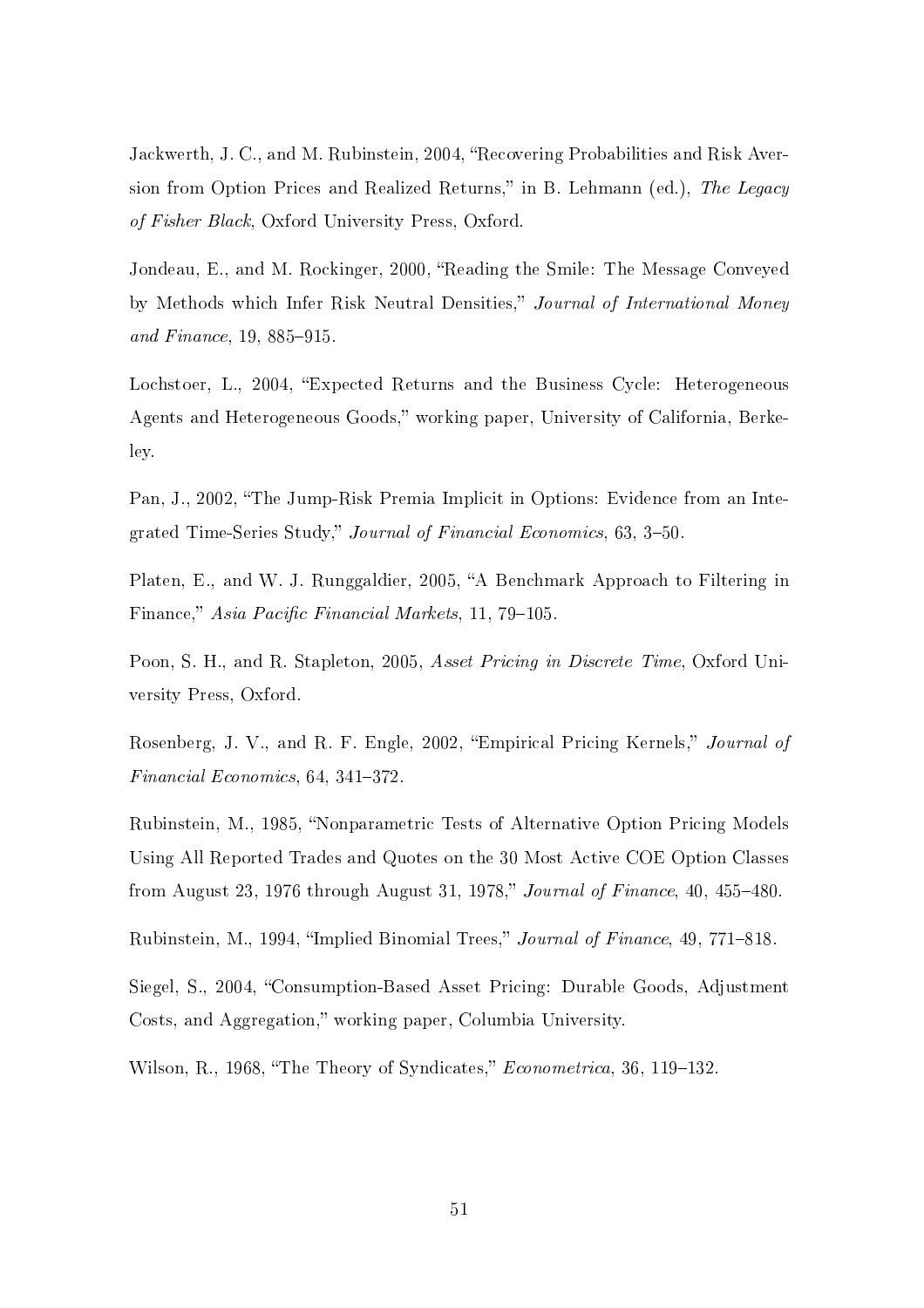# Footnotes

1. Constantinides and Duffie (1996) resolve the empirical difficulties encountered by representative agent consumption-based models using uninsurable labor income shocks. Lochstoer (2004) investigates the role of heterogeneous agents and heterogeneous goods, while Siegel (2004) analyzes the impact of frictions in a setting where adjusting durable good consumption is costly.

2. Although market incompleteness may cause implied risk aversion to smile, it need not do so. For instance, Poon and Stapleton (2005) show that with CRRA preferences, the introduction of background risk causes the pricing kernel to exhibit declining elasticity, i.e., implied relative risk aversion to be strictly decreasing.

3. Although the implied risk aversion literature uses option-based state-price density estimates, Aït-Sahalia, Wang and Yared (2001) show that the state-price density can also be estimated using historical index returns and index futures prices.

4. In order to guarantee that financial markets with a finite number of securities remain complete even in the presence of jumps, the jump process must satisfy  $J_t =$  $\int_0^t$  $\sigma_0^{\tau}$   $\phi_u dN_u$ , where  $\phi$  is predictable and  $\sigma(B, N)$ -measurable. In this case, the jump size distribution  $\nu_t$  is the distribution of  $\phi$ . I am grateful to Julien Hugonnier for pointing this out.

5. See, for example, Detemple and Murthy (1994) for a general description and Basak (2005) for a parametric example in the Gaussian case.

6. A detailed exposition of filtering in a setting which is quite similar to that used here can be found in Platen and Runggaldier (2005).

7. Although Aït-Sahalia and Lo (2000) estimate a relative risk aversion function, it is easy to check from their Figure 4 that their representative agent also exhibits increasing absolute risk aversion by noting that the slope of rays drawn through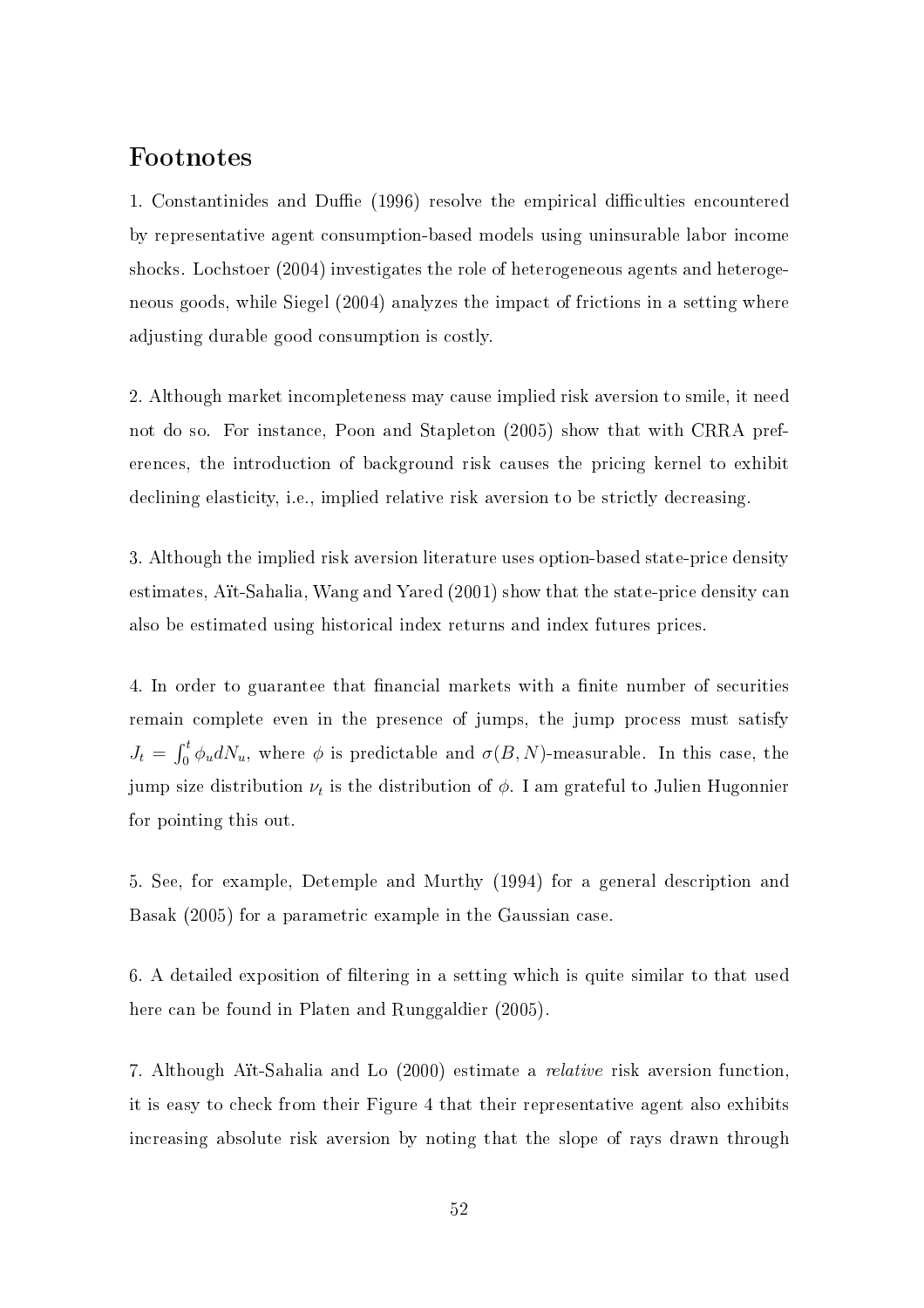the origin of their diagram and the points on their implied risk aversion function is increasing for index values between 415 and 440, between 465 and 475 and above 500. Rosenberg and Engle (2002) do not report risk aversion patterns directly, but the implied risk aversion pattern implicit in their pricing kernel estimates is similar to Jackwerth's.

8. Although Jackwerth (2000) tries to address this problem by varying the length of the historical sample he uses from 2 to 10 years and shows that his results do not change significantly, the basic issue of using historical returns to estimate beliefs remains.

9. The evidence on the need to account for jumps in volatility is mixed. Eraker, Johannes and Polson (2003) and Eraker (2004) consider models involving jumps in both returns and volatility and find evidence that both types of jumps are present in the data. However, in their analysis of the suitability of a number of alternative models for stock price dynamics, Chernov et al. (2003) find that the improvement in statistical fit achieved by going from a model with jumps in returns only to a model with jumps in both returns and volatility is too small to consider the latter to be the ideal model.

10. A Monte Carlo analysis in which the initial volatility parameter is drawn from a normal distribution with mean and standard deviation equal to the estimated longterm mean of volatility and the standard error of the estimate, respectively, was also performed. The average implied risk aversion and its 95% confidence bounds obtained in this simulation are virtually identical to the estimates corresponding to the long-term mean and the mean plus or minus two standard deviations shown in Figure 1.

11. Further computations were performed for other time horizons between 1 month and 1 year. The implied risk aversion patterns were similar.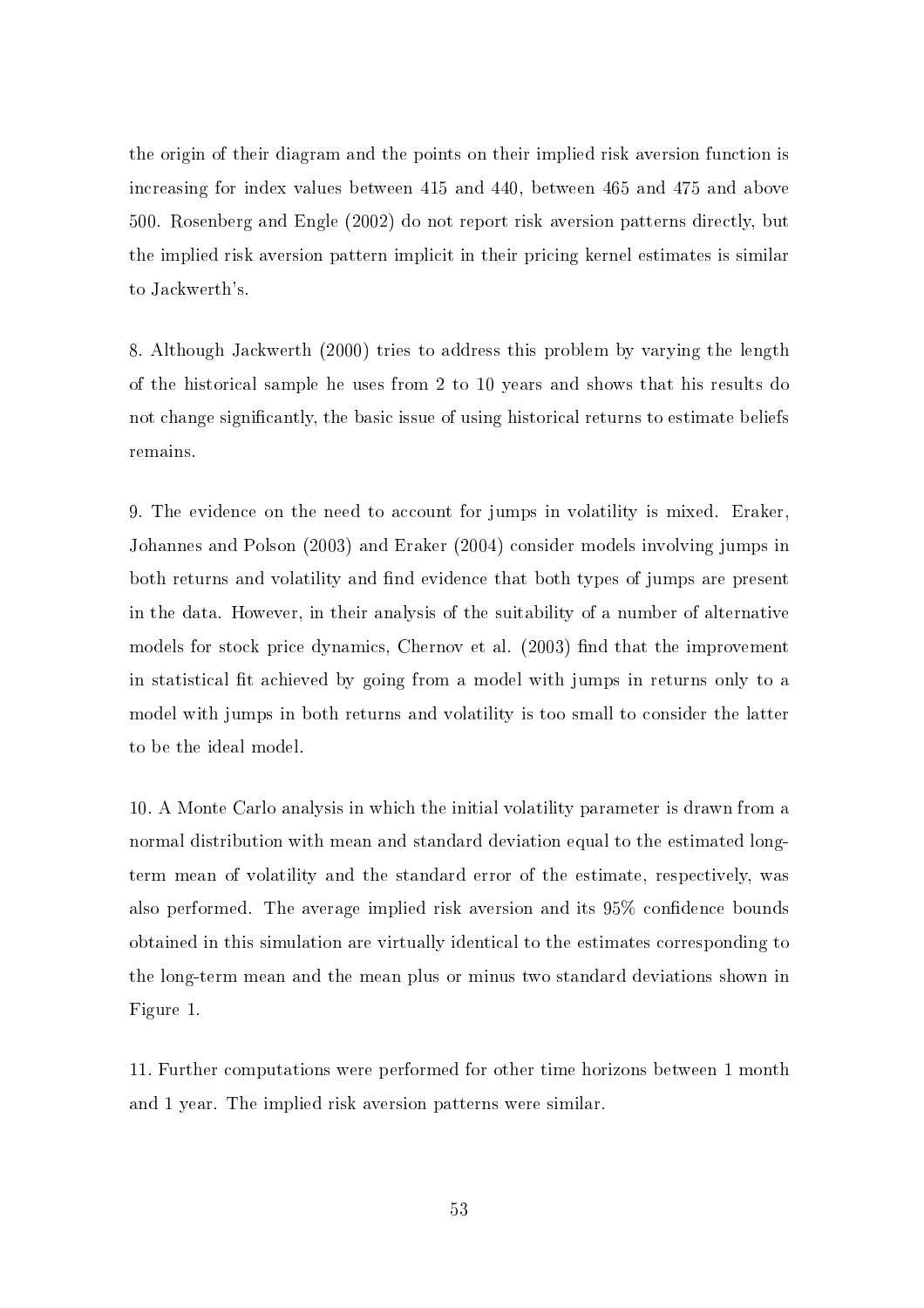12. Bates (2001) comes to a similar conclusion in the context of a general equilibrium model with jumps. He demonstrates that such a model is unable to generate negative implied risk aversion estimates. However, he also notes that the empirical risk aversion patterns could arise if there is a disparity between the risk-neutral distribution and the estimate of the objective distribution.

13. The value of 4 is arbitrary but not out of line with existing empirical evidence. Based on an analysis of the demand for risky assets, Friend and Blume (1975) find that the average coefficient of relative risk aversion is probably well in excess of one and perhaps in excess of two. Using an analysis of deductibles in insurance contracts, Drèze (1981) finds somewhat higher values. When fitting CRRA preferences to their data, Aït-Sahalia and Lo  $(2000)$  find a value of 12.7.

14. Rubinstein (1994) shows that beliefs inferred from the state-price density and some set of (assumed) investor preferences are not sensitive to the particular functional form of the market-wide risk aversion function chosen.

15. This specification of agents' beliefs is exact under the assumptions that (i) the index price has dynamics  $dS_t = \mu S_t dt + \sigma S_t dB_t + kS_t dq_t$ , where q is a Poisson counter, (ii) the jump size  $k$  is lognormally distributed, and (iii) there is at most one jump over the estimation horizon considered [see Ball and Torous (1983) and (1985), and Jondeau and Rockinger (2000)]. Since we are concerned with a Peso problem, where jumps are infrequent, this latter assumption is reasonable.

16. Note that, as one would expect, the standard deviation of returns conditional on a jump occurring over the period,  $\sigma_2$ , is much higher than that conditional on no jump occurring,  $\sigma_1$ .

17. As in previous sections of the paper, this analysis assumes that the stock index is a good proxy for the aggregate endowment,  $c_s = S$ . In this section, in order to avoid going back and forth between notation in  $S$  and in  $c_s$ , we formulate all results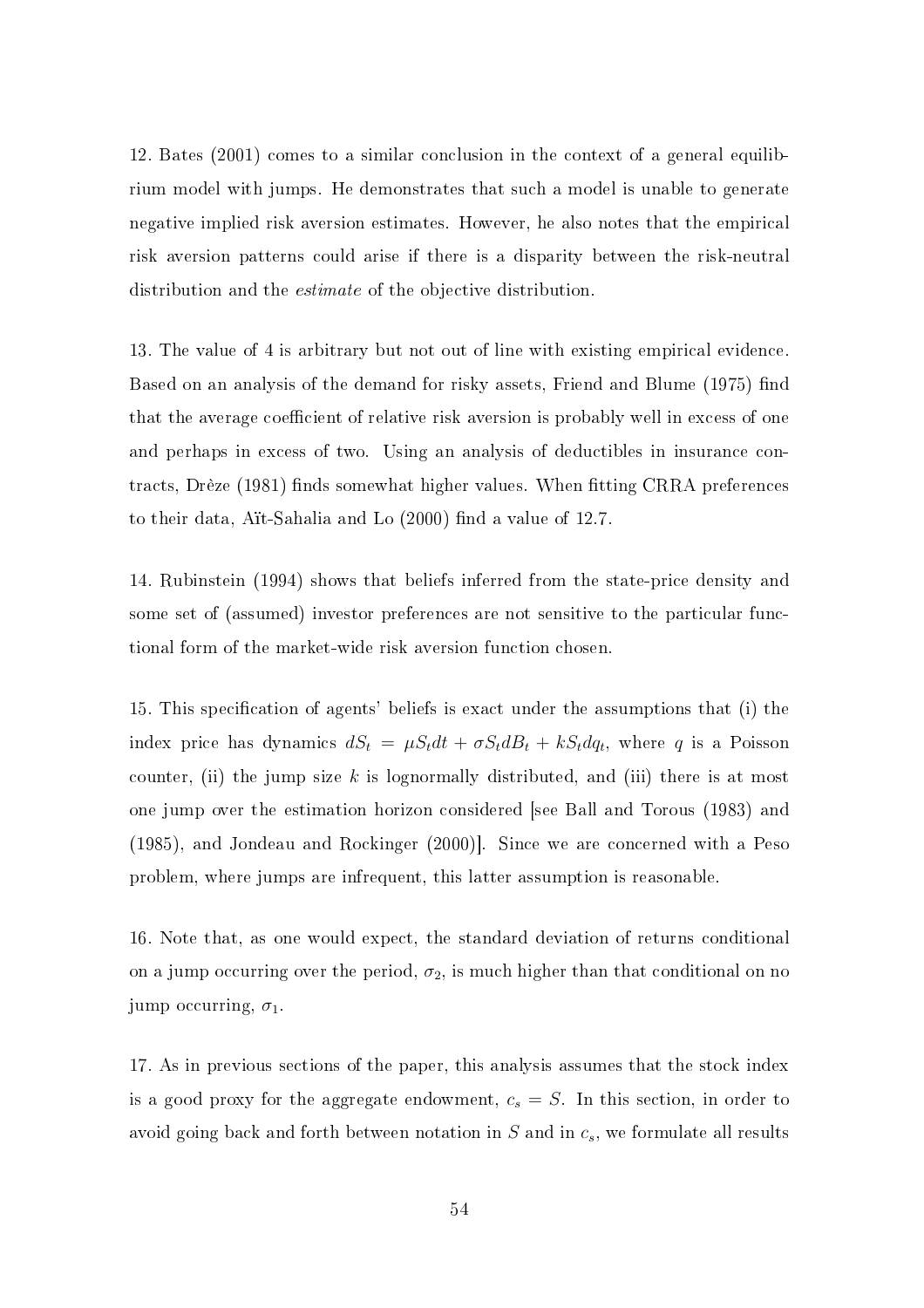in terms of  $c_s$ .

18. Although the initial weights of the different groups are given by  $\{\kappa_i\}$ , their effective weights at time t are  $\{\kappa_i \zeta_t^i\}$ . It is therefore appropriate to weight beliefs using  $\kappa_i \zeta_t^i$  rather than  $\kappa_i$ .

19. An alternative way to derive (42) is to set  $\beta = 1$  in (34) and compute the stateprice density based on the expression  $q_{t,s}(c_s) = \frac{c_t}{c_s} p_{t,s}^1(c_s) E_t^1$  $\left( \frac{1+\sum_{i=2}^{I}\kappa_{i}\zeta_{s}^{i}}{1+\sum_{i=2}^{I}\kappa_{i}\zeta_{t}^{i}} \right)$  $\vert c_s$ ´ using the fact that  $p_{t,s}^1(c_s)$  is a lognormal density and that, conditional on  $c_s$ ,  $\ln(\zeta_s^i)$  is normally distributed with mean  $\ln(\zeta_t^i) + \mu_{\zeta^i} + \frac{\sigma_{c\zeta^i}}{\sigma_z^2}$  $\frac{\sigma_c}{\sigma_c^2}(\ln(c_s)-\mu_c^1)$  and variance  $\sigma_\zeta^2$ iance  $\sigma_{\zeta^i}^2 (1 - \rho_{c\zeta^i}^2)$ , so that  $E_t(\zeta_s^i|c_s) = \zeta_t^i \exp\left(\mu_{\zeta_i} + \frac{\sigma_{c\zeta_i}^i}{\sigma_z^2}\right)$  $\frac{c_{c\zeta}i}{\sigma_c^2}(\ln(c_s)-\mu_c^1)+\left(1-\rho_{c\zeta}^2\right)$  $\int \sigma_{\zeta}^2$  $\frac{\zeta^i}{2}$ .

20. These results suggest a probability of 39% of jumps of an average magnitude of −12% and a probability of 21% of jumps of an average magnitude of over −27%. Thus, mixing three densities instead of two does not change the conclusion from Section 2.2.3 that the crash probabilities required to generate the empirical stateprice density are implausibly high  $-$  in this case, the probability of no crash is less than 40%.

21. The expression for  $\beta_v$  in Pan (2002) contains an additional term,

 $\lambda_0$  $\left(\exp\left(c\mu_J + c^2\sigma_j^2/2\right)\right)$ ¢  $-1 - c\mu^*$ ¢ , capturing the effect of a jump arrival intensity of the form  $\lambda_0 + \lambda_1 V_t$ . The calibrated model, however, uses the intensity specification  $\lambda V_t$ . The transforms reproduced here are those that apply in this special case.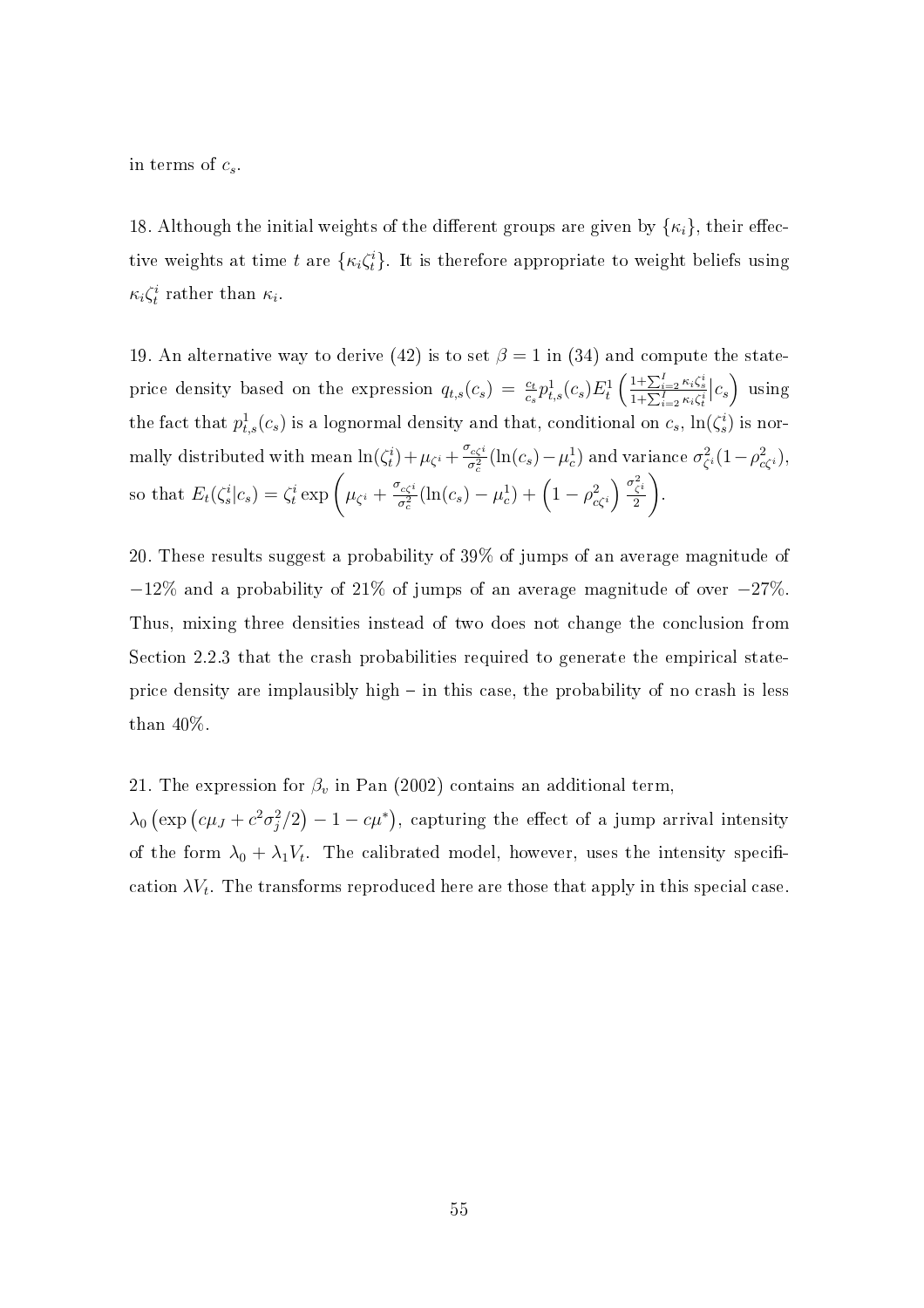

Figure 1: State-price density, statistical density and implied risk aversion with stochastic volatility and jumps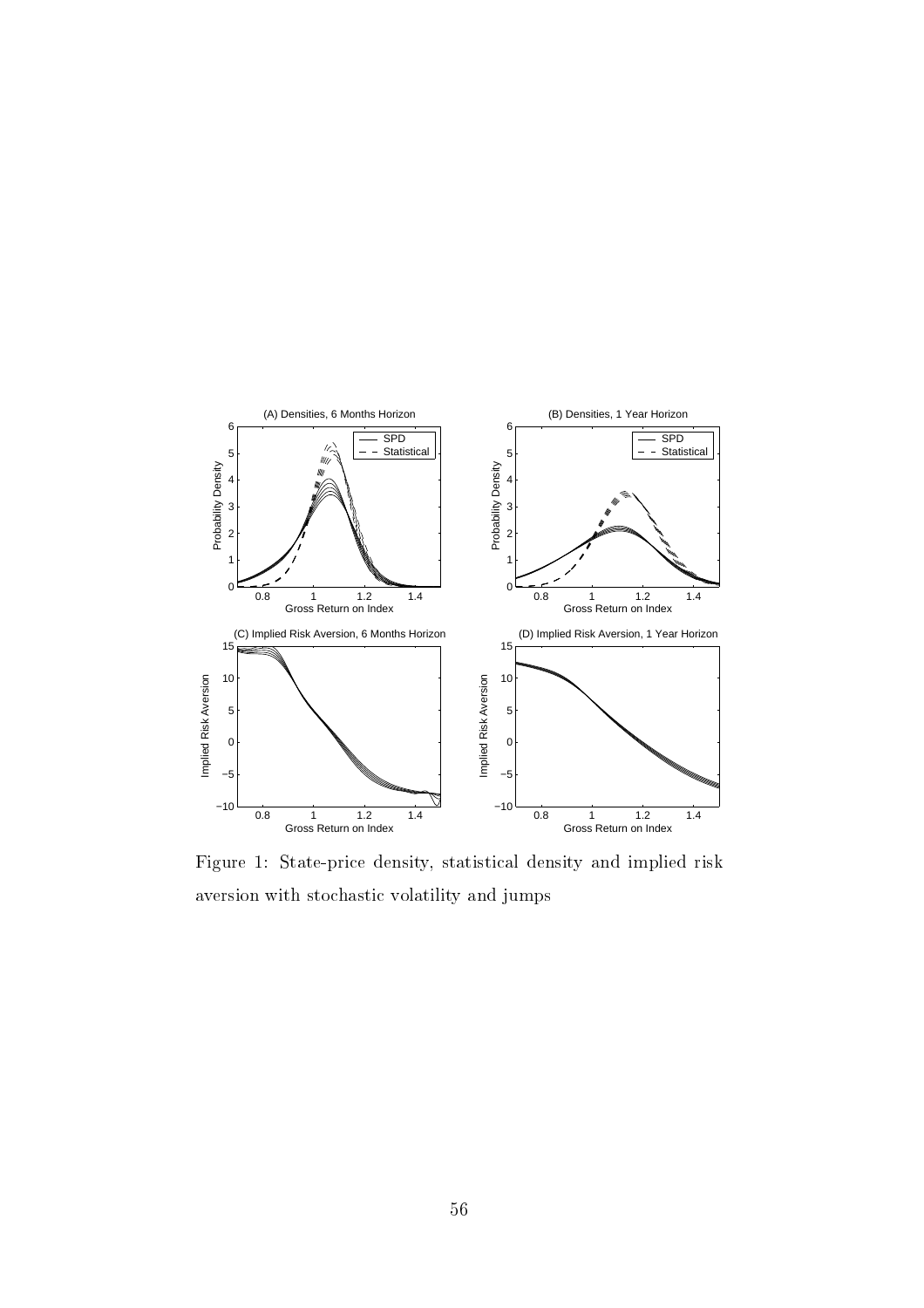

Figure 2: Link between beliefs estimation errors and risk aversion estimation errors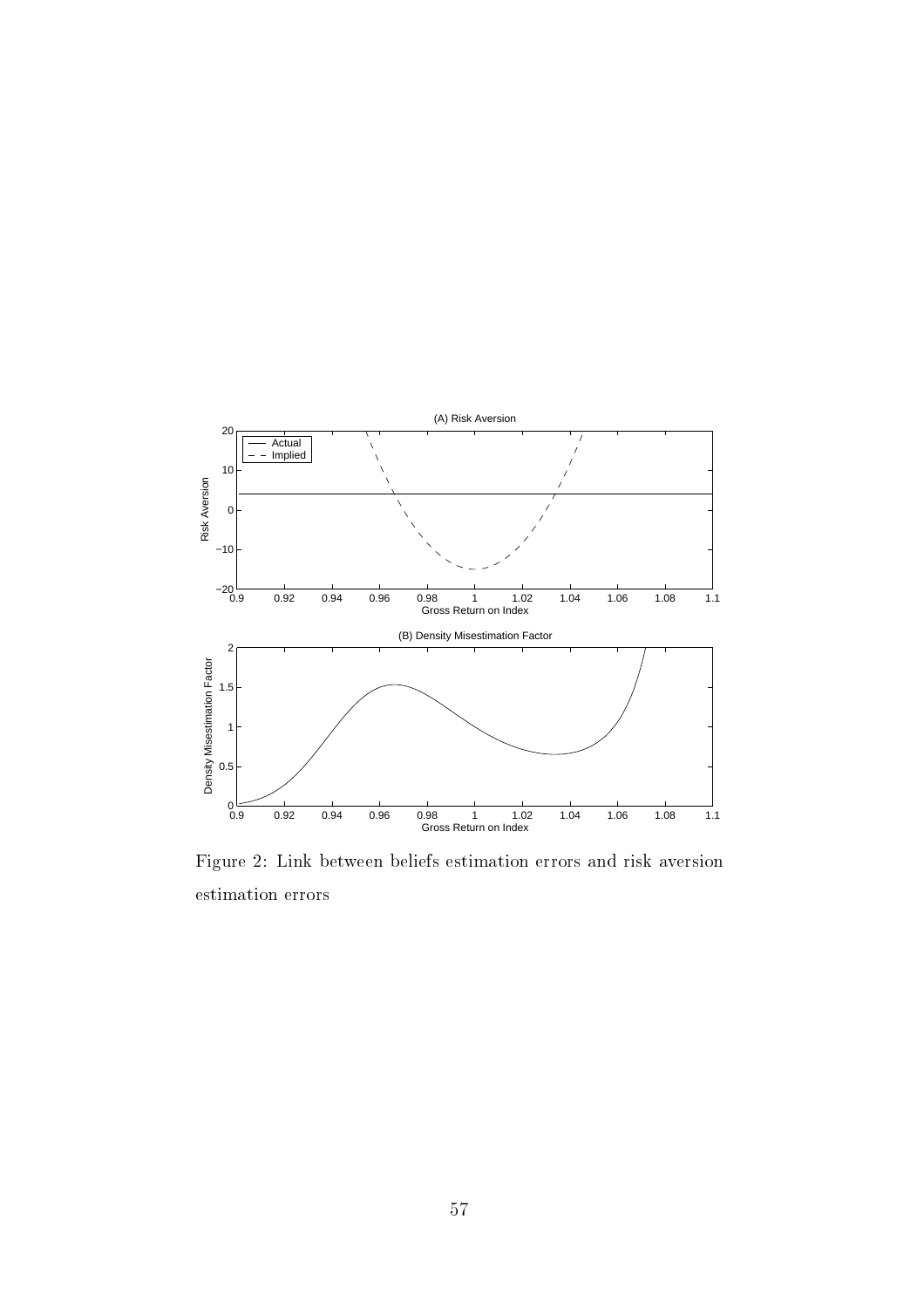

Figure 3: A Peso problem: CRRA state-price density with a mixture of lognormal distributions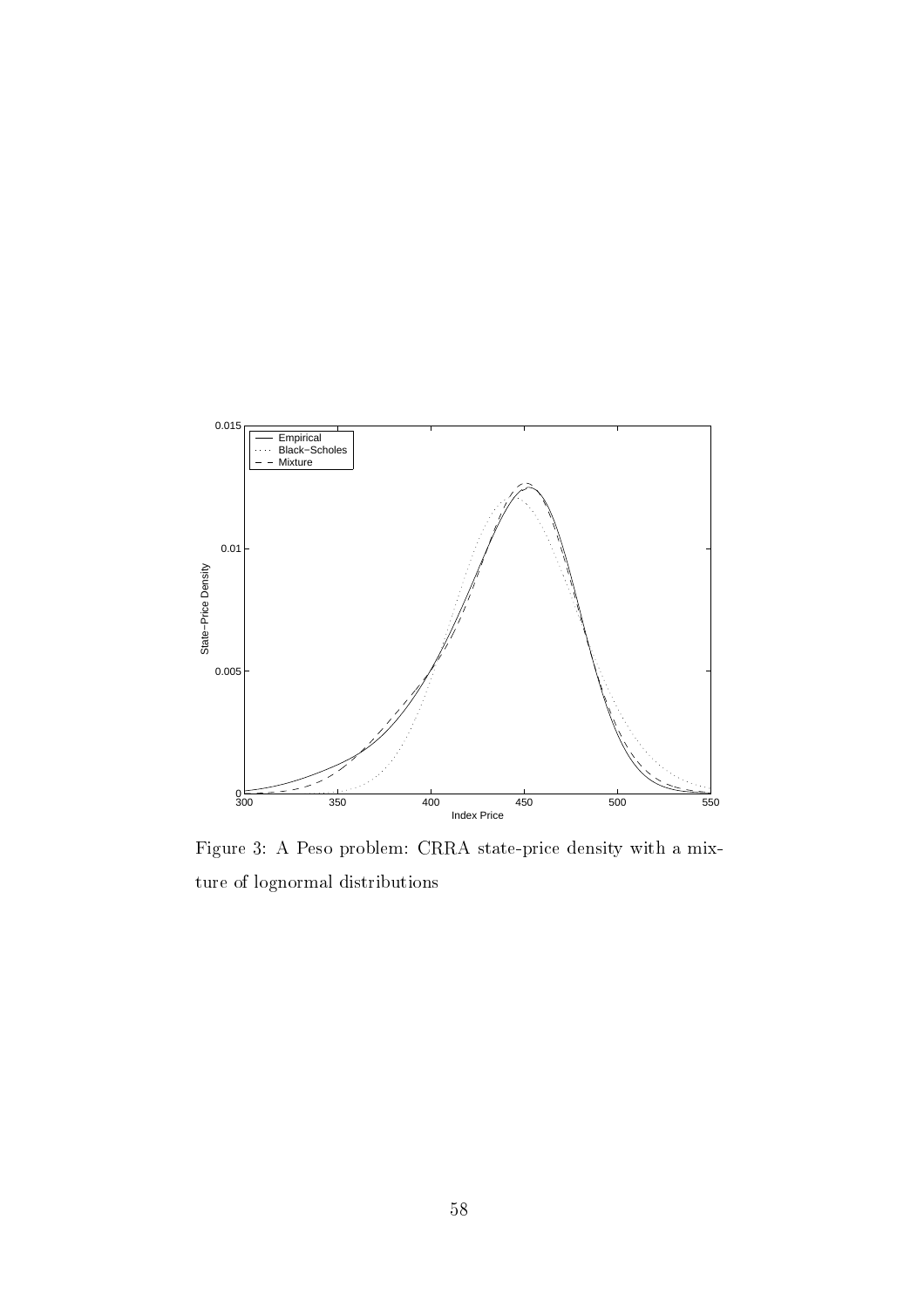

Figure 4: Heterogeneous beliefs and implied risk aversion  $-$  small heterogeneity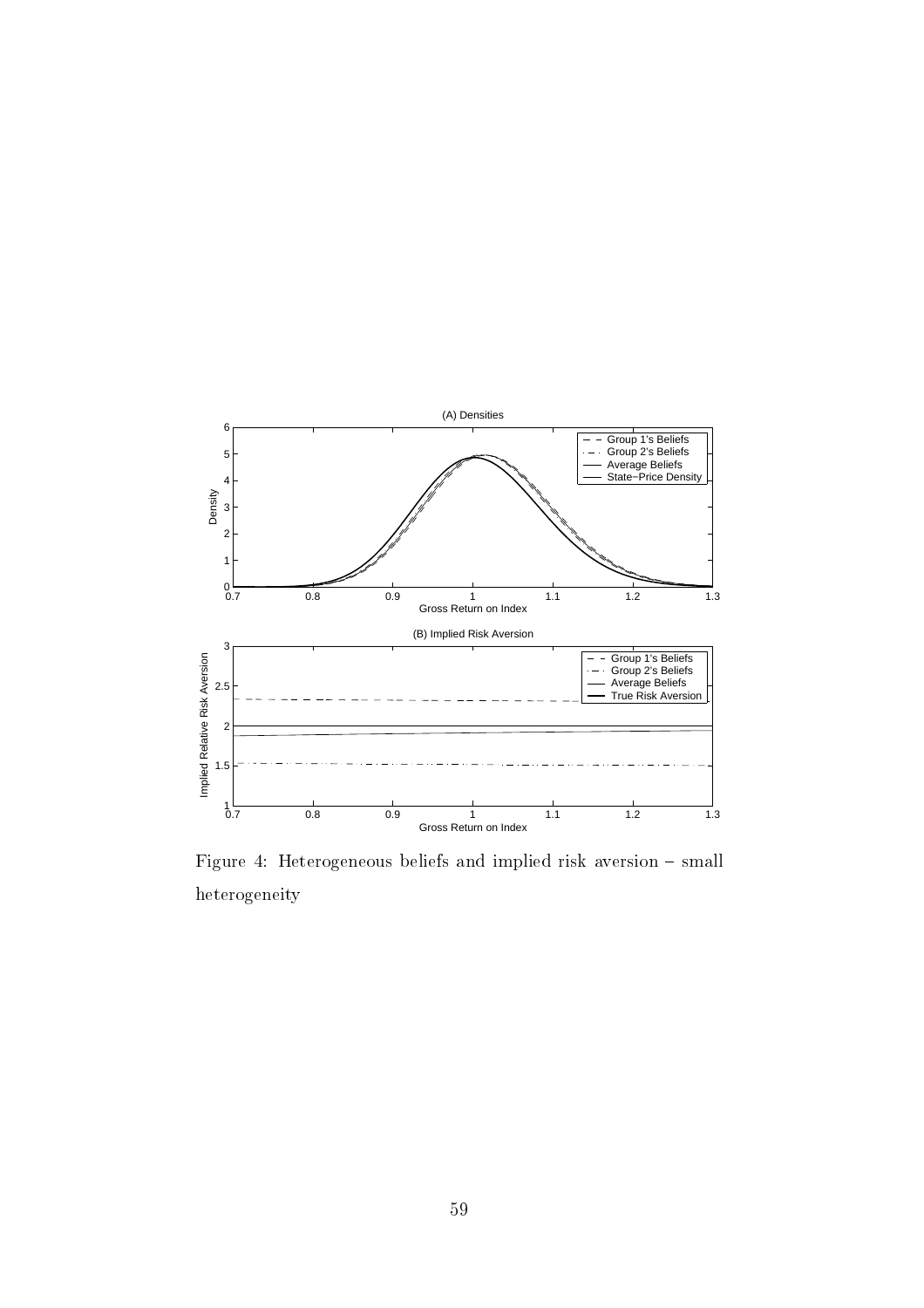

Figure 5: Heterogeneous beliefs and implied risk aversion - large heterogeneity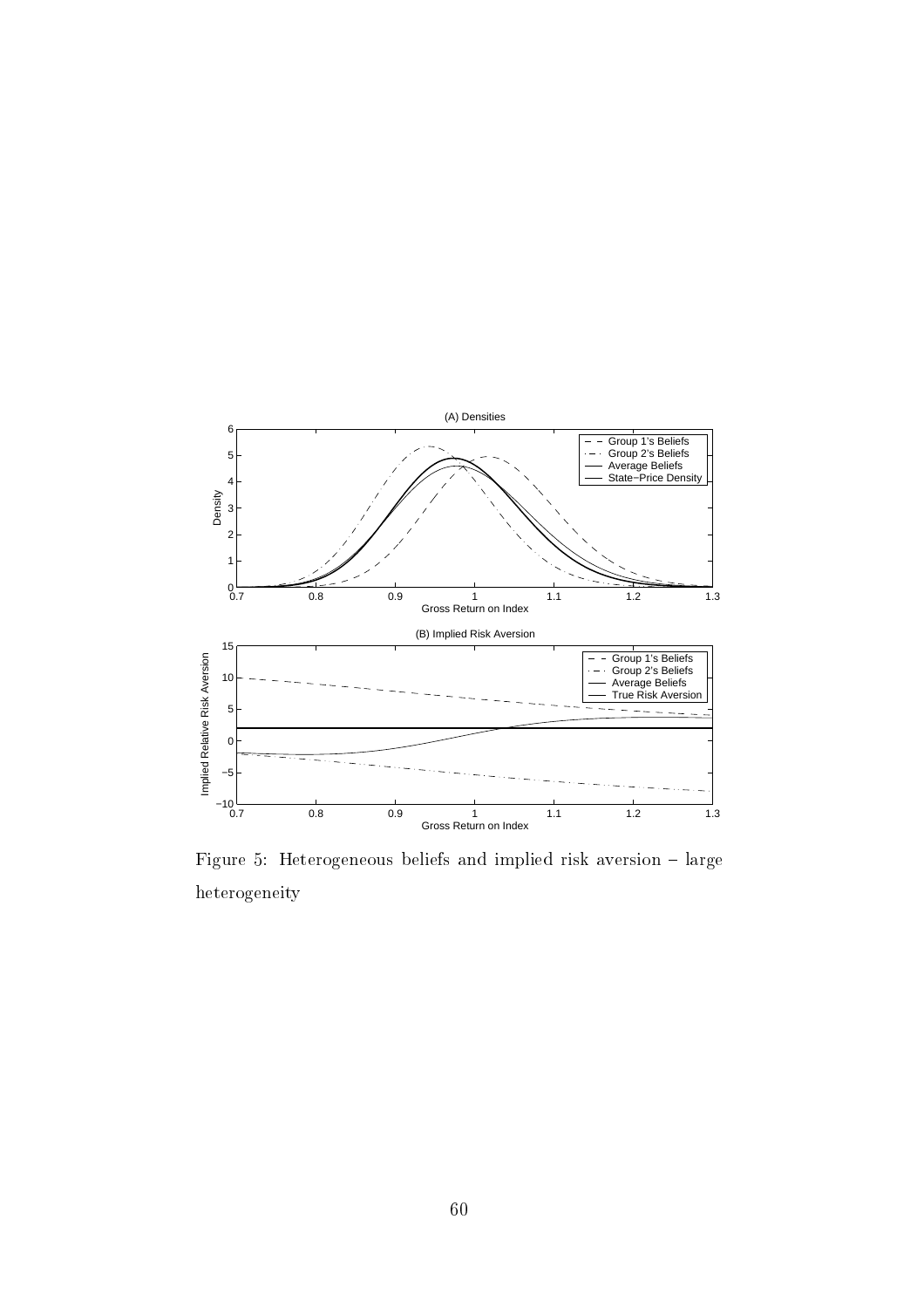

Figure 6: Heterogeneous beliefs and implied risk aversion  $-$  logarithmic utility, three groups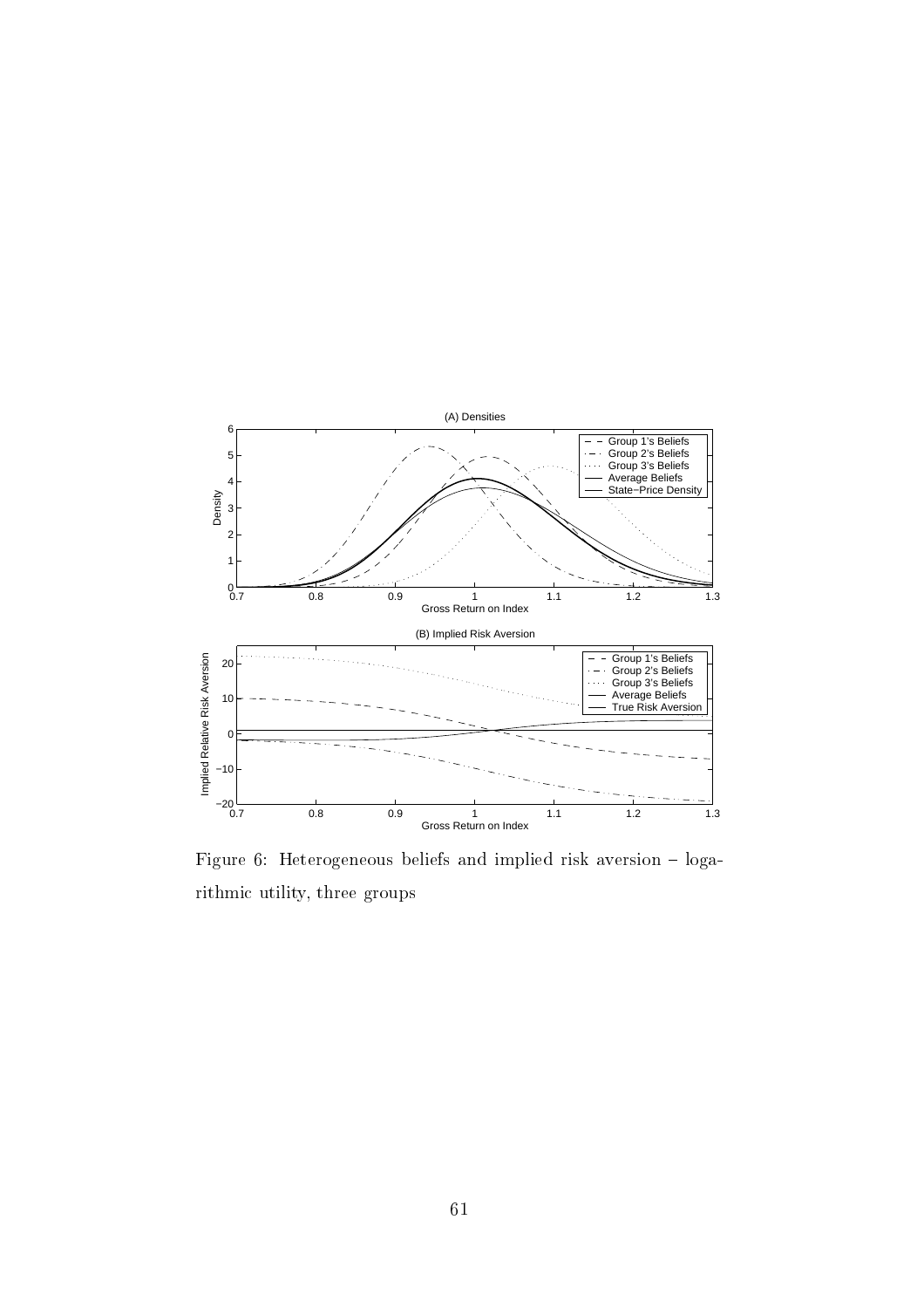

Figure 7: CRRA state-price density with heterogeneous beliefs